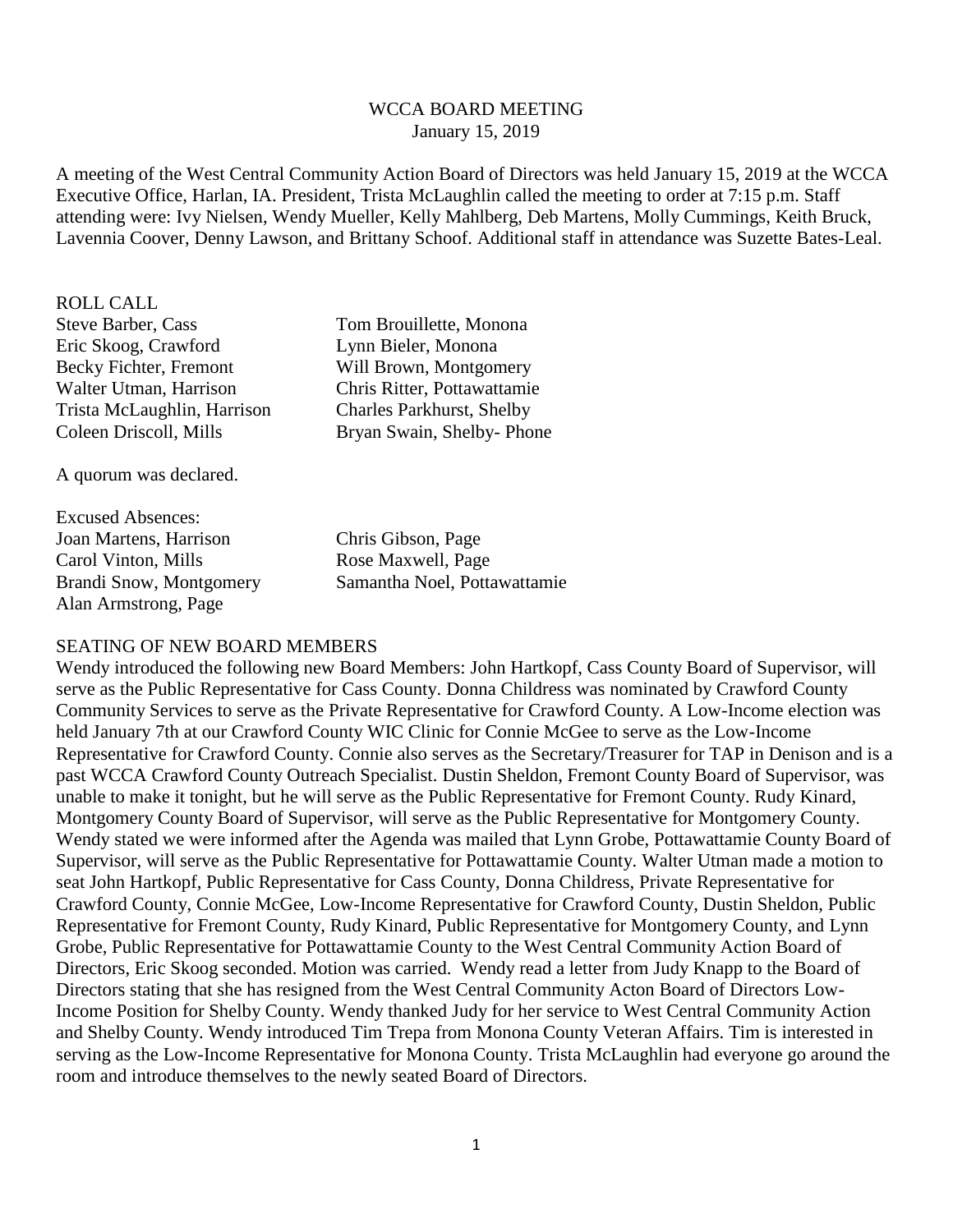# ADDITIONS OR AMENDMENTS TO THE AGENDA

#7 Weatherization Contract Designee Approval. Walter Utman made a motion to approve the addition, Charles Parkhurst seconded. Motion was carried.

# APPROVAL OF NOVEMBER MINUTES

Chris Ritter made the motion to approve the November Minutes. Lynn Bieler seconded. Motion was carried.

# OLD BUSINESS

Trista McLaughlin stated that after Joel Dirks retirement at the November 21, 2018 Board of Directors meeting, Wendy Mueller was appointed the Interim Executive Director and Keith Bruck as Deputy Director by the West Central Community Action's Executive Committee. We are requesting approval by the entire West Central Community Action's Board of Directors appointing Wendy Mueller as the Interim Executive Director and Keith Bruck as Deputy Director retroactive back to November 22, 2018. Eric Skoog made the motion to approve Wendy Mueller as the Interim Executive Director and Keith Bruck as Deputy Director, retroactive back to November 22, 2018. Walter Utman seconded. Motion was carried.

# NEW BUSINESS

# EXECUTIVE COMMITTEE REPORT

Everyone received a copy of the Executive Committee minutes from the November 28, 2018 meeting. Wendy stated that the Executive Committee approved not having a December board meeting, moving the EFSP meeting to January, approving the FY 2019 CSBG Budget Amendment and the CSBG, FaDSS, LIHEAP, and Weatherization Contract Designee so Wendy and Keith can sign contracts on behalf of the WCCA Board Chairperson. The Executive Directors hiring process was also approved.

# PLANNING AND EVALUATION COMMITTEE REPORT

# HS/EHS 2019-20 ELIGIBILITY, RECRUITMENT, SELECTION, ENROLLMENT & ATTENDANCE CRITERIA APPROVAL

Lavennia stated that the Planning and Evaluation Committee met prior to the board meeting to discuss the HS/EHS 2019-20 Eligibility, Recruitment, Selection, Enrollment & Attendance Criteria. Lavennia went through each change to the criteria and eligibility points. Additions included Public Assistance (TANF) within last 12 months, Poverty of 100% and below were put into one category, 3 and 4 year old age categories, and if a family has moved in the past 12 months, 2 to 5 times in the past 12 months or 6 to 10 times in the past 12 months. It was taken to Policy Council on January 10, 2019 and approved. Steve Barber stated that Policy Council felt it is much more simplified and easier to understand. Wendy agreed and thanked Lavennia. Steve Barber made the motion to approve the changes to the HS/EHS 2019-20 Eligibility, Recruitment, Selection, Enrollment & Attendance Criteria. Lynn Grobe seconded. Motion was carried.

# PERSONNEL COMMITTEE REPORT

# 2019 EMPLOYEE HOURLY RATE INCREASE APPROVAL

Keith Bruck stated that everyone received a copy of the Office of Head Start letter informing us that the FY 2019 COLA is 1.77%. COLA funding for Head Start is \$54,559 and for Early Head Start is \$22,527 for a total of \$77,086. Keith recommended to the Personnel Committee a 2019 hourly rate increase of 2% + \$0.25 for all eligible Agency employees, effective February 1, 2019. Keith reminded everyone that last year, all employee anniversary dates were changed to February 1<sup>st</sup>. All program budgets can support this increase. Eric Skoog made the recommendation to the Board of Directors that the 2019 Hourly Rate increase be 2% + \$0.25 for all eligible Agency employees. Lynn Bieler made the motion to approve the 2019 Employee Hourly Rate Increase of 2% + \$0.25, effective February 1, 2019. Walter Utman seconded. Motion was carried.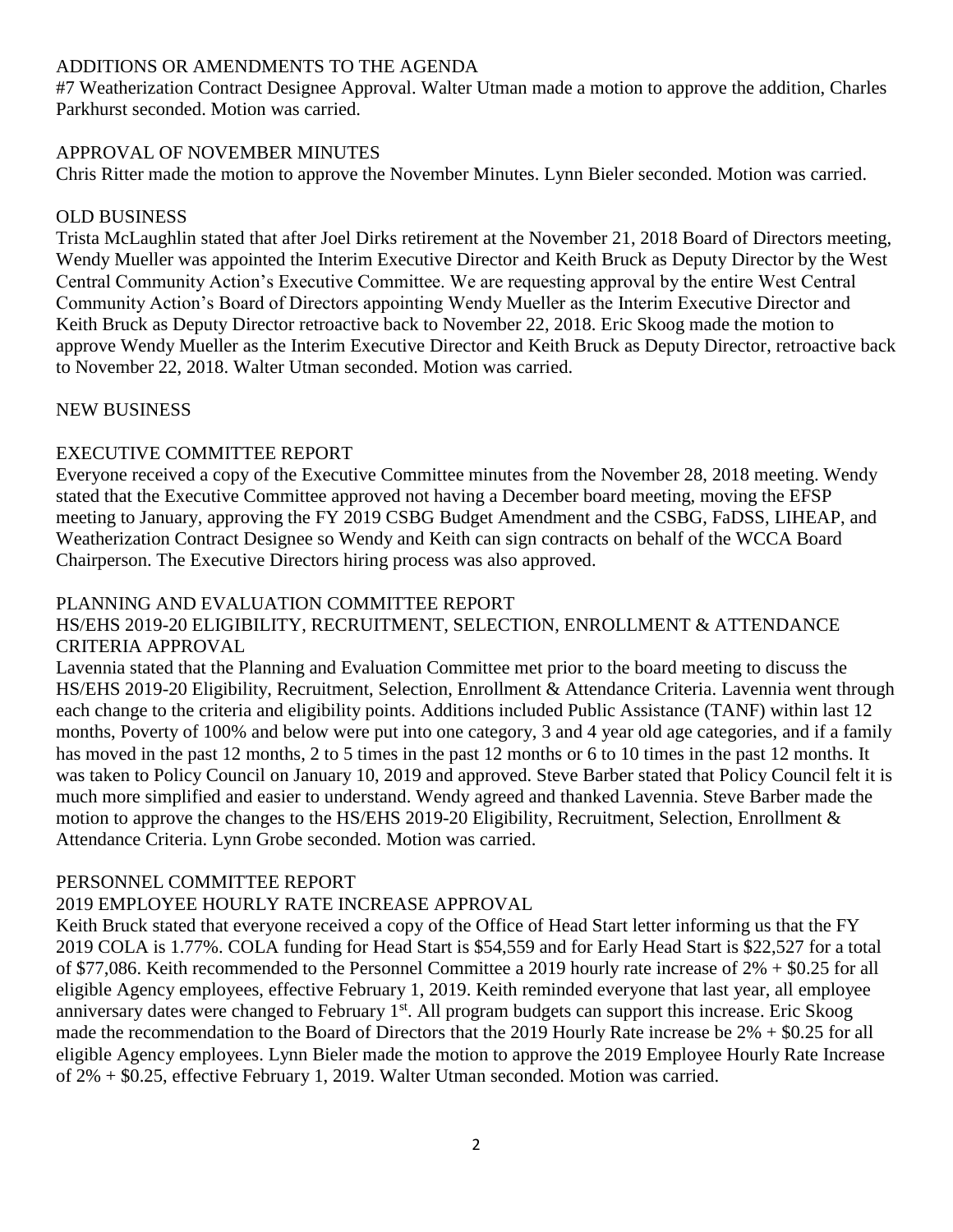# PERSONNEL POLICIES

Denny Lawson handed everyone a copy of Personnel Policies #103 Equal Employment and Program Services Opportunity, #305 Holiday, and #516 Family Members in the Workplace that the Personnel Committee discussed prior to the board meeting. Denny stated that on PP#103 we need to remove the 1-800 phone number as that will be a direct line to WIC with our phone system upgrade. Calls can be made to the WCCA main phone number as already stated. PP#305 include two additional Holidays for WCCA employees. The additions include Martin Luther King Day effective January 2020 and Christmas Eve effective 2019. Steve Barber asked if this is for all employees. Eric Skoog stated yes, Denny does a comparison report amongst the other CAP agencies in Iowa every two years and WCCA was in the bottom third on the number of Holidays offered. PP#516 is a new policy. Denny let everyone read it and would answer any questions. There were no questions. Charles Parkhurst made the motion to approve changes to Personnel Policies #103 Equal Employment and Program Services Opportunity and #305 Holiday and accept new PP#516 Family Members in the Workplace and approve the entire WCCA Personnel Policy Manual. Will Brown seconded. Motion carried.

# ANNUAL BOARD OF DIRECTORS MEETING

Wendy stated that each year our Annual Meeting in April is held offsite. Attendance has continued to decrease over the past few years. We still need to have an Annual Meeting but it can be done at WCCA as a regular board meeting. Our Annual Meeting will be April 16<sup>th</sup> this year. There was discussion and the Board of Directors and Management Staff agreed on having it here at WCCA rather than offsite.

# WCCA BOARD OF DIRECTORS VACANCY UPDATE

Wendy thanked Molly Cummings for her help recruiting new Board of Directors. Wendy stated that Eric Skoog will be going off our Board this month and will be replaced by Jeri Vogt, Crawford County Board of Supervisor. We will seat Jeri at the February Board of Directors meeting. Crawford County is now fully seated. Wendy already mentioned that Tim Trepa from Monona County Veteran Affairs is interested in serving as the Low-Income Representative for Monona County. Wendy has been in contact with someone from Mills County but they will not know for sure until spring, so Wendy will reach back out to the individual at that time. Molly did contact someone for Fremont County but they declined. We still need a Low-Income Representative for Cass County and Shelby County. Wendy does have someone in mind for Shelby County and will be reaching out to them.

# HEAD START & EARLY HEAD START PROGRAM UPDATE

Wendy stated the Head Start grant was submitted November 25<sup>th</sup> and we received 4 confirmation emails. We do know other agencies submitted applications. We will find out what decision was made by June 30, 2019. At the September 18<sup>th</sup> Board of Directors meeting we discussed that our Early Head Start Slots were being reduced from 131 to 103 slots effect immediately. This equals a funding decrease of \$346,234.00. However, no changes were made until December 2019. There will be \$114,000.00 supplemented by the State Early Head State program for Early Head Start Home based employees. The remaining balance is being cut by not filling a few Early Head Start positions and moving office space in Red Oak and Council Bluffs. There are projected unused funds from Head Start of approximately \$206,000.00 that will be sent back, which means we still have a projected shortfall of \$25,000.00. In years past Head Start has approved shortfalls and not requested additional funds. Wendy just wanted to make everyone aware in case we have to return funds. The new Early Head Start contract for February 1, 2019 reflects the new contract amount of \$1,302,499.00. We have been fully enrolled for both Head Start and Early Head Start which is 97% since November 2018. We are trying very hard to maintain full enrollment. The Glenwood classroom extended holiday break due to both the Teacher and Assistance Teacher resigning before the holiday. We are conducting interviews and hope to open the classroom February 4, 2019. We are continuing to look for Head Start and Early Head Start staff and are conducting interviews weekly. We need to have a joint training on the Head Start Performance Standards with our Board of Directors and Head Start Policy Council. Policy Council picked either Saturday, February 9<sup>th</sup> or February 23<sup>rd</sup>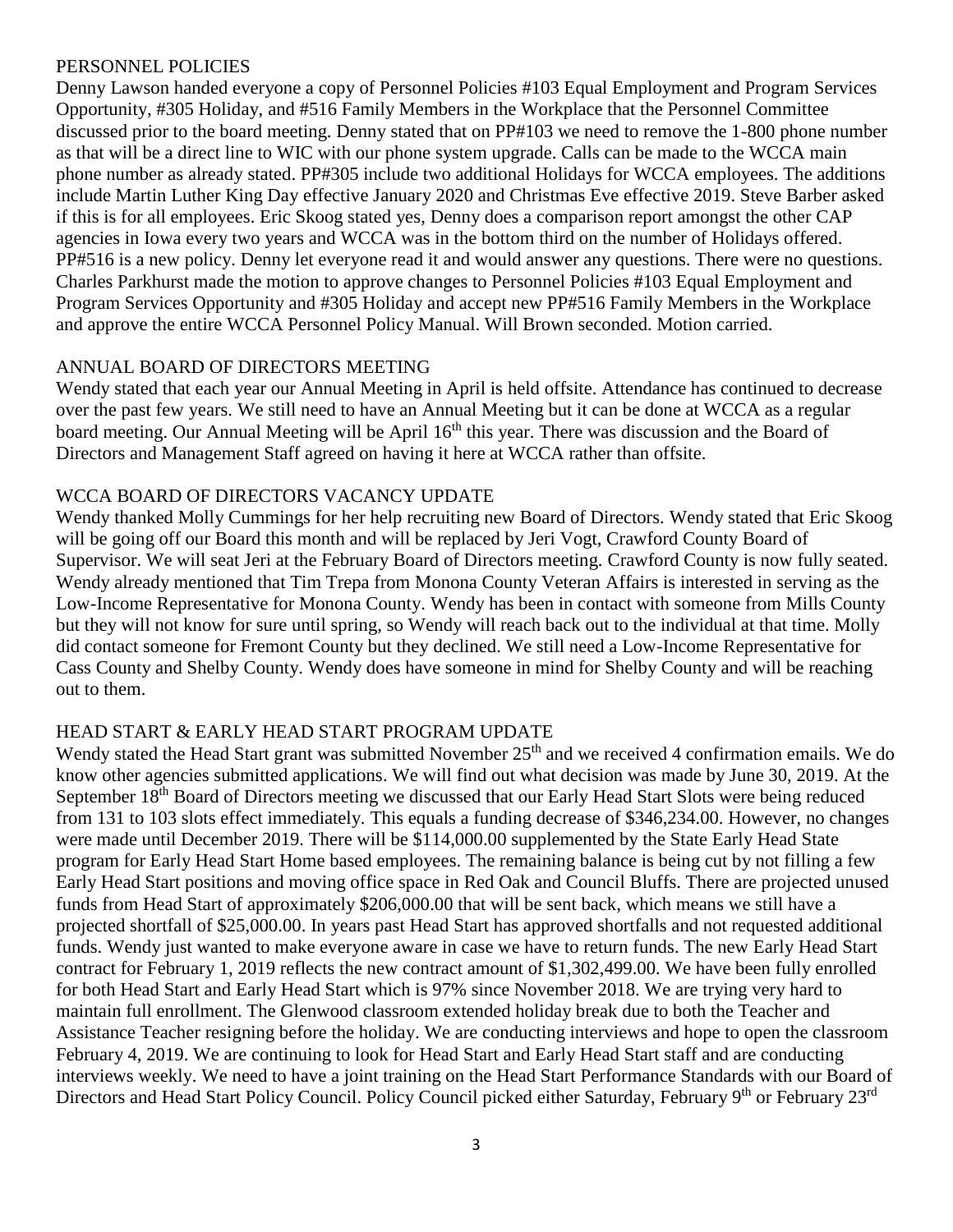from 10:00 to 2:00 p.m. at the Harlan Admin Office. There was discussion and the Board of Directors picked February 9<sup>th</sup> to have the training. Head Start will send everyone an invitation for the training.

# WEATHERIZATION CONTRACT DESIGNEE APPROVAL

The Chairperson of the Board of Directors is the official authorized to execute any amendments related to the Weatherization contracts (DOE, HEAP, IPL, MEC, and BHE). We are requesting board approval to allow Trista McLaughlin as Board President to designate the Executive Director and Fiscal Officer to execute amendments on behalf of the Chairperson of the Board of Directors. Charles Parkhurst made the motion to approve the Executive Director and Fiscal Officer to execute amendments on behalf of the Chairperson of the Board of Directors. Tom Brouillette seconded. Motion was carried.

# STAFF REPORTS

Wendy informed everyone that our WIC Director, Stephanie Mayne, resigned and her last day was January 11<sup>th</sup>. Stephanie took a job at CHI Hospital in Omaha and will be closer to her family. We are currently interviewing for the WIC Director position. Wendy added that during the holiday season, the WCCA Outreach offices assisted over 400 families with donations totaling almost \$80,000.00. Ivy has upcoming Host Agency Meetings. Beginning January 26<sup>th</sup>, SCSEP Participants hours will go from 20 hours per week to 15 hours per week. This is hopefully temporary to help with the funding shortfall. She is still taking applications and currently has a wait list. Kelly stated that the State will be in next week to do on-site inspections. He will report on that next month. Molly had 1 staff member resign. Currently, our FaDSS program has been the only Agency to meet our quota 4 months in a row for the State wide Mathematica project. FaDSS Day on the Hill is January 16, 2019 and Wendy will be attending this year. Deb stated Early Childhood Iowa Day on the Hill is January 17, 2019. Dawn Oliver with the Iowa Woman's Foundation is working with Iowa to combat the barriers woman face with daycare and trying to go to work. Danielle Hale who replaced Carol Jensen will be working on that project. Lavennia informed everyone that an updated Board Report was on the table tonight. They are continuing to fill jobs and hope to be 100% enrolled in both Head Start and Early Head Start.

# FISCAL REPORT

Keith had nothing new to add to his report but stated the Audit was done last week and there will be a Finance Committee meeting with the Auditor in February. Steve Barber asked if he could explain the budget cut. Keith stated it was for Early Head Start. There was a budget cut previously for Head Start where some staff were let go. We are trying to moving individuals around so we do not have to cut Early Head Start staff.

Trista McLaughlin stated that there will be interviews next week for the Executive Director position. We hope to have that individual in place by March 1, 2019.

# EXECUTIVE DIRECTORS REPORT

Wendy first thanked the Management Team for their continued hard work and dedication to WCCA & our clients the past 6 weeks. She also thanked Trista for her help and guidance, she has been amazing. Wendy finished her last County Board of Supervisor meeting in Page County today. She thanked all the counties for their continued support and thanked Keith for attending most of the meetings with her. A new IT Specialist has been hired and will start February 4, 2019. Wendy thanked Keith and Brittany for their IT support these past months. The WCCA Admin building is upgrading the phone system this month. The system is being purchased out of our building fund and will be capitalized over 10 years. With the new system we will have a conference call option for our board meetings starting this spring. The government shutdown affects our WIC, USDA, and CACFP programs. We are currently funded through March 7, 2019. If the shutdown continues past March 7, 2019 then staff would be on layoff and programs will not provide services. The Management Team attended EEOC training with Attorney, Ray Aranza on January 11, 2019. Topics included FMLA, Workers Compensation, and ADA. It was ns excellent training for supervisors. Additional handouts included the LIHEAP on-site review, there were no findings and all requirements were met. Wendy thanked her staff for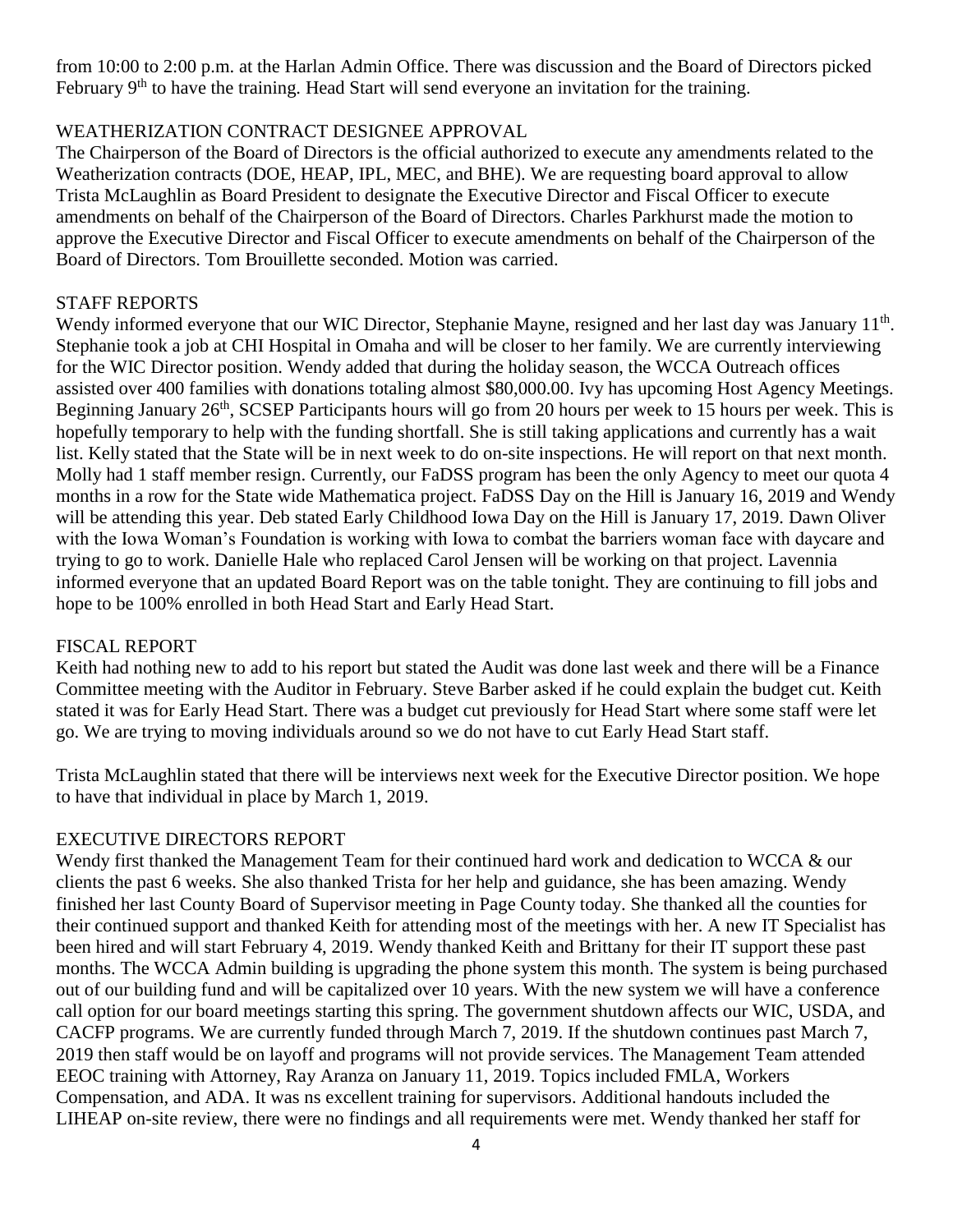ensuring everything is done correctly. WIC year end progress report was included. We did meet all the requirements however, they did offer advice in a few areas for FY 2019. There will be a WIC Administrative review here on May 30, 2019. Wendy informed everyone we received our HEAP Contract for Weatherization starting January 1, 2019 for \$536,000.00 and amendments will follow throughout the year. We also received Alliant funds for \$29,605.00, BH \$33,231.00, and MEC for \$19,518.00 for Weatherization. These funds are carry over money from calendar year 2018 and are 3 month contracts from January to March. We are unsure of what the utility funding will be for the new program year. Wendy will be going with Molly and her FaDSS staff to FaDSS Day on the Hill January 16, 2019. It's a great way to connect with legislatures on the FaDSS Program. Wendy and Kelly plan to attend Energy Day on the Hill January 22, 2019 to help promote Weatherization and the continued need for utility funding. Lastly, there will be a new 2019 Board of Directors committee schedule mailing in February's board packets. For the new members, we have additional meetings such as Finance, Personnel, and Planning committee meetings before the regular board meetings. Please look for the colored agendas in your board packets. There is a Finance Committee meeting in February.

Trista McLaughlin reminded everyone that if you are unable to attend a WCCA board meeting, please call WCCA or email Brittany to let her know. Per the WCCA By-Laws we need at least 50% of Board of Directors in attendance to have a quorum. For those new members seated tonight, Brittany will email you her contact information.

Charles Parkhurst made a motion to adjourn at 8:09 p.m. Tom Brouillette seconded. Motion carried.

Respectfully Submitted,

Joan Martens WCCA Board Secretary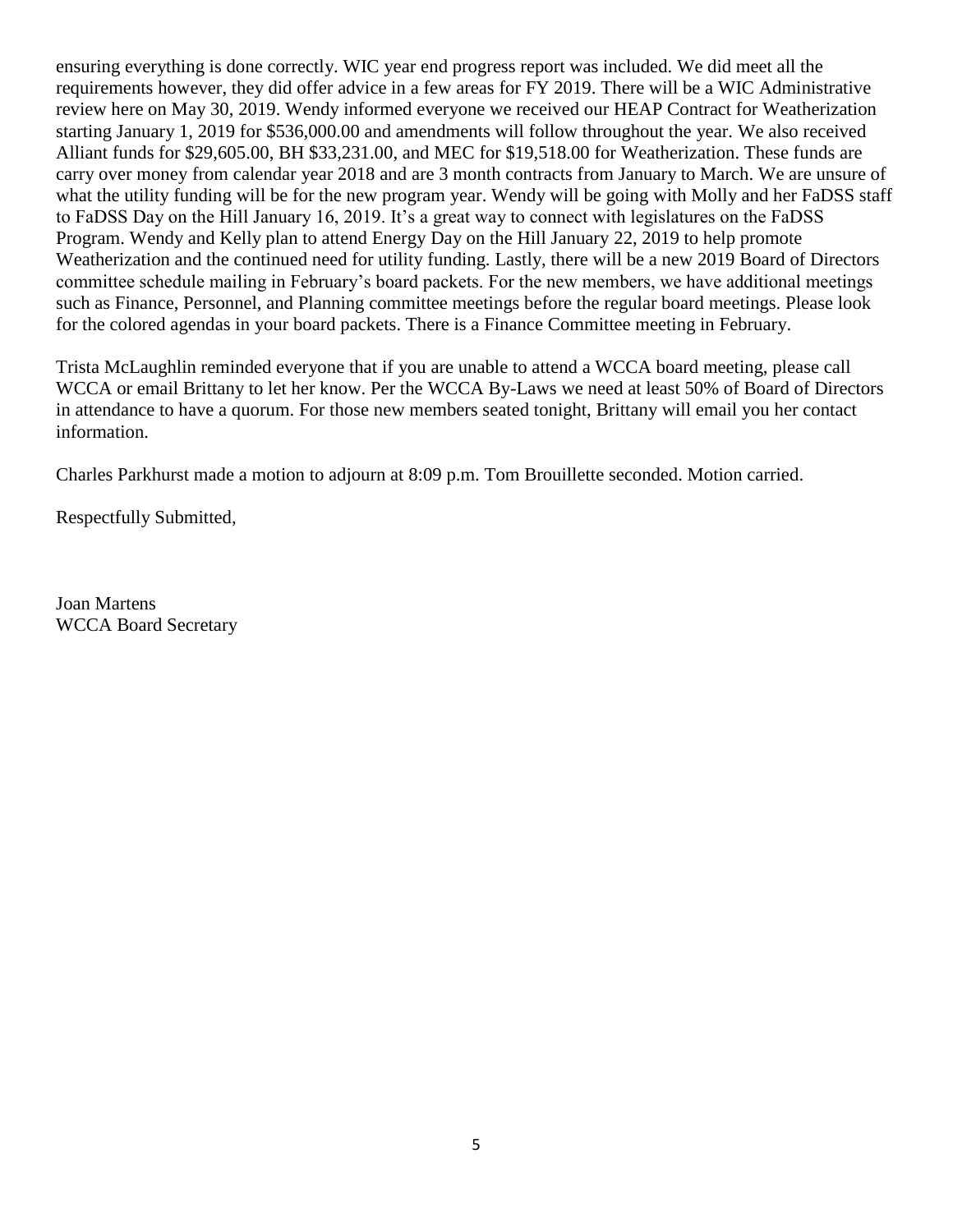#### WCCA BOARD MEETING February 19, 2019

A meeting of the West Central Community Action Board of Directors was held February 19, 2019 at the WCCA Executive Office, Harlan, IA. President, Trista McLaughlin called the meeting to order at 7:17 p.m. Staff attending were: Ivy Nielsen, Keith Bruck, Denny Lawson, Wendy Mueller, and Brittany Schoof. Lavennia Coover participated via conference call.

ROLL CALL John Hartkopf, Cass Rudy Kinard, Montgomery- Phone Steve Barber, Cass- Phone Will Brown, Montgomery- Phone Donna Childress, Crawford- Phone Brandi Snow, Montgomery- Phone Connie McGee, Crawford- Phone Alan Armstrong, Page- Phone Walter Utman, Harrison **Lynn Grobe**, Pottawattamie Trista McLaughlin, Harrison Chris Ritter, Pottawattamie- Phone Coleen Driscoll, Mills- Phone Charles Parkhurst, Shelby

A quorum was declared.

Excused Absences: Dustin Sheldon, Fremont Lynn Bieler, Monona Becky Fichter, Fremont Chris Gibson, Page Joan Martens, Harrison Rose Maxwell, Page Tom Brouillette, Monona Bryan Swain, Shelby

Carol Vinton, Mills Samantha Noel, Pottawattamie

# SEATING OF NEW BOARD MEMBERS

Wendy introduced the following new Board Members: Jeri Vogt, Crawford County Board of Supervisor, will serve as the Public Representative for Crawford County. Jeri participated in the meeting via conference call. A Low-Income election was held February 1st at our Monona County WIC Clinic for Tim Trepa to serve as the Low-Income Representative for Monona County. Tim is with Monona County Veteran Affairs. Tim participated in the meeting via conference call. Walter Utman made a motion to seat Jeri Vogt, Public Representative for Crawford County and Tim Trepa, Low-Income Representative for Monona County to the West Central Community Action Board of Directors, John Hartkopf seconded. Motion was carried. Wendy stated Kris Olson Harmon from Harlan is interested in serving as the Low-Income Representative for Shelby County. There will be a Low-Income Election held on February 28<sup>th</sup> at our Harlan WIC Clinic for Kris. John Hartkopf had questions about the election process and stated he has a few people in mind for the Cass County Low-Income Representative. He will be in contact with Wendy.

#### ADDITIONS OR AMENDMENTS TO THE AGENDA

There were no additions or amendments to the agenda. Agenda item 3b will be moved to the end of the agenda.

#### APPROVAL OF JANUARY MINUTES

Walter Utman made the motion to approve the January Minutes. Charles Parkhurst seconded. Motion was carried.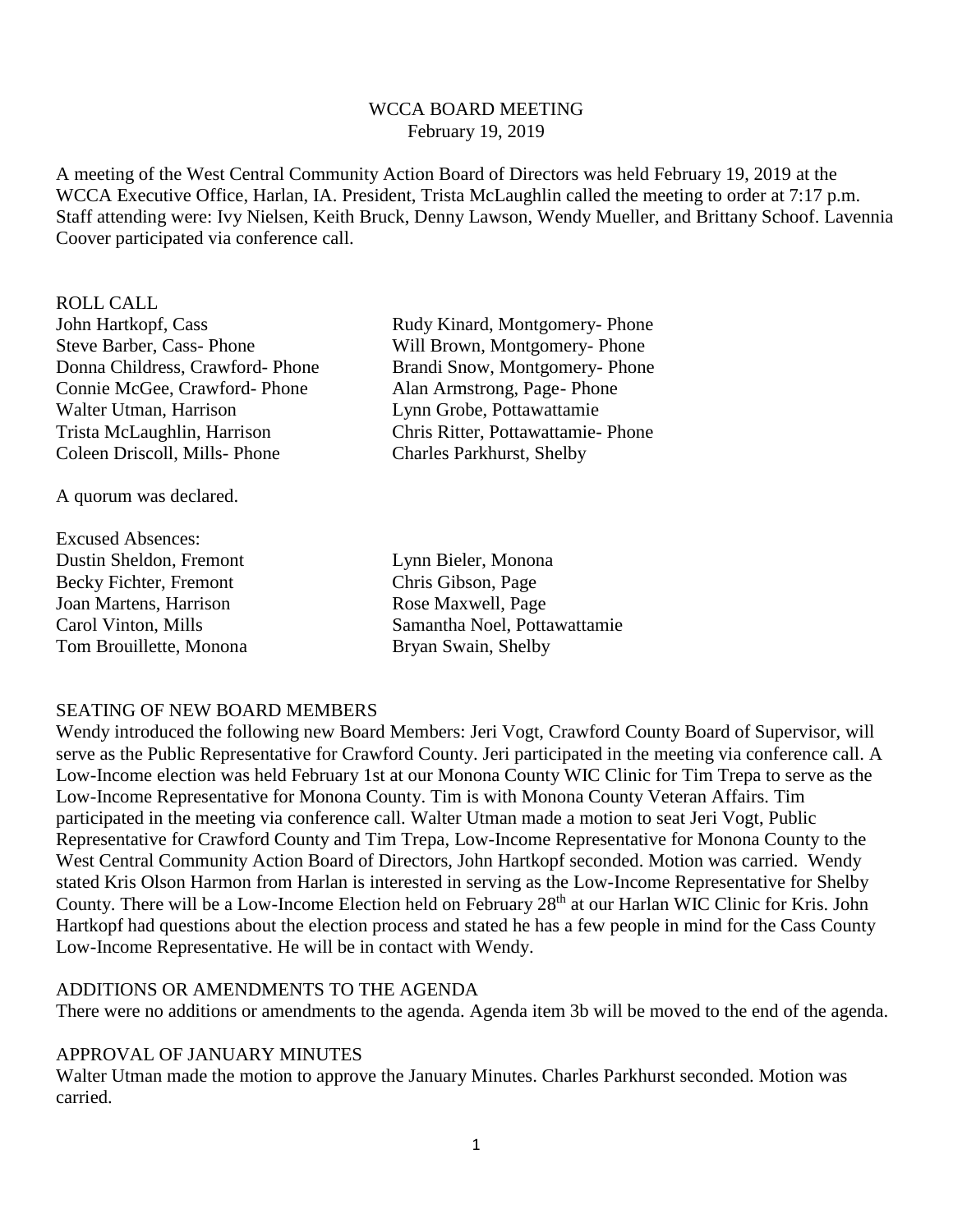# OLD BUSINESS There was no old business.

# NEW BUSINESS

# FY 2018 AUDIT PRESENTATION BY DAVID GINTHER OF GRONEWOLD, BELL, KYHNN & COMPANY P.C.

Keith Bruck provided each board member present with a copy of the FY 2018 Audit. Board of Directors not in attendance, were emailed a copy of the audit prior to the board meeting. A hard copy of the audit was mailed to them. David Ginther, CPA of Gronewold, Bell, Kyhnn and Company P.C. presented the FY 2018 Audit and gave an overview of the audit via conference call. He stated that the auditor's report issued an unmodified opinion. There were no instances of non-compliance, findings or questioned cost related to the financial statements, internal controls or that pertain to costs for federal awards and required statutory reporting. Wendy commended Keith and his staff on their great work in the Fiscal Department. David also thanked Keith and his staff for their continued hard work.

# FINANCE COMMITTEE REPORT

# FY 2018 AUDIT APPROVAL

Due to the weather there was not a Finance Committee meeting prior to the Board Meeting. Charles Parkhurst made the motion to accept the FY 2018 Audit based on no findings or issues as stated on page 50. Walter Utman seconded. Motion was carried.

# MANUAL OF ACCOUNTING POLICIES AND PROCEDURES APPROVAL

Keith went through the current policies and the proposed changes to the Manual of Accounting Policies  $\&$ Procedures. John Hartkopf asked if the policies are internal requirements. Keith stated yes they are and the policies are stricter than OMB Standards. Steve Barber questioned the 75% Per Diem rate for travel. Keith stated that if an employee is traveling to a conference overnight, the employee only receives 75% of their Per Diem for the day of travel to the conference and day of travel home. If the employee is at the conference a full day in-between and staying over a second night, the employee will receive 100% of their Per Diem for that day in accordance to GSA guidelines. John Hartkopf made the motion to accept the policy changes and approve the entire Manual of Accounting Policies & Procedures, Lynn Grobe seconded. Motion was carried.

#### PERSONNEL COMMITTEE REPORT

# EXECUTIVE DIRECTOR APPOINTMENT APPROVAL

Interviews for the WCCA Executive Director position were held on January 28<sup>th</sup>. The interview team consisted of: Trista McLaughlin, Walter Utman, Charles Parkhurst, Alan Armstrong, Steve Barber, and Carol Vinton. The interview team recommended Wendy Mueller for the WCCA Executive Director position. Regional Office of Head Start has reviewed and approved our hiring process and candidate qualifications for Wendy Mueller and has approved hiring Wendy Mueller as the West Central Community Action Executive Director. Wendy has been with WCCA since November 2009. Wendy has earned the following certifications: Certified Community Action Professional, Nationally Certified Roma Trainer, Nationally Certified Roma Implementer and ELITE Certification. We are requesting Board approval to move Wendy Mueller from Interim Executive Director to Executive Director of West Central Community Action. The Personnel Committee is requesting Board approval to move Wendy Mueller from Interim Executive Director to Executive Director of West Central Community Action. Walter Utman made the motion to approve Wendy Mueller as Executive Director for West Central Community Action, Alan Armstrong seconded. Motion was carried. Wendy thanked the Board of Directors and staff for their support and looks forward to the future of West Central Community Action.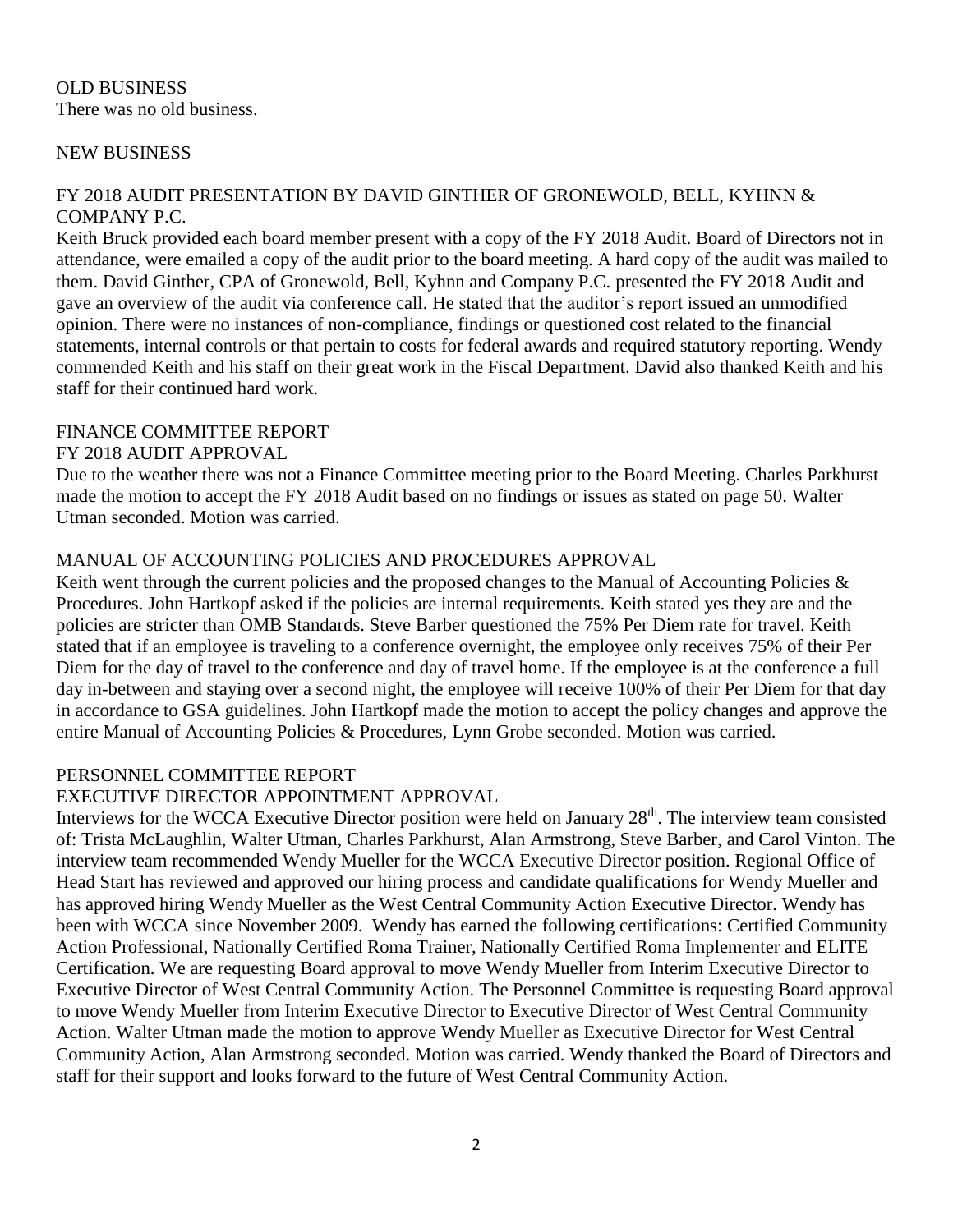# PERSONNEL POLICY

Denny Lawson reviewed the proposed change to Personnel Policy #309 Bereavement Leave. The change involves sending plants to employees, employees spouse, parents, children, and step-children only. Walter Utman made the motion to approve changes to Personnel Policies #309 Bereavement Leave and approve the entire WCCA Personnel Policy Manual. Charles Parkhurst seconded. Motion carried.

# PLANNING AND EVALUATION COMMITTEE MEETING

# HEAD START AND EARLY HEAD START POLICIES APPROVAL

Due to the weather there was not a Planning and Evaluation Committee meeting prior to the Board Meeting. Lavennia Coover went through the following policies: Rest Time, Abuse/Criminal Background Checks, Mandatory Reporting Suspected Child Abuse and Neglect, Outside Food and Drink and Nutrition. The only changes made to the policies were formatting changes and additions to include the Head Start Standards, WCCA Policy, DHS Licensing, CACFP, and Childcare Licensing that coincides with the policies. Alan Armstrong made the motion to approve the Head Start & Early Head Start Policy Updates. Brandi Snow seconded. Motion carried.

# NOMINATING COMMITTEE REPORT

Trista McLaughlin stated she has appointed the following to the nominating committee.

Lynn Grobe, Public, Pottawattamie County

Lynn Bieler, Private, Monona County

Carol Vinton, Public, Mills County

Due to Low-Income Representative vacancies, we were unable to fulfill the tripartite representation on the nominating committee. The Committee will inform the Board of Directors at the March board meeting on who they have nominated as officers for the April 16, 2019 Annual Meeting election.

# FY 2018 CSBG CONTRACT EXTENSION

Per Article 14.2 of the FY 2018 CSBG contract, we are requesting board approval to extend the contract ending date from March 31, 2019 to June 30, 2019. This contract extension will allow the Agency to maximize the FY 2018 CSBG funding. For the period ending January 31, 2019, we have utilized approximately 60% of CSBG funding. Utilization of this award is projected to extend into mid-May 2019. We are requesting board approval of this contract extension. Charles Parkhurst made a motion to approve extending the FY 2018 CSBG contract from March 31, 2019 to June 30, 2019. Alan Armstrong seconded. Motion carried.

# FY 2019 HS/EHS COLA SUPPLEMENTAL APPLICATION APPROVAL

Everyone received a copy of the Head Start and Early Head Start COLA. Keith explained that the Head Start budget is \$54,559 and Early Head Start budget is \$22,527. This budget includes wages, fringe benefits and indirect costs. Keith stated he has already figured this into the annual raise HS/EHS employees received on February 1<sup>st</sup>. We are requesting approval by the board to submit our Head Start and Early Head Start FY 2019 COLA supplemental funding application to the Office of Head Start Regional Office that is due March 1, 2019. Steve Barber made the motion to approve submitting our Head Start and Early Head Start FY 2019 COLA supplemental funding application to the Office of Head Start Regional Office. Alan Armstrong seconded. Motion was carried.

# EXECUTIVE DIRECTORS REPORT

Due to the weather and a number of directors being absent, Wendy provided the Board of Directors with a handout on program updates. This handout was emailed to the Board of Directors prior to the meeting.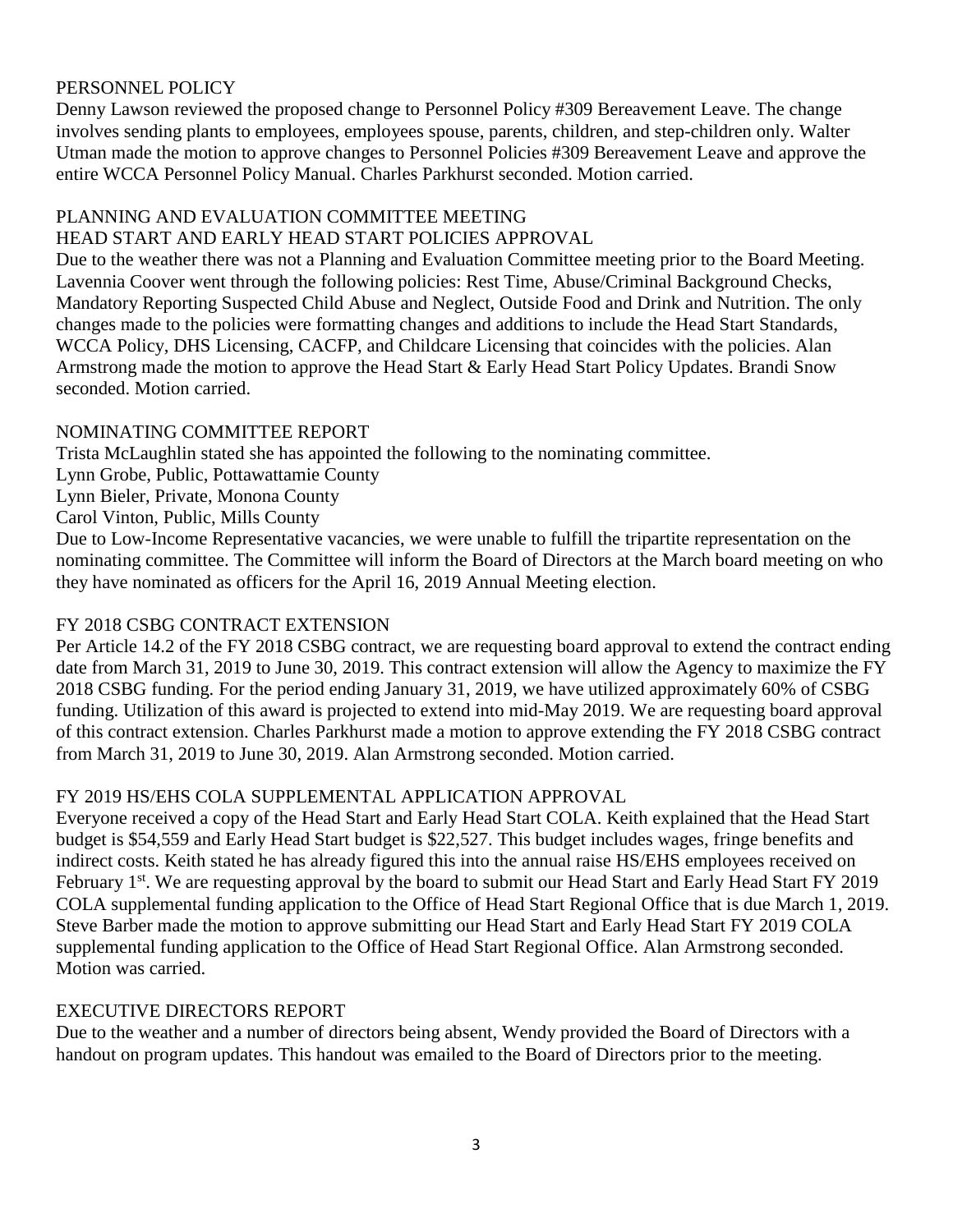# PERSONNEL COMMITTEE REPORT

# EXECUTIVE DIRECTOR COMPENSATION APPROVAL

Trista McLaughlin dismissed all staff except for Denny Lawson and the meeting went into closed session to discuss the Executive Directors Compensation.

Alan Armstrong made a motion to adjourn at 8:03 p.m. Walter Utman seconded. Motion carried.

Respectfully Submitted,

Joan Martens WCCA Board Secretary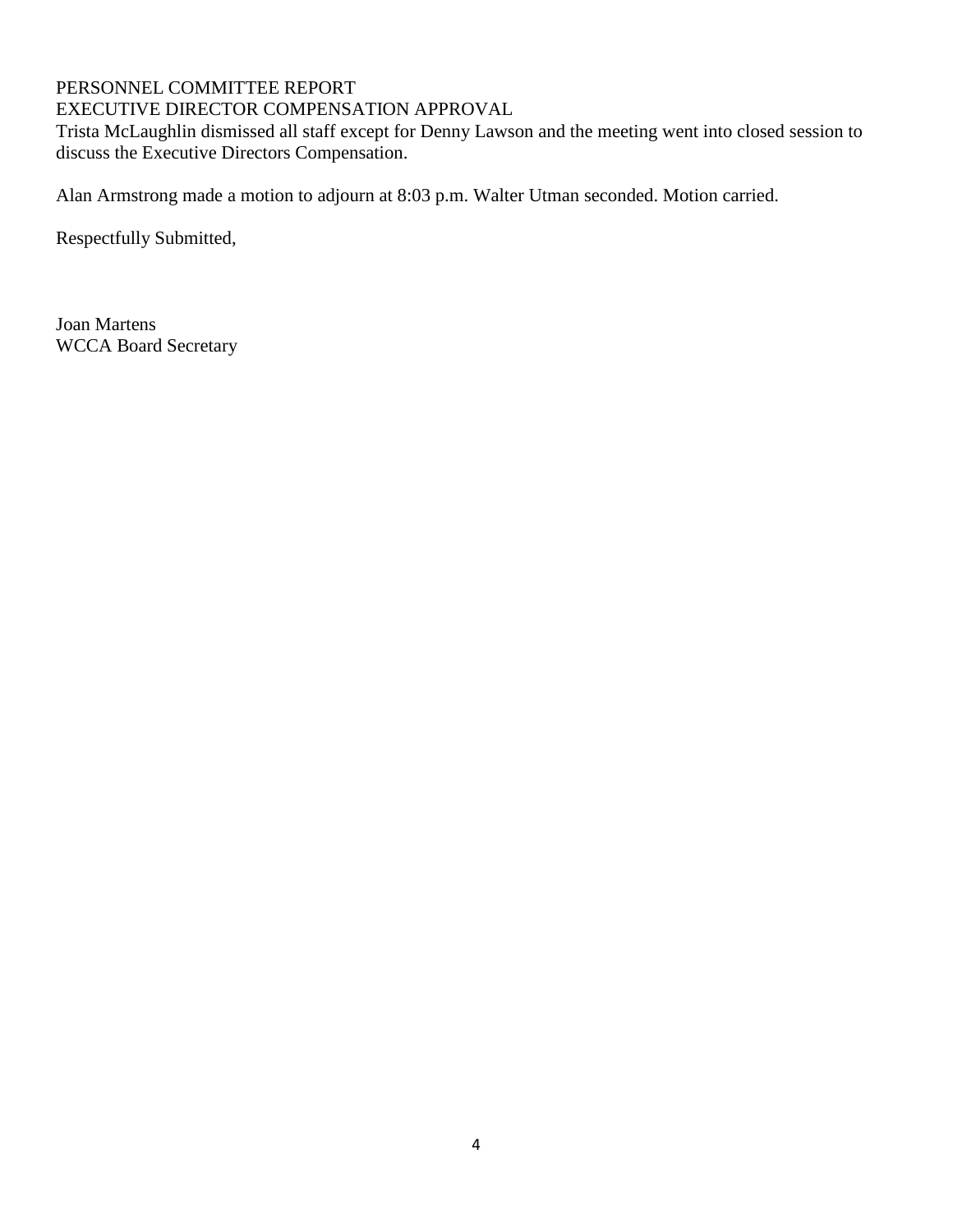### WCCA BOARD MEETING March 19, 2019

A meeting of the West Central Community Action Board of Directors was held March 19, 2019 at the WCCA Executive Office, Harlan, IA. President, Trista McLaughlin called the meeting to order at 7:15 p.m. Staff attending were: Deb Martens, Ivy Nielsen, Keith Bruck, Molly Cummings, Amanda Blum, Dena Matthews, Lavennia Coover, Denny Lawson, and Wendy Mueller.

#### ROLL CALL

| John Hartkopf, Cass-Phone    | Lynn Bieler, Monona              |
|------------------------------|----------------------------------|
| <b>Steve Barber, Cass</b>    | Tim Trepa, Monona                |
| Jeri Vogt, Crawford          | Rudy Kinard, Montgomery          |
| Donna Childress, Crawford    | Will Brown, Montgomery           |
| Connie McGee, Crawford       | Lynn Grobe, Pottawattamie        |
| Walter Utman, Harrison       | Chris Ritter, Pottawattamie      |
| Trista McLaughlin, Harrison  | <b>Charles Parkhurst, Shelby</b> |
| Joan Martens, Harrison-Phone | Bryan Swain, Shelby              |
|                              |                                  |

A quorum was declared.

| Brandi Snow, Montgomery      |
|------------------------------|
| Alan Armstrong, Page         |
| Chris Gibson, Page           |
| Rose Maxwell, Page           |
| Samantha Noel, Pottawattamie |
|                              |

#### SEATING OF NEW BOARD MEMBER

Wendy stated a Low-Income election was held February 28th at our Shelby County WIC Clinic for Kris Olson Harmon to serve as the Low-Income Representative for Shelby County. Kris currently is an Independent Child Activist and facilitates Children in the Middle Class 4<sup>th</sup> Judicial District. She has 40 years of experience in education including Elementary Interventionist, Middle School and High School Guidance Counselor, At-Risk Counselor and English Teacher. Walter Utman made a motion to seat Kris Olson Harmon, Low-Income Representative for Shelby County to the West Central Community Action Board of Directors, Will Brown seconded. Motion was carried.

#### ADDITIONS OR AMENDMENTS TO THE AGENDA

There were two additions to the agenda. #8 FY 2018 CSBG Budget Amendment Request and #9 FY 2019 CSBG Budget Amendment Request. Charles Parkhurst made the motion to approve the additions to the agenda. Chris Ritter seconded. Motion was carried

#### APPROVAL OF FEBRUARY MINUTES

Updated February minutes were handed out tonight and emailed to those not in attendance. Charles Parkhurst made the motion to approve the February minutes. Walter Utman seconded. Motion was carried.

### OLD BUSINESS There was no old business.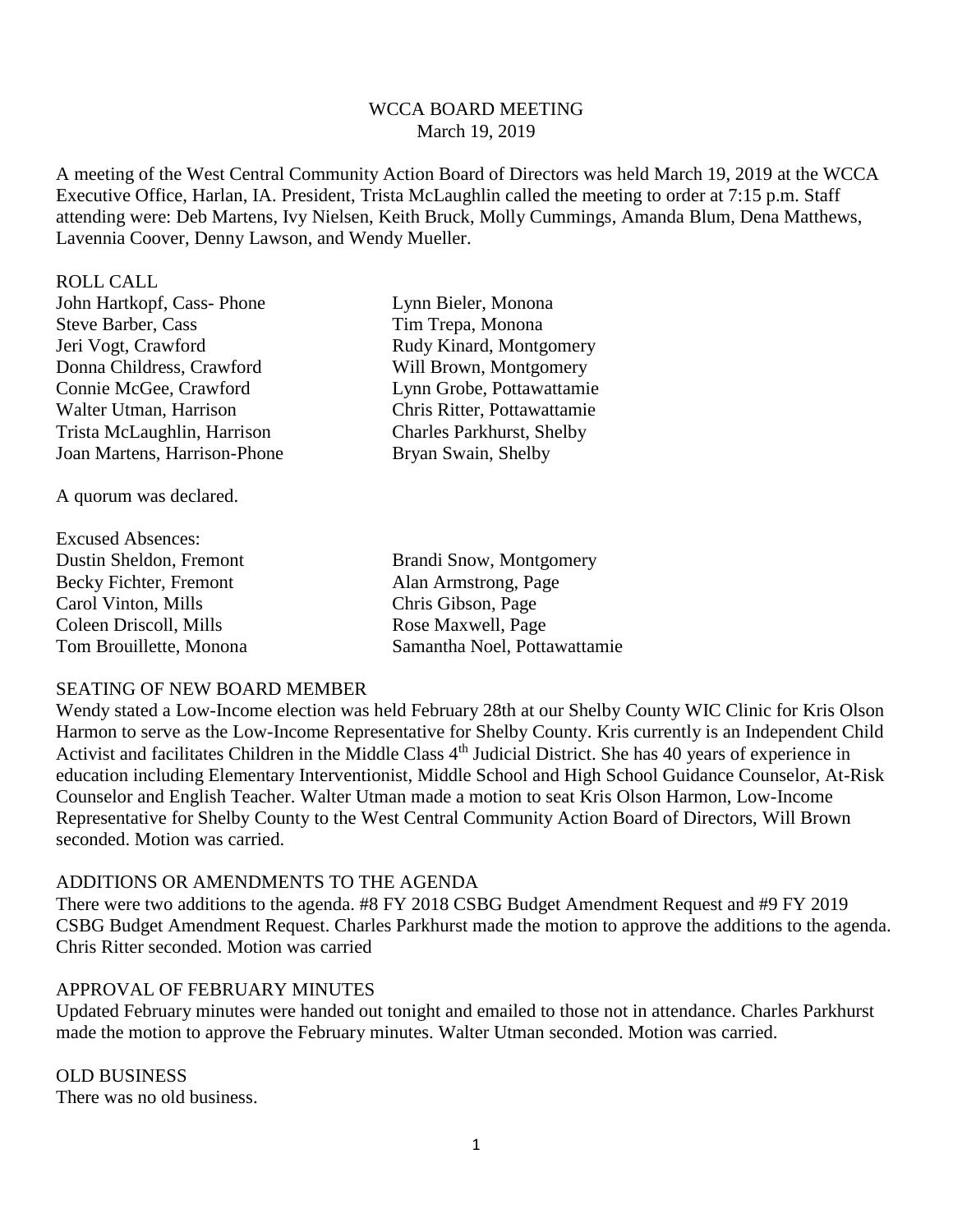# NEW BUSINESS

# PLANNING AND EVALUATION COMMITTEE MEETING

The Planning and Evaluation Committee met prior to the Board Meeting. Wendy updated the committee on the 6-month FY 2019 NPI reports that will be submitted to DCAA at the end of the month. The reports are used to present a uniform and coherent national picture of community action outcomes. Overall, we are right on track and have adjusted a few targets to better reflect more accurate and achievable outcomes. A copy of the reports were attached to Wendy's staff report. Wendy then reviewed the FY 2020 CSBG grant application and NPI's. It is a full grant application this year that is due June 7th. The agency can use the Community Needs Assessment Executive Summary for 3 years to help determine what CSBG funds should be used for as well as other agency resources to combat poverty in our 10 county service area. It was last updated in 2018. Wendy will present the full grant application to the Planning and Evaluation Committee at the May board meeting and then to the Board of Directors for approval.

#### STRATEGIC PLANNING COMMITTEE REPORT

The Strategic Planning Committee met March 15, 2019. The committee reviewed the 6 month NPI reports for FY 2019 and FY 2020 CSBG Grant application. The Strategic Plan was then reviewed and everyone received the updated copy as a handout tonight. Wendy stated all goals are making nice progress except for the implementation of the entry/exit security measures at all agency facilities, which has not been started to date. Danielle Hale, from CCR&R provided a wonderful presentation on the new website development, and how the use of social media is vital in getting the message out about WCCA and our services. Wendy encouraged everyone to follow WCCA on Facebook and Twitter. A couple of goals have been: the agency personnel policies and bylaws have been reviewed by an attorney, which needs to be done every 5 years for CSBG organizational standards and the CACFP program has distributed marketing materials to the outreach offices and community bulletin boards. All other goals are right on track and the committee will meet again in October to analyze the final results and create the FY 2020 Strategic Plan.

Every five years we have to review the agency's mission statement, vision, belief and values statements and it must be approved by the Board of Directors. This is another CSBG organizational standard. Wendy presented ROMA training on mission statements to the committee. The committee reviewed the mission statement and decided to keep the same mission statement we currently have which is "Empowering families and individuals to achieve their highest potential." The committee then reviewed the vision statement and will keep it the same which is "Enhanced quality of life for communities, families and individuals." We feel both statements represent what WCCA does and who we are. The committee then reviewed the beliefs and values statements and made several changes to "Service, Quality Performance and Collaboration" The committee did a great job in reviewing and updating all the statements. The Beliefs and Values are as follows: We Believe… Dignity- In treating everyone with dignity, respect and compassion. Self-Sufficiency- Opportunities through our programs minimize barriers and lead to increased self-sufficiency. Service- Our priority is to serve the best interests of individuals, families, and the community as a whole. Organizational Culture- Open communication, dedication, creativity, and cooperative relationships are essential to our success. Quality Performance- Excellence in service is solution-based and data driven with transparency and accountability. Collaboration- Partnerships are mutually beneficial to individuals, families, communities, and West Central Community Action. The Strategic Planning Committee is requesting board approval to accept the agency's mission, vision and beliefs and value statements and that all Agency programs and services are aligned with our mission and addresses poverty. Charles Parkhurst made the motion to approve that the Agencies programs and services are aligned with the mission statement and addresses poverty, Will Brown seconded. Motion was carried.

# NOMINATING COMMITTEE REPORT

Trista McLaughlin stated the committee consists of Lynn Grobe, Lynn Bieler and Carol Vinton. The committee has been unable to meet due to the impended flooding conditions but so far has nominated Charles Parkhurst as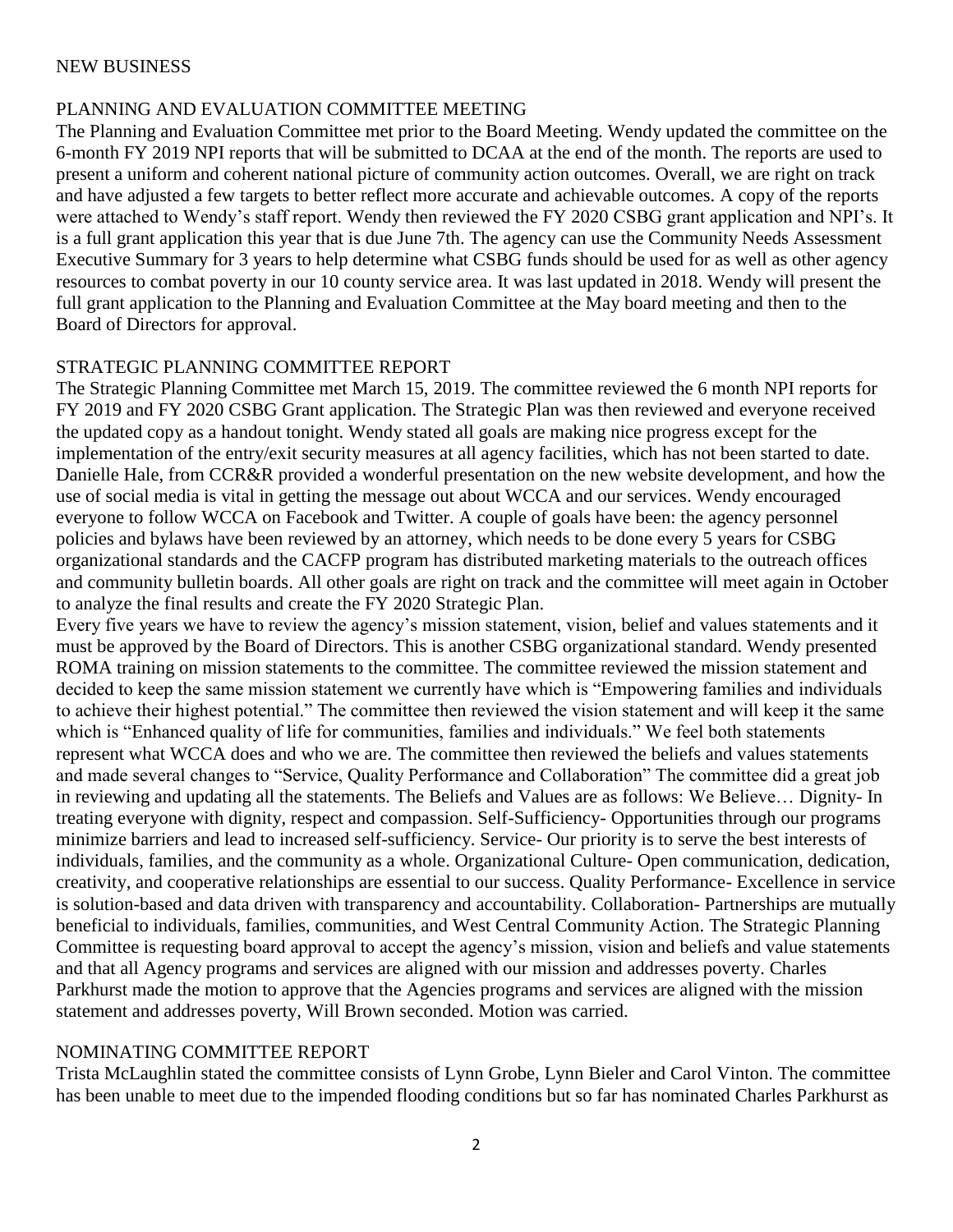President, Joan Martens as Vice-President, and Lynn Bieler potentially for Secretary. Election of Officers will be held at the April 16, 2019 Annual Meeting. Election Ballots will be available for write-in candidates as well.

# FY 2019-22 FADSS RENEWAL APPLICATION APPROVAL

We have received our grant renewal funding application for the three year period beginning July 1, 2019. This is a non-competitive renewal process and we are projecting to receive annual federal and state funding in the amount of \$401,347.00. We employ a Program Director and 5 Family Development Specialists that work with a caseload of 105 families. The program is home based and helps families overcome barriers and develop plans that will lead to self-sufficiency. We are requesting board approval of our three year FaDSS Renewal Application to the Division of Community Action Agencies. Chris Ritter made the motion to approve the three year FaDSS Renewal Application to the Division of Community Action Agencies. Lynn Bieler seconded. Motion was carried.

# FY 2020 ECI AREAS RFP APPROVAL

Everyone received the SFY 2020 Early Childhood Iowa Areas Request for Proposals. Last year we received \$253,950.00 and we are applying for \$281,200.00 for SFY 2020. Proposals are due on various dates in the months of April and May. We are requesting board approval to submit the applications as we receive them. Rudy Kinard made the motion to approve submitting the FY 2020 ECI Areas RFP's as they are received. Chris Ritter seconded. Motion was carried.

# FY 2020 WIC FUNDING APPLICATION APPROVAL

We have received notice to submit our funding application for the WIC Program beginning October 1, 2019 through September 30, 2020. This is the second year of a six year grant funding cycle with the Iowa Department of Public Health to provide WIC program services in eight of our ten counties (does not include Page or Pottawattamie counties). We will submit our application based on grant funding in the amount of \$391,070.00 and a monthly assigned caseload of 1,650. During FY 2018 the WIC Program provided program services to 2,642 participants and distributed \$1,173,920 in food benefits. The application is due by 4:00 p.m. on April 29, 2019. We are requesting board approval to submit this application in the amount of \$391,070.00. Chris Ritter made the motion to approve submitting the FY 2019 Funding Application. Lynn Bieler seconded. Motion was carried.

# AMENDED BY-LAW APPROVAL

Wendy stated that every five years our By-Laws need reviewed by an attorney. This was completed in February by Attorney Ray Aranza. Bryan Swain also reviewed the by-laws and his suggested changes are noted as well. Wendy explained that additions are highlighted in yellow and anything crossed out is proposed to be removed. Wendy went through each proposed change, a majority of the changes are grammatical. 6.02 B proposed changes to post low-income election notices in agency offices instead of posting notices in the newspapers and to also remove alternates for both low-income and private representatives. 6.02 D the proposed change states there are no limits on the number of years directors can serve. 7.01 the proposed changes are to have a minimum of 6 meetings per year instead of 8 meetings per year and that if a quorum is unable to be obtained for a meeting, the Executive Director or CSBG Director will cancel the meeting. Wendy stated that with moving from 8 to 6 meetings per year proposed meetings being held in January, March, May, August, October and November. This would not start until after May 2019. Monthly staff reports will still be sent to all Board of Directors. If there would be a need for a meeting outside a normal board meeting, an Executive Committee meeting would take place. Wendy asked the Directors if they would be interested in moving up the time of the board meetings. It was suggested to start at 6:30 instead of 7:15. Committee meetings would then start 1 hour before the board meetings. Wendy stated we will create a survey and send it out to all Directors and see what time frame would work for the majority of Directors. 7.02 the proposed change is to move the annual meeting from April to May. This change would not take effect until the 2020 annual meeting. 7.04 the proposed change is to move notice of special meetings time, place, and purpose of the meeting from 5 days' notice to 2 days'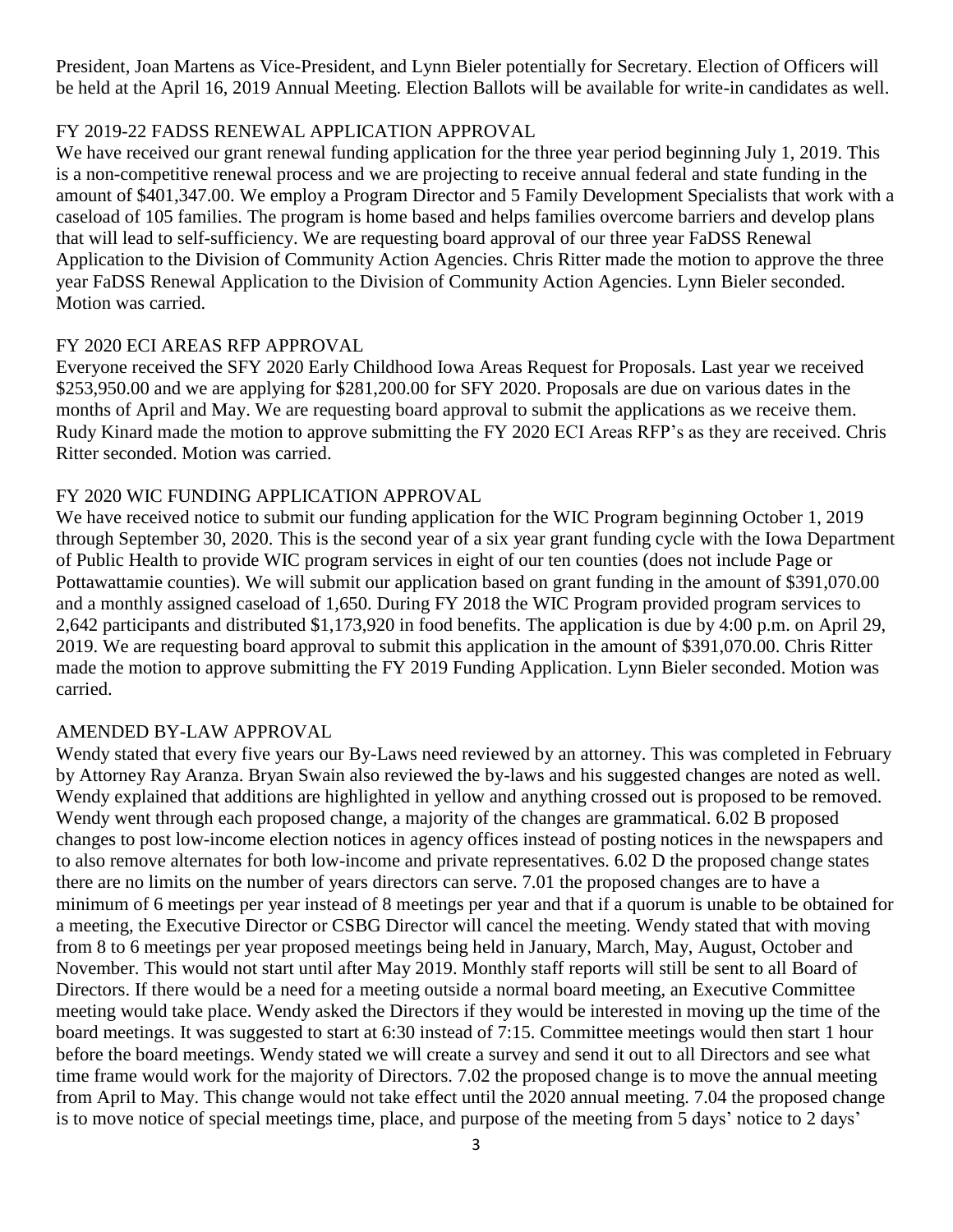notice. Lynn Grobe made the motion to approve the changes to the WCCA By-Laws. Rudy Kinard seconded. Motion was carried. All Board of Directors will receive an updated copy at the April board meeting and will sign off that they received them.

# FY 2018 CSBG Budget Amendment Request

Wendy stated that the budget amendment reflects the changes in direct staff time and supplies being budgeted into CSBG for FY 2018. Charles Parkhurst made the motion to approve the FY 2018 CSBG Budget Amendment Request. Walter Utman seconded. Motion was carried.

# FY 2019 CSBG Budget Amendment Request

Wendy stated that the budget amendment reflects the changes in direct staff time and supplies being budgeted into CSBG for FY 2019. Rudy Kinard made the motion to approve the FY 2019 CSBG Budget Amendment Request. Will Brown seconded. Motion was carried.

# STAFF REPORTS

Wendy opened by introducing Amanda Blum the new WIC Director and Dena Matthews the new Outreach Director. Ivy Nielsen is the new LIHEAP Director and will continue as the SCSEP Director and Brittany Schoof is the new CSBG Director and will continue doing the Executive Secretary duties. Ivy reported that SCSEP participants are back to 20 hours starting March 23rd. She has recertification meetings on March 22<sup>nd</sup> and gained two more unsubs for a total of nine. Molly stated Mathematica has been extended to October 2019. Her on-site review is in May. Molly is also helping with Disaster Case Management in Pottawattamie County. Amanda is working on the WIC FY 2020 grant that is due April 29<sup>th</sup>. Currently, WIC is looking for a dietitian/nutrition coordinator and support staff. Staff will be attending a breastfeeding conference in May. Deb stated that CCR&R now has a mobile app. Deb is continuing to work on grants and will be submitting the Boost4Families grant tomorrow. Lavennia informed everyone that Head Start had a number of families lose their homes due to flooding. The Glenwood classroom is shut down until water is back up and running and then they will supply bottled water for drinking. She attended ERSEA training the beginning of March and brought back a lot of valuable information. Lavennia also provided the board with the Management Wheel and Head Start Performance Standards that were discussed at the WCCA Board of Directors and Policy Council training in February. Staff are continuing to recruit to have full enrollment for Head Start and Early Head Start. Wendy informed everyone that clients can still apply for LIHEAP and we are currently up on applications this year. Moratorium ends April  $1<sup>st</sup>$ . Denny has officially moved offices and his previous office is now used for an employee orientation and training room. He has been busy cleaning up water issues from last week's flooding.

# FISCAL REPORT

Keith stated the audit was submitted. He is busy working on RFP's and closeouts for Head Start.

# EXECUTIVE DIRECTORS REPORT

- Wendy went over the additional handouts. Included was a letter to Gwen Howe, State Weatherization Bureau Chief, on the corrective work completed in February. This letter is in response to our onsite review conducted in January, by Chris Bracey. It was one of the best onsite reviews ever conducted. We had one finding that required corrective work which has been completed. A big thank you goes out to Kelly and his team. We also received our DOE contract for the new contract year in the amount of \$313,393.00.
- We received a letter from the Department of Public Health regarding an onsite WIC clinic visit on April 15th in Glenwood.
- WCCA will be offering Long term disability to all employees working 25 hours or more per week. The plan also includes an Employee Assistance Program which provides services to employees to help maintain a healthy and productive work environment. The EAP provides assessment and referral services, legal and financial services, work-life benefits, and resources. Several Community Action agencies in Iowa have an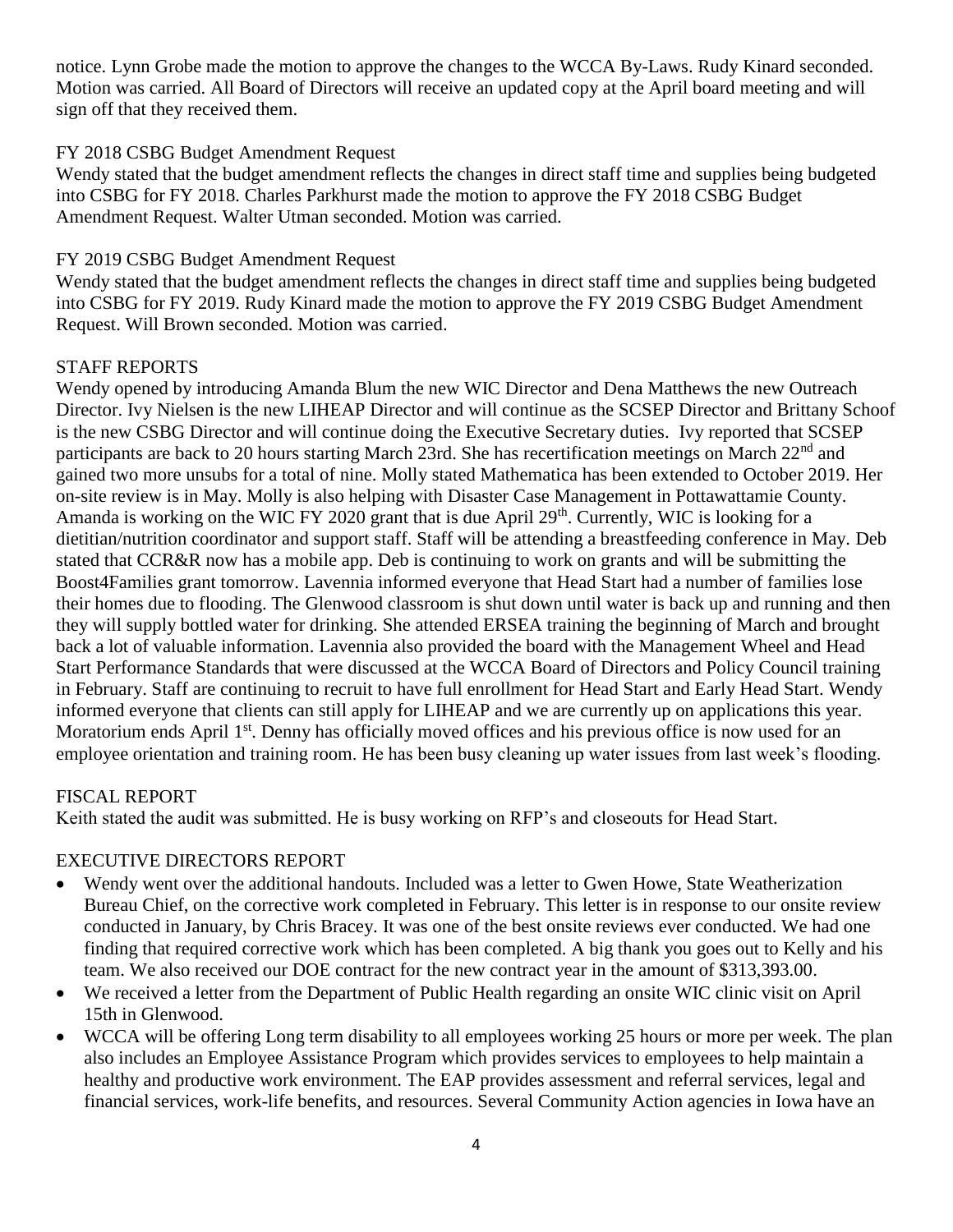EAP program and it will be beneficial for our employees. The plan also has another component called WellVIA, which provides access to doctors 24/7. These new benefits will start April 1, 2019.

- Wendy provided an informational sheet on CSBG since we have a number of new directors. CSBG was enacted in 1981 and provides flexible funding to Community Action Agencies to support their efforts in fighting poverty.
- The US Department of Health and Human Services issued an IM to all Head Start/Early Head Start agencies affected by disasters. We need to make sure we are assisting families even if a classroom or center is not operating due to a disaster. Program staff are to support families in meeting their basic needs, including nutrition, health, mental health and alternative care for their children. We also need to try to resume services as soon as possible but we have to make sure that our buildings are safe for children including outside space. Any age eligible child from a family that has had to abandon their home because of a disaster should be considered homeless and these children are eligible for Head Start services due to loss of housing. Head Start has had several classroom closures and late starts due to the weather since our last board meeting. We did not meet the enrollment requirement of 97% for Early Head Start, we had 95% for the month of February. We did meet the requirement for Head Start. This is just one month of under enrollment, it is not a concern until we don't meet the goal of 97% for four consecutive months. Due to the flooding we might be incurring more classrooms not being fully enrolled. Lavennia, Keith, Amy Tuma, and Wendy have met with the Atlantic, Fremont/Mills, Shenandoah, and Clarinda school districts so far to discuss partnerships for the upcoming school year. We will be meeting with other school districts later this month and in April. The new grant proposal indicated that we would partner with at least 8 maybe 9 school districts for the 2019-2020 school year. We had 2 reported incidents involving the Head Start program. Lavennia has reported both incidents to the Head Start Regional Office and appropriate action was taken.
- With the recent flooding both the Iowa Individual Assistance Grant Program and Disaster Case Management Program have been implemented for Crawford, Fremont, Harrison, Mills, Monona, Montgomery, Page, Pott and Shelby counties. Clients who are eligible may receive up to \$5000.00 in reimbursement for items lost during the disaster. Individuals up to 200% of poverty are eligible and have 45 days to submit a claim. Individuals can apply at the outreach offices whose counties are affected. Dena has been extremely busy with getting the program implemented in all the counties.
- Keith, Denny, Trista, Lana Shope, Executive Director of ICAA, and Wendy had a conference call with the State Auditor's office on Monday, February 25. There has been a complaint issued to the state, by an entity in Fremont County in regards to outreach office operations. They talked about how the audit would be conducted and the approximate time frame, they thought it would take approximately two weeks, however to our knowledge it is still going on.
- The Child and Adult Care Food Program which promotes good nutrition and positive eating habits in registered home child care providers will have an onsite home visit review March 26 and 27<sup>th</sup>. They will be visiting 7 of our registered in-home childcare providers. They will be visiting providers in Woodbine, Denison, Kiron, Red Oak and two in Clarinda. The reviewer will be observing daily operations and making sure that the providers are in compliance with all the CACFP rules and regulations.
- Iowa Community Action Association (ICAA) has a mentor program for new Executive Directors. Wendy participated in her first call in February with Arlene McAtee from MICA located in Marshalltown. She has been an executive director for many years. This is a great opportunity for her to learn from other experienced directors in the state.
- On March 25<sup>th</sup> at 10:00, we will have the Shelby County Chamber of Commerce at the admin building to do an ambassador visit since the agency has a new executive director. Board of Directors are welcome to attend. It is a great way to showcase West Central Community Action and our programs.
- Wendy has also attended the CCR&R and Head Start Management team meetings so far and plans to attend additional program staff meetings in the future.
- Wendy, Keith, Lavennia, and the fiscal department will attend the Wipfli conference in Des Moines April 2-  $4^{\text{th}}$ .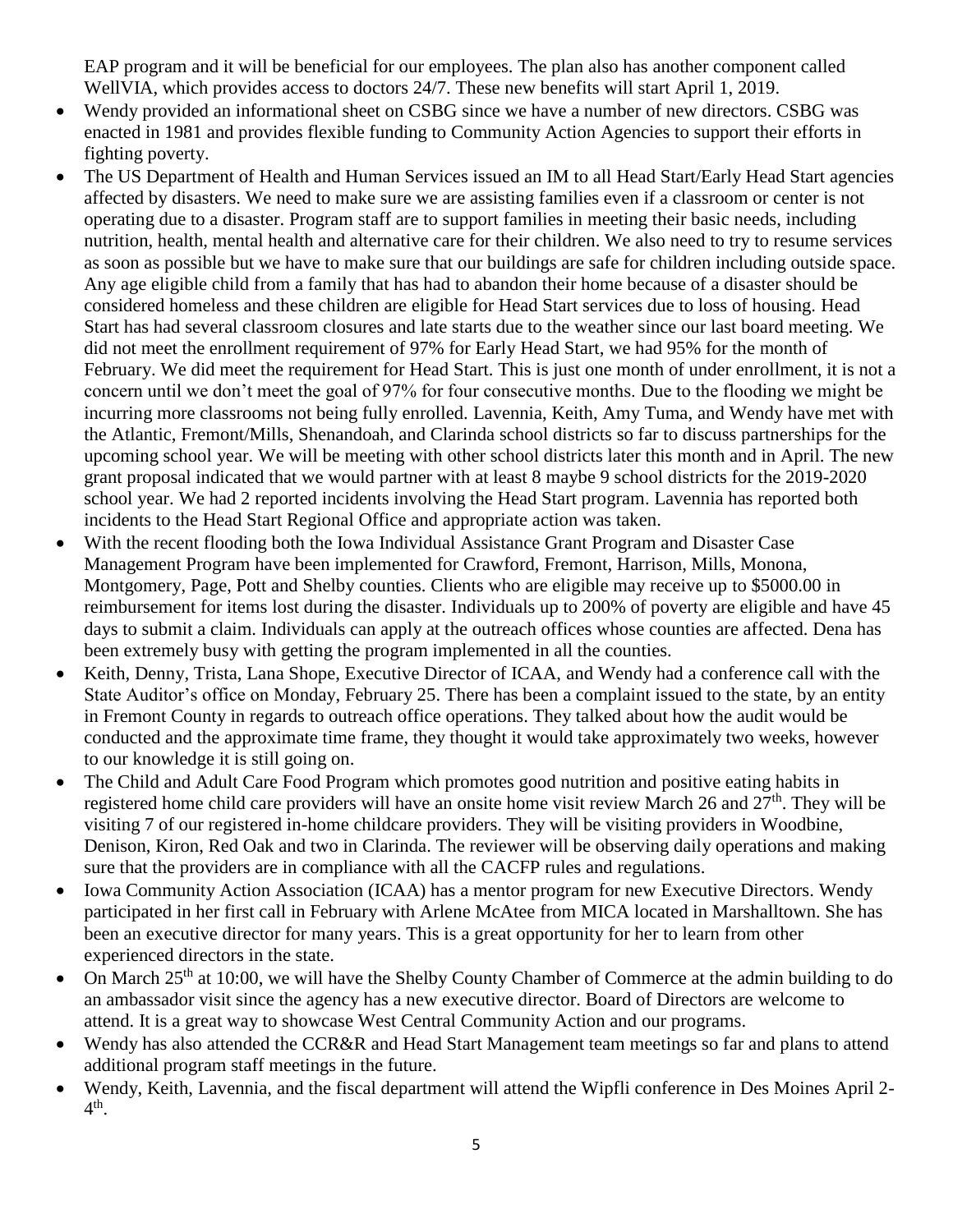It is a CSBG requirement that all new board members must receive orientation within 6 months of being seated. We will hold a training for new board members on April 16 at 6:00, before the board meeting. If you cannot attend in person we will have the call in option available that evening for the training as well.

Charles Parkhurst made a motion to adjourn at 8:16 p.m. Rudy Kinard seconded. Motion carried.

Respectfully Submitted,

Joan Martens WCCA Board Secretary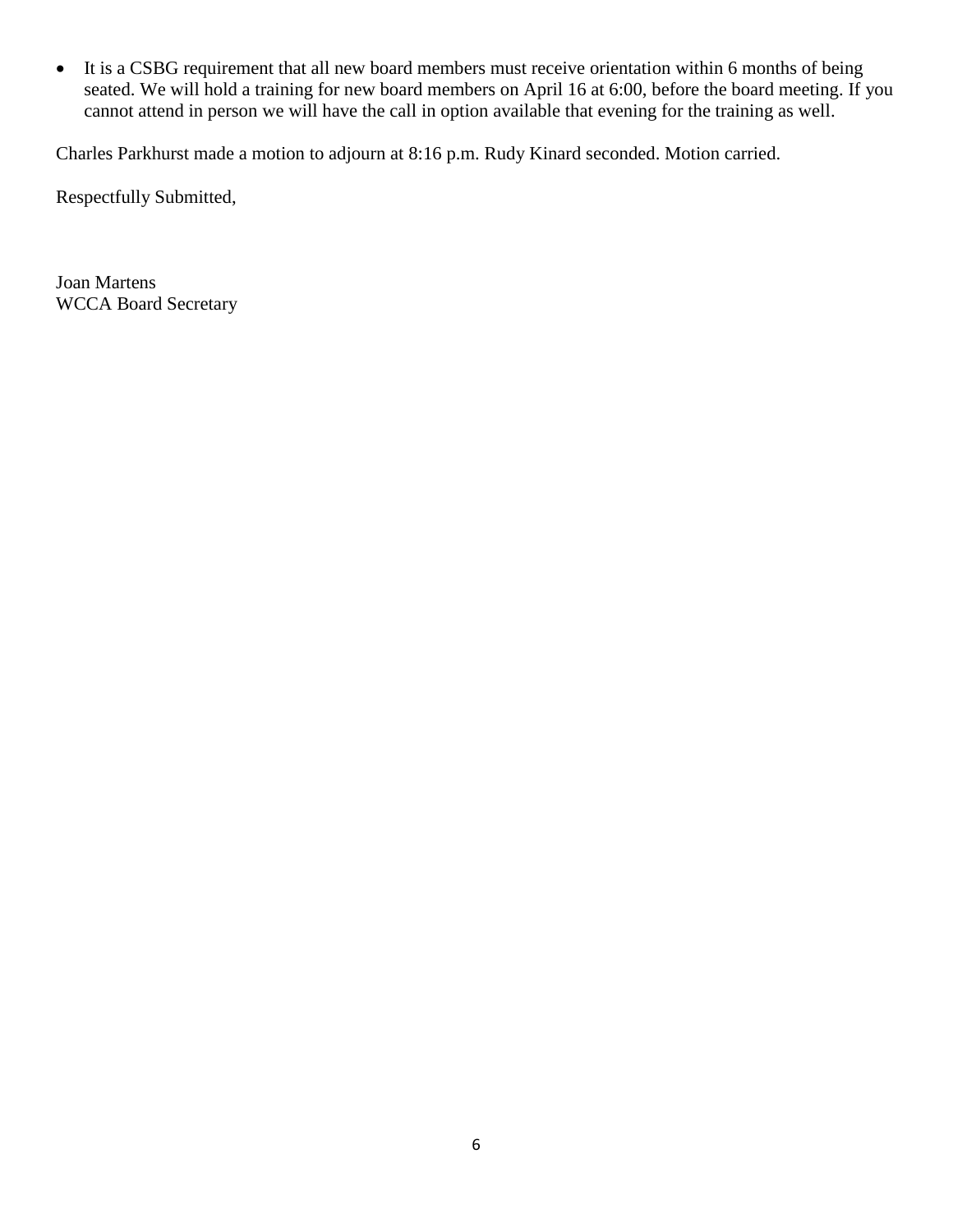#### WCCA BOARD MEETING April 16, 2019

The 53rd Annual Meeting of the West Central Community Action Board of Directors was held March 19, 2019 at the WCCA Executive Office, Harlan, IA. President, Trista McLaughlin called the meeting to order at 7:15 p.m. Staff attending were: Deb Martens, Ivy Nielsen, Kelly Mahlberg, Keith Bruck, Molly Cummings, Amanda Blum, Dena Matthews, Lavennia Coover, Denny Lawson, Wendy Mueller, and Brittany Schoof.

#### ROLL CALL

John Hartkopf, Cass Lynn Bieler, Monona Steve Barber, Cass Rudy Kinard, Montgomery Jeri Vogt, Crawford Will Brown, Montgomery Connie McGee, Crawford Chris Ritter, Pottawattamie Becky Fichter, Fremont- Phone Bryan Swain, Shelby Trista McLaughlin, Harrison Kris Olson Harmon, Shelby Carol Vinton, Mills

A quorum was declared.

- Excused Absences: Dustin Sheldon, Fremont Brandi Snow, Montgomery Walter Utman, Harrison Alan Armstrong, Page Joan Martens, Harrison Chris Gibson, Page Coleen Driscoll, Mills Rose Maxwell, Page Tom Brouillette, Monona Charles Parkhurst, Shelby Tim Trepa, Monona
- Donna Childress, Crawford Lynn Grobe, Pottawattamie- Phone

Trista McLaughlin stated she spoke with Samantha Noel who has become very busy and therefore has resigned from the WCCA Board of Directors. Will Brown has accepted a new position in Abingdon, IL and tonight will be his last meeting. Trista thanked Samantha and Will for their service to the WCCA Board of Directors and wishes them both the best in their future endeavors.

# ADDITIONS OR AMENDMENTS TO THE AGENDA

There were no additions or amendments to the agenda.

#### APPROVAL OF MARCH MINUTES

Jeri Vogt made the motion to approve the March minutes. Carol Vinton seconded. Motion was carried.

# OLD BUSINESS

There was no old business.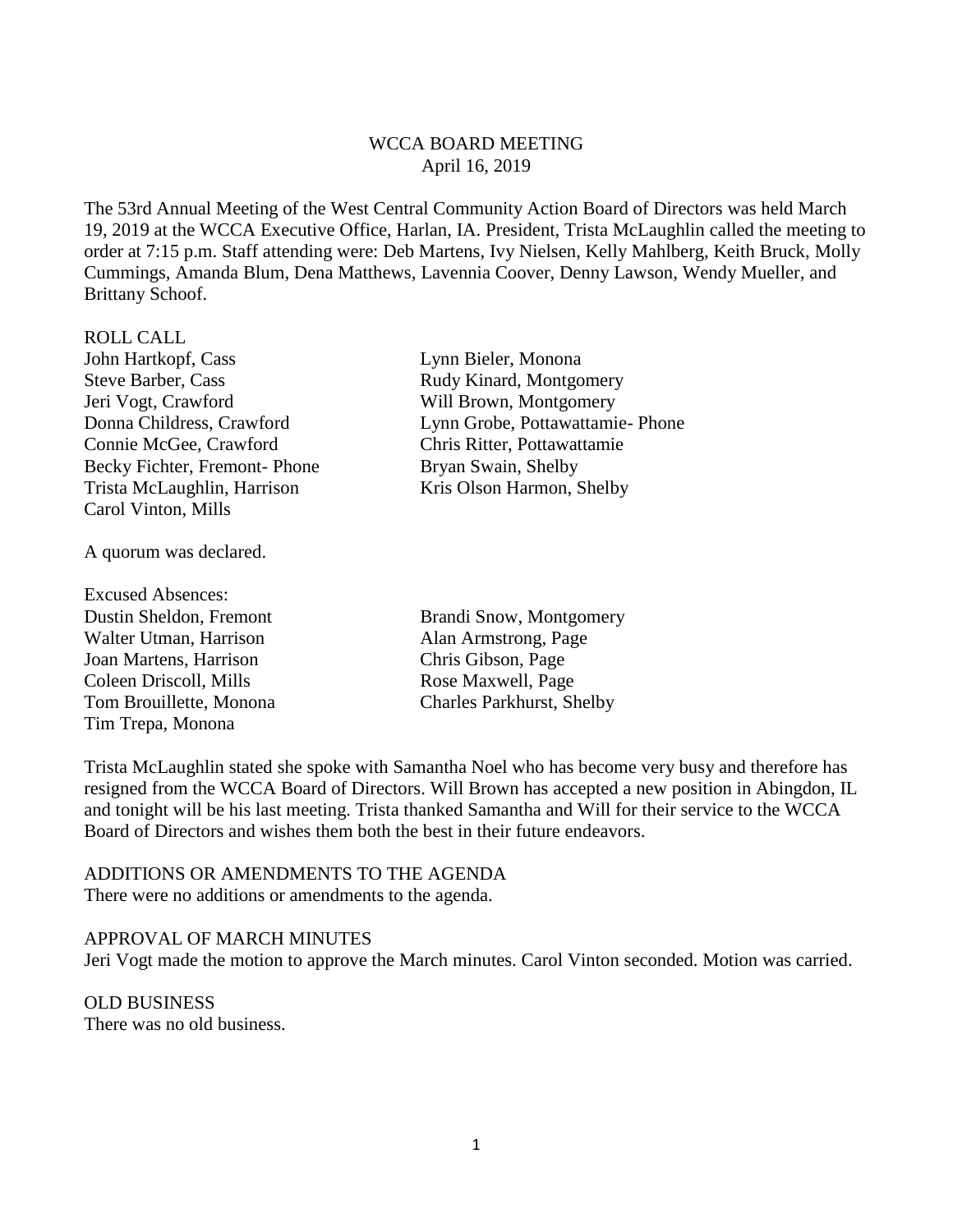#### NEW BUSINESS

#### ELECTION OF OFFICERS

Trista McLaughlin stated the Nominating Committee consisted of Lynn, Grobe, Carol Vinton, and Lynn Bieler. The committee has nominated the following Board of Directors to fill these positions: Charles Parkhurst- President, Joan Martens- Vice President, and Lynn Bieler- Secretary. Trista asked if there were any other nominations. Ballots were made available for any "Write-In Candidates." John Hartkopf made a motion to accept the slate of Officers, Chris Ritter seconded. Motion was carried.

#### WCCA PROGRAM PRESENTATION

Ivy Nielsen presented a PowerPoint presentation on all WCCA programs.

#### PLANNING AND EVALUATION COMMITTEE MEETING

The Planning and Evaluation Committee met prior to the board meeting to discuss changes to Head Start and Early Head Start policies. Lavennia Coover explained the changes to the following policies: Use of Condiments, Designated Pick Up and Drop Off for EHS & HS Centers, Dress Code, Classroom Safe Environments Checklist, Playground General Maintenance Checklist, Physical Examination for Employees, Emergency Boards/Postings, Inclement Weather/Emergency Closings, Work Schedules, Human Resources-Standards of Conduct and WCCA Head Start Standards of Conduct. Carol Vinton made a motion to approve the Head Start/Early Head Start Policy changes, Steve Barber seconded. Motion carried.

# HEAD START GOVERNANCE, LEADERSHIP, AND OVERSIGHT CAPACITY SCREENER RESULTS

Lavennia Coover handed out the Head Start Governance, Leadership, and Oversight Capacity Screener results. Organizations that accept federal funds to operate Head Start and/or Early Head Start programs must have strong governance systems in place to safeguard federal dollars and provide oversight and direction to the Head Start program. This screener organizes the Head Start requirements to help organizations identify where they need to make changes and build capacity to fulfill their Head Start governance responsibilities. Lavennia presented the results for each question. Our organization needs assistance in understanding and implementing the following governance regulations: Question 6 #1-we need assistance to establish a system for identifying the T/TA needs of the Governing Board. Question 7 #1- we need assistance to establish a system for identifying the T/TA needs of Policy Council. Question 11 #4- we will establish procedures for parent committees to participate in and screen of EHS and HS employees. Question 13 #3- we will establish a procedure to share the programs Program Information Reports (PIR) with the Governing Board and Policy Council. Question 16 #1- we will establish a procedure for Policy Council to approve and submit activities to support active engagement of families in the program to the Governing Board. Questions that were non-applicable to us were: Question 3 #2 as we do not have delegates. Question 5 #2- the advisory committees have already been established and are written in the Policy Council/Board of Directors By-laws. Question 8 #2- as we do not have delegates. Steve Barber asked if this requires a corrective action plan. Lavennia stated no and that Head Start staff will receive training and then they will train the Board of Directors. Carol Vinton asked how much this training would cost and Lavennia stated there is no charge to us for additional training. Lynn Bieler made a motion to accept the results of the Head Start Governance, Leadership, and Oversight Capacity Screener, Carol Vinton seconded. Motion carried.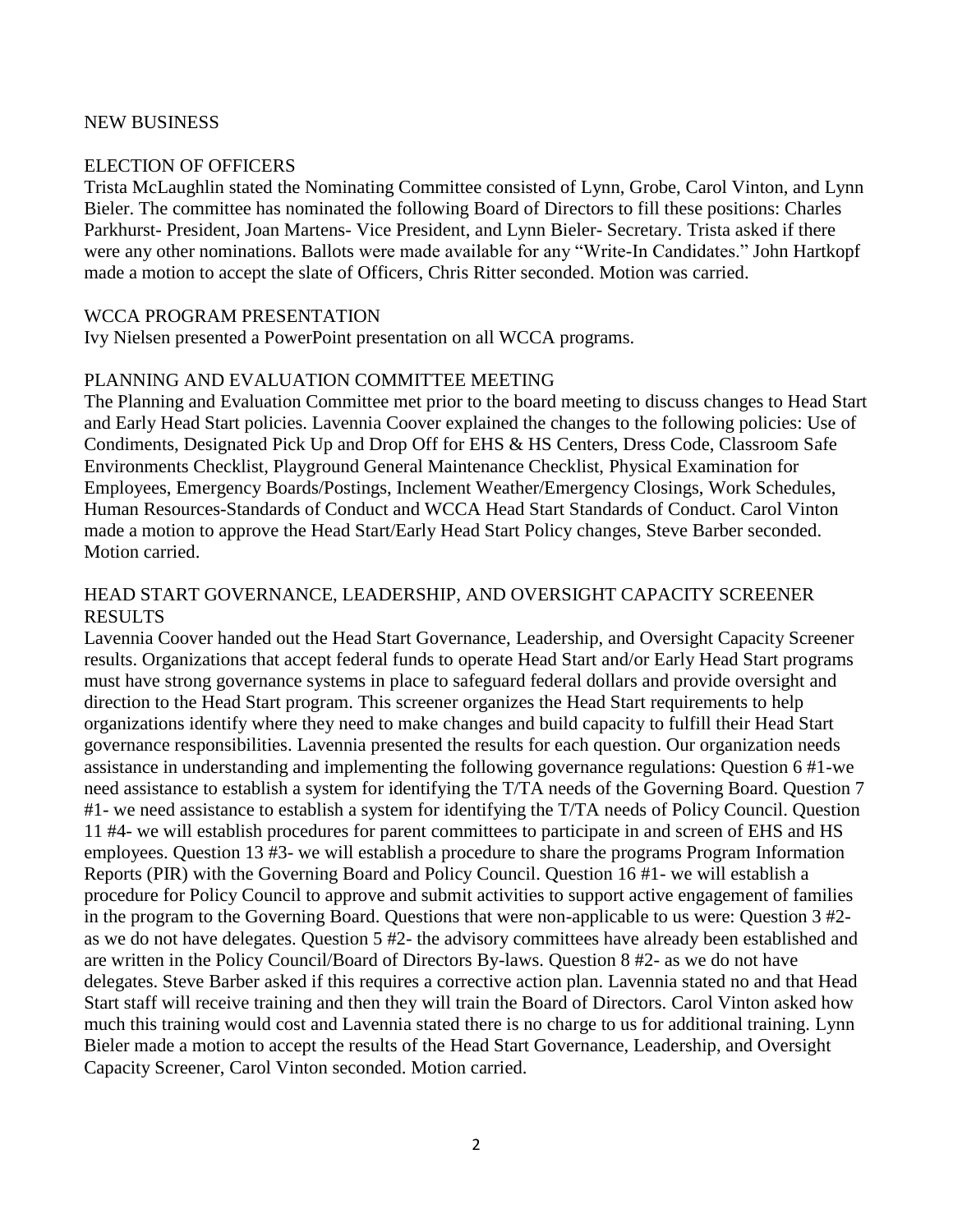# WCCA BY-LAW SIGN-OFF

Wendy stated all proposed changes that were presented in March have been made and all Board of Directors received a copy of the WCCA By-Laws and signed of that they received them. Directors not in attendance, the By-Laws were mailed to them.

# BOARD OF DIRECTORS POLICY UPDATES

Wendy explained that every two years for CSBG Organizational Standards, Board of Directors need to complete a new Conflict of Interest, Confidentiality, and Nepotism policies. All Board of Directors present completed these policies, those not in attendance the policies were mailed to them.

# STAFF REPORTS

Trista asked the Program Directors if they had anything to add to their reports. No one had anything to add but would be happy to answer any questions.

# FISCAL REPORT

Keith had nothing new to add to his report but would be happy to answer questions.

# EXECUTIVE DIRECTORS REPORT

- Wendy explained that we are in the process of waterproofing the basement. Carpet has already been removed and the next step will be to install drains and a sump pump. Brittany and Denny are in the process of finalizing bids for drywall and then we will look at new flooring.
- Wendy thanked Will and Samantha of their service and dedication to West Central Community Action. Wendy is continuing to recruit new board members. She has spoken with someone already to fill the Pottawattamie County Private Representative position and may possibly seat him in May.
- There was one additional handout tonight from DCAA stating that they received and reviewed our annual audit and the provision of the contracts have been met and generally accepted accounting principles were followed.
- Everyone received a copy of the 2018 Annual Report. West Central Community Action assisted over 18,000 individuals and almost 7,500 households. The report highlights client demographics, employee service recognition, program profiles, the Head Start and Early Head Start annual report and auditors report. Wendy thanked Brittany for completing another great annual report.
- There was discussion at the March board meeting to change the time of the monthly board meetings. We compiled a survey and the results were handed out tonight for the Board of Directors survey and Management Staff survey. Trista asked everyone what their opinions were and it was decided to change the board meetings to starting at 6:00 p.m. with committee meetings starting at 5:00 p.m. We will revisit the decision in January to see if the board recommends any additional changes. Lynn Bieler made a motion to change the start time of monthly board meeting to 6:00 p.m., Jeri Vogt seconded. Motion carried. Wendy added that committee meetings may be able to start at 5:30 p.m. instead of 5:00 p.m. depending on the topics that need discussed.
- The state notified us that they are still in the process of getting the weatherization utility contracts out that should have started April 1<sup>st</sup>. Once DCAA gets all the contracts from Black Hills, Mid-American Energy, and Alliant they will submit them to us.
- CCR&R has their audit April  $17<sup>th</sup>$ .
- On March 25<sup>th</sup> the Shelby County Chamber of Commerce had an Ambassador visit at the Harlan Admin office to welcome Wendy. Wendy thanked Kris Olson Harmon for attending. It was a great way to showcase our programs.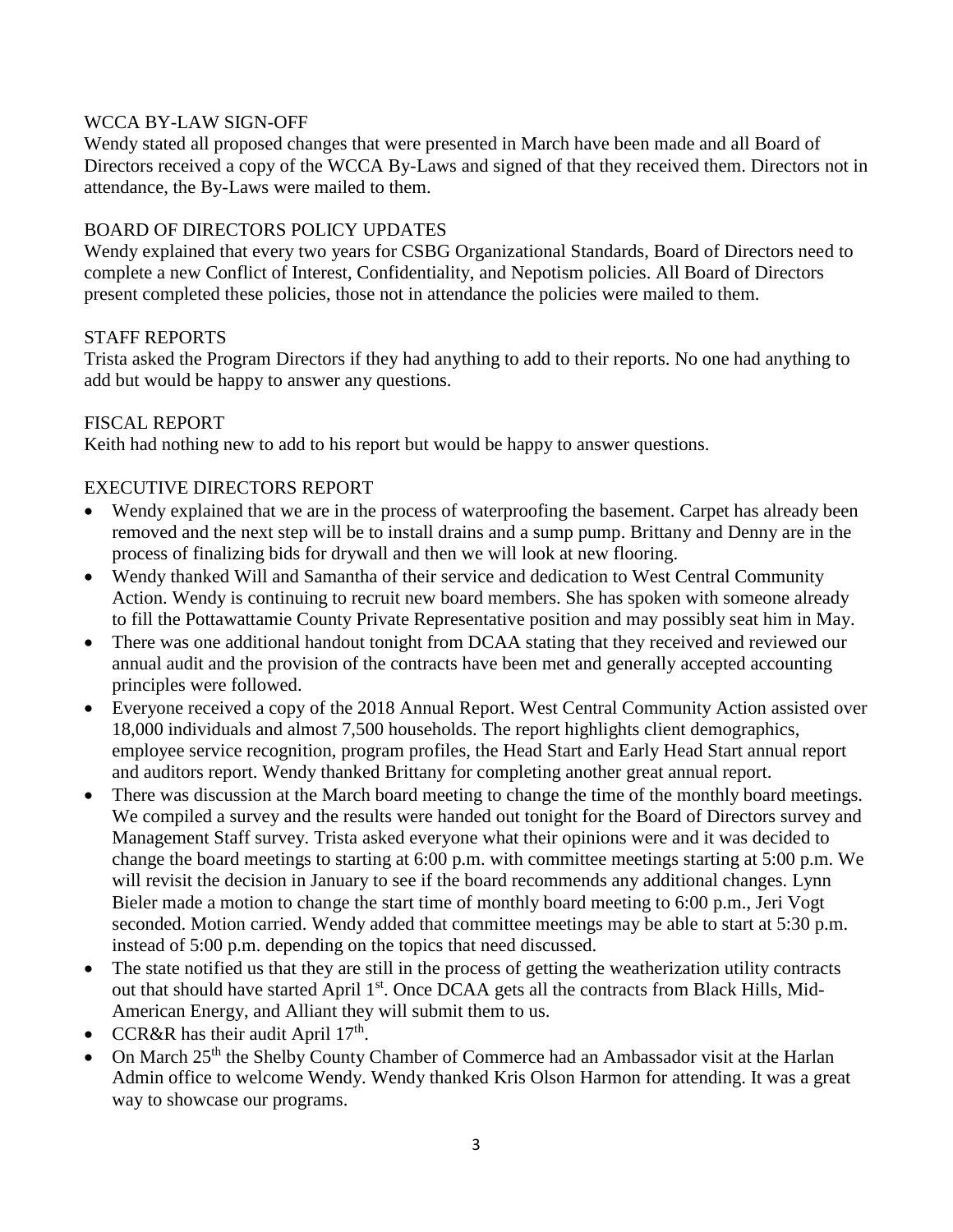- Keith, the fiscal department, Lavennia and Wendy attended the WIPFLI conference in Des Moines the beginning of April. The training was on uniform guidance and a Head Start overview. There was discussion on laws, regulations, admin requirements, accounting principles, cost allocation and changes in audit requirements.
- We did meet the enrollment requirement of 97% in March for both Head Start and Early Head Start. Lavennia, Amy, Keith, and Wendy are continuing to meet with school districts. Since the last board meeting they have met with Council Bluffs and Missouri Valley. Currently there is a family advocate position and Early Head Start teacher position both open in Council Bluffs.
- Wendy attended a Domestic Violence Luncheon with Molly and the FaDSS staff on April 10<sup>th</sup>. Carol Vinton commented it was a great presentation.
- LIHEAP will have its annual program audit on May  $8<sup>th</sup>$ .
- Pottawattamie and Shelby Counties have been declared under FEMA. Clients can now apply for FEMA individual disaster assistance.
- Please watch for a new Board of Director's Committee listing in next month's board packet.
- Wendy presented Trista with an Excellence Award and thanked her for her support and dedication to West Central Community Action and our staff the past two years.

Chris Ritter made a motion to adjourn at 8:08 p.m. Will Brown seconded. Motion carried.

Respectfully Submitted,

Joan Martens WCCA Board Secretary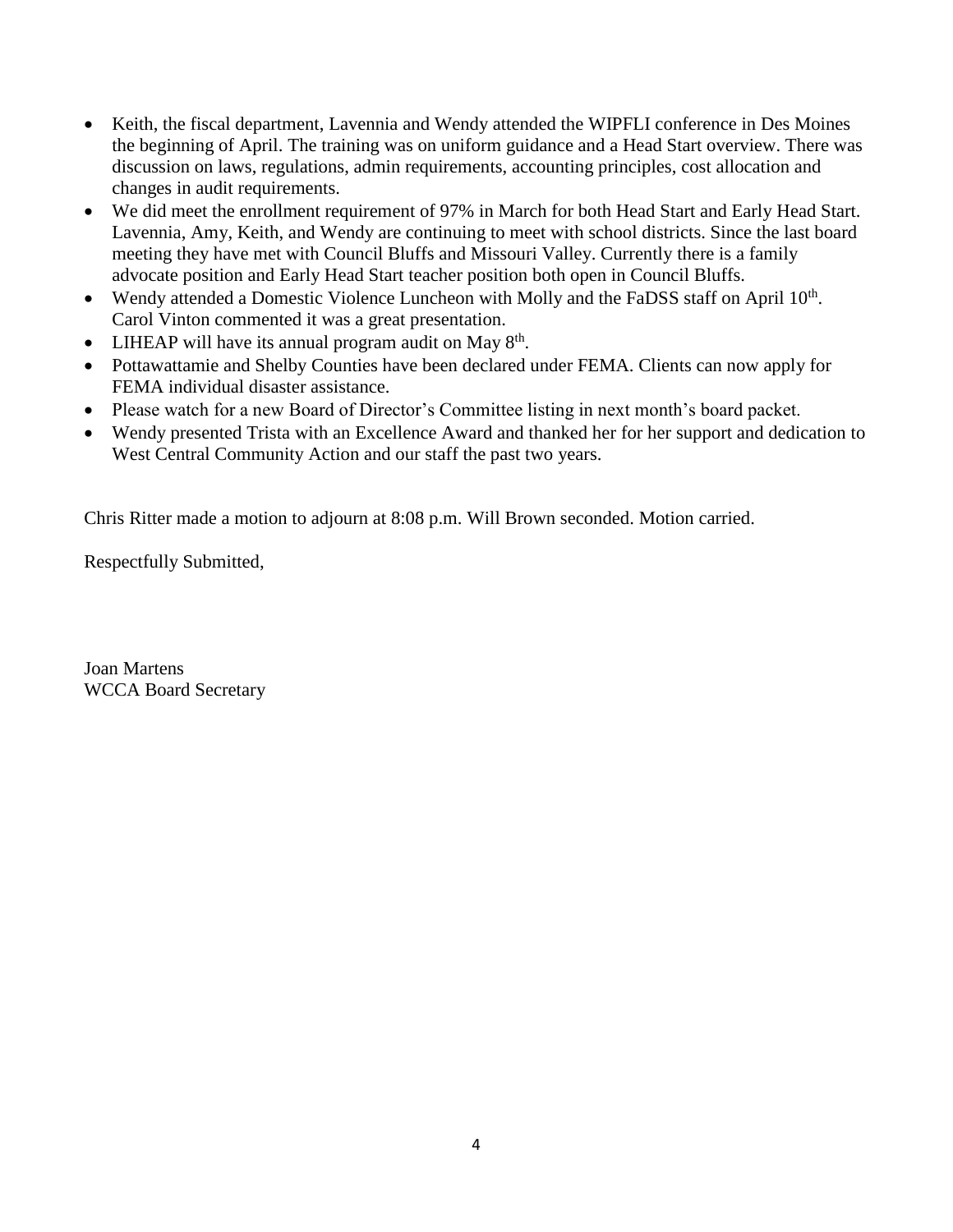### WCCA BOARD MEETING May 21, 2019

A meeting of the West Central Community Action Board of Directors was held May 21, 2019 at the WCCA Executive Office, Harlan, IA. President, Charles Parkhurst called the meeting to order at 6:02 p.m. Staff attending were: Ivy Nielsen, Keith Bruck, Molly Cummings, Amanda Blum, Dena Matthews, Denny Lawson, Wendy Mueller, and Brittany Schoof. Lavennia Coover participated via conference call.

# ROLL CALL

Donna Childress, Crawford Chris Gibson, Page Connie McGee, Crawford Rose Maxwell, Page Walter Utman, Harrison Lynn Grobe, Pottawattamie Trista McLaughlin, Harrison Chris Ritter, Pottawattamie Joan Martens, Harrison Charles Parkhurst, Shelby Lynn Bieler, Monona Bryan Swain, Shelby Tim Trepa, Monona- Phone Kris Harmon, Shelby

John Hartkopf, Cass Rudy Kinard, Montgomery

A quorum was declared.

| <b>Excused Absences:</b>  |                         |
|---------------------------|-------------------------|
| <b>Steve Barber, Cass</b> | Coleen Driscoll, Mills  |
| Jeri Vogt, Crawford       | Tom Brouillette, Monona |
| Dustin Sheldon, Fremont   | Brandi Snow, Montgomery |
| Carol Vinton, Mills       | Alan Armstrong, Page    |

#### SEATING OF NEW BOARD MEMBER

Wendy introduced Bob Burnett to the Board of Directors. Bob worked for WCCA as the Information System Coordinator in the LIHEAP program for 11 years until retiring in 2017. Bob has been nominated by the Peace Haven Association in Walnut, Iowa to serve as the Private Representative for Pottawattamie County. Trista McLaughlin made a motion to seat Bob Burnett, Private Representative for Pottawattamie County to the West Central Community Action Board of Directors, Walter Utman seconded. Motion was carried.

Wendy informed the Board of Directors that Becky Fichter, Fremont County Low-Income Representative has resigned from the West Central Community Action Board of Directors.

# ADDITIONS OR AMENDMENTS TO THE AGENDA

There were no additions to the agenda. Walter Utman made the motion to approve the agenda. Rudy Kinard seconded. Motion was carried

# APPROVAL OF APRIL MINUTES

Chris Ritter made the motion to approve the April minutes. Trista McLaughlin seconded. Motion was carried.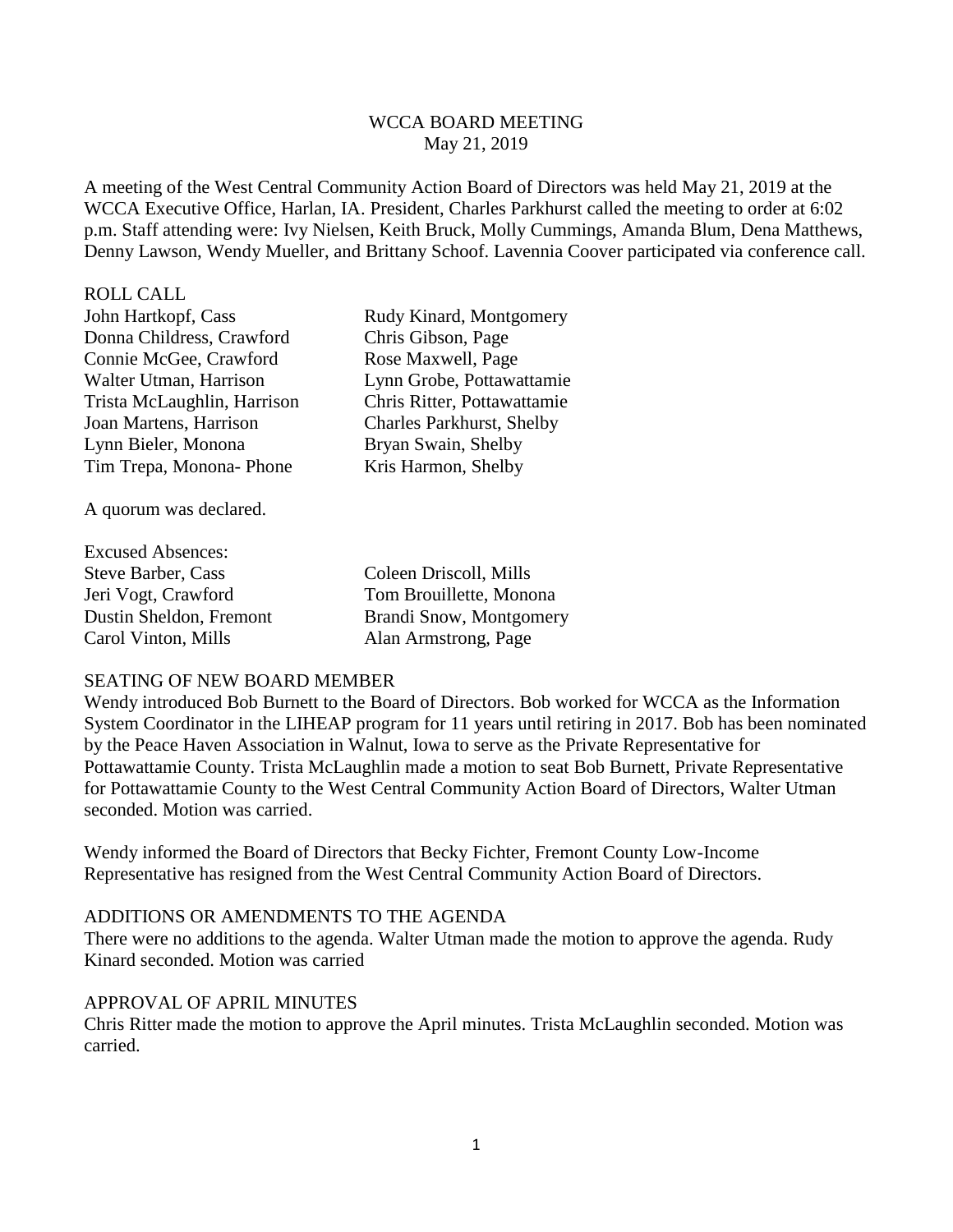OLD BUSINESS There was no old business.

#### NEW BUSINESS

### PLANNING AND EVALUATION COMMITTEE MEETING

FY 2020 CSBG COMMUNITY ACTION PLAN AND APPLICATION APPROVAL Wendy Mueller stated the Planning Committee met prior to the board meeting to discuss the FY2020 CSBG Community Action Plan and Application which are aligned with WCCA's mission, vision, beliefs and values. She discussed and explained the three parts of the application: narrative, National Performance Indicators Report (NPI), and the budget. The grant narrative describes how our agency follows the ROMA cycle of assessment, planning, implementation, achievement of results and evaluation. Using the ROMA cycle ensures that CSBG funds are used on programs that are anti-poverty based, anti-poverty focused, and tie directly to the community needs assessments. The narrative describes our process of how our Board of Directors, Administrative Management Team, and various sub-committees are involved in all stages of the ROMA cycle. It also defines how our agency meets the CSBG assurances in assisting low-income families and individuals to achieve self-sufficiency, secure employment, obtain emergency assistance, and make better use of available income. The CSBG Budget Summary illustrates how CSBG funds will be used during FY 2020. The majority of the funds will be used to operate the outreach offices in our ten counties. Funds will also be used to co-fund CACFP, SCSEP, FaDSS and a few other programs if needed in order to enhance services. The NPI Report identifies and captures the outcomes our agency plans to achieve through our programs and services during FY 2020. Everyone received a copy of those in March. The targets for the NPI report will be made in the fall. Copies of the CSBG Community Action Plan and Application are available to those who would like one. John Hartkopf made the motion to approve the FY 2020 CSBG Community Action Plan and Application and that it is aligned with WCCA'S mission, vision, beliefs and values. Walter Utman seconded. Motion was carried.

#### HEAD START/EARLY HEAD START POLICY UPDATES APPROVAL

The Planning Committee also reviewed updates to the Head Start and Early Head Start Policies. Lavennia Coover explained the changes to the following policies: Pedestrian Safety, First Aid Kits, Medication Administration, Tooth brushing, Confidentiality, and Food Allergy/Special Diet Declaration Statement. Lavennia stated staff will also sign the new confidentiality policy for our records. The policy changes have already been approved by Head Start Policy Council. Rudy Kinard made a motion to approve the Head Start/Early Head Start Policy changes, Joan Martens seconded. Motion carried.

#### PERSONNEL COMMITTEE REPORT

Denny Lawson handed everyone a copy of Personnel Policies #020 Mission, Vision and Beliefs and Values Statements, #103 Equal Employment and Program Services Opportunity, #106 Employment Physical Examinations, #107 Immigration Law Compliance, #117 Promotions and Transfers, #181 Employee Grievance Procedure, #301 Employee Benefits, #303 Vacation Benefits, #305 Holidays, #307 Sick Leave/Incentive Leave Benefits, #601 Family and Medical Leave. Denny went through each proposed change and additional changes suggested by Bryan Swain. Personnel Policies #281 Life Threatening Illnesses, #302 Life Insurance, and #602 Family Leave were suggested to be removed from our manual by our attorney since we already have policies in place that cover these items. Personnel Policies #321 Employees as Clients and #720 Child Support Recovery Services are new additions to our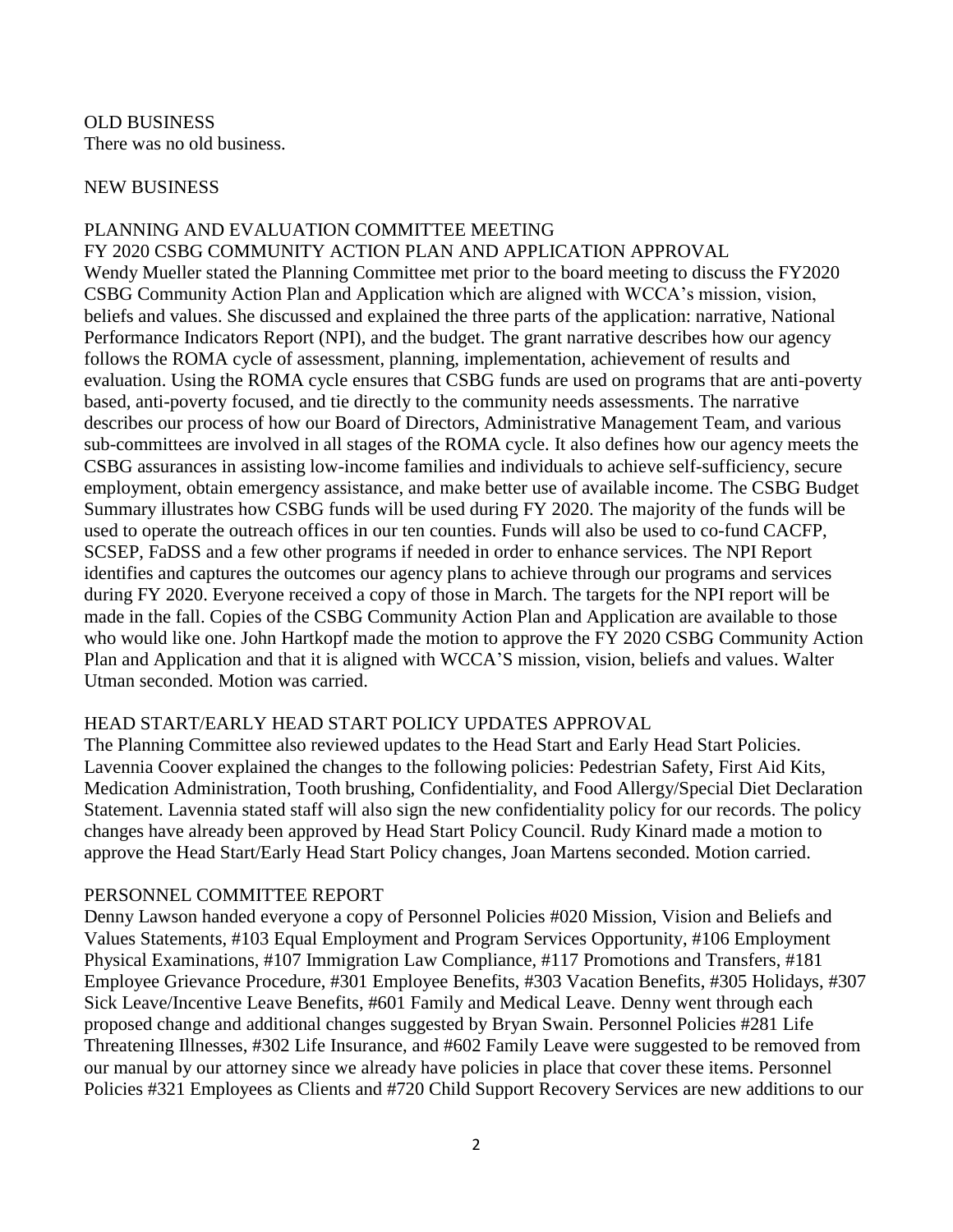manual. Denny let everyone read them and would answer any questions. There were no questions. These changes will also be presented to Head Start Policy Council. Lynn Bieler made the motion to approve changes, additions, and deletions of the presented personnel policies and approve the entire WCCA Personnel Policy Manual. Chris Ritter seconded. Motion carried.

# EXECUTIVE DIRECTOR 90 DAY EVALUATION

The Personnel Committee completed the Executive Directors 90 Day Evaluation. Charles Parkhurst commended Wendy on her hard work and dedication. Trista McLaughlin made the motion to approve the Executive Directors 90 Day Evaluation. Walter Utman seconded. Motion carried. Wendy thanked the Board of Directors and staff for their support.

# FY 2020 ORGANIZATIONAL BUDGET APPROVAL

2019-2020 Organizational Budgets was provided to all Board of Directors in their board packet. Keith Bruck included the previous year's 2018-2019 budget to show a comparison. Keith stated this is a requirement for CSBG but is a great overview for the Agency. Trista McLaughlin made the motion to approve the Annual Agency Wide Organizational Budget for 2019-2020, Chris Ritter seconded. Motion was carried.

# SCSEP PY 2019 FUNDING REQUEST APPROVAL

We have not received our funding application for PY 2019 from Senior Service America Incorporated. We are projecting to receive the same amount of funding that we received in PY 2018 which was: SCSEP Participant Wages & Fringe Benefits \$322,212.00, Other Enrollee Costs \$15,570.00 and Administrative Costs \$34,801.00 for a Total Projected Funding of \$372,583.00 and a Non-Federal Share Match of \$48,042.00. We expect to enroll and serve 70 participants and exit at least 15 participants into unsubsidized employment during the program year. We are requesting board approval to submit the PY 2019 SCSEP funding application once it is received from our national grantee, Senior Services America Incorporated. Lynn Grobe made the motion to approve the PY 2019 SCSEP funding application. Rudy Kinard seconded. Motion was carried.

# CCR&R FY 2019 FUNDING REQUEST APPROVAL

We are in the process of preparing our budget and training plan for FY 2020. This renewal is in the second year of the five-year grant cycle. We are projecting to receive \$724,462.00 in federal and state program funding with an additional \$28,978.48 in funding if two additional incentives are met throughout the program year. The incentives include: 1. 95% or above of completed QRS applications require no follow-up. Incentive pay is two percent of the base contract amount or \$14,489.24. 2. 95% or above of all completed Registered Child Development Home and Child Care Assistance Applications are submitted without additional follow-up. Incentive pay is two percent of the base contract amount or \$14,489.24. We employ ten CCR&R staff positions to provide resources, education and advocacy to support quality child care. We deliver the following two core services in a 17 county area in Southwest and West Central Iowa. 1. Provider Services: Technical assistance, consultation, coaching, and training designed to improve the quality of environments. Targeted consultations will include provider registration; regulatory requirements; infant and toddler care; recruitment and retention strategies; and the Iowa Quality Rating and Improvement System with an emphasis on onsite services. 2. Community Services: Provide outreach and partnerships with businesses and community organizations. We will also provide data to community partners as to the available capacity of child care, the expense and the technical assistance available from CCR&R. We are requesting board approval to submit the FY 2020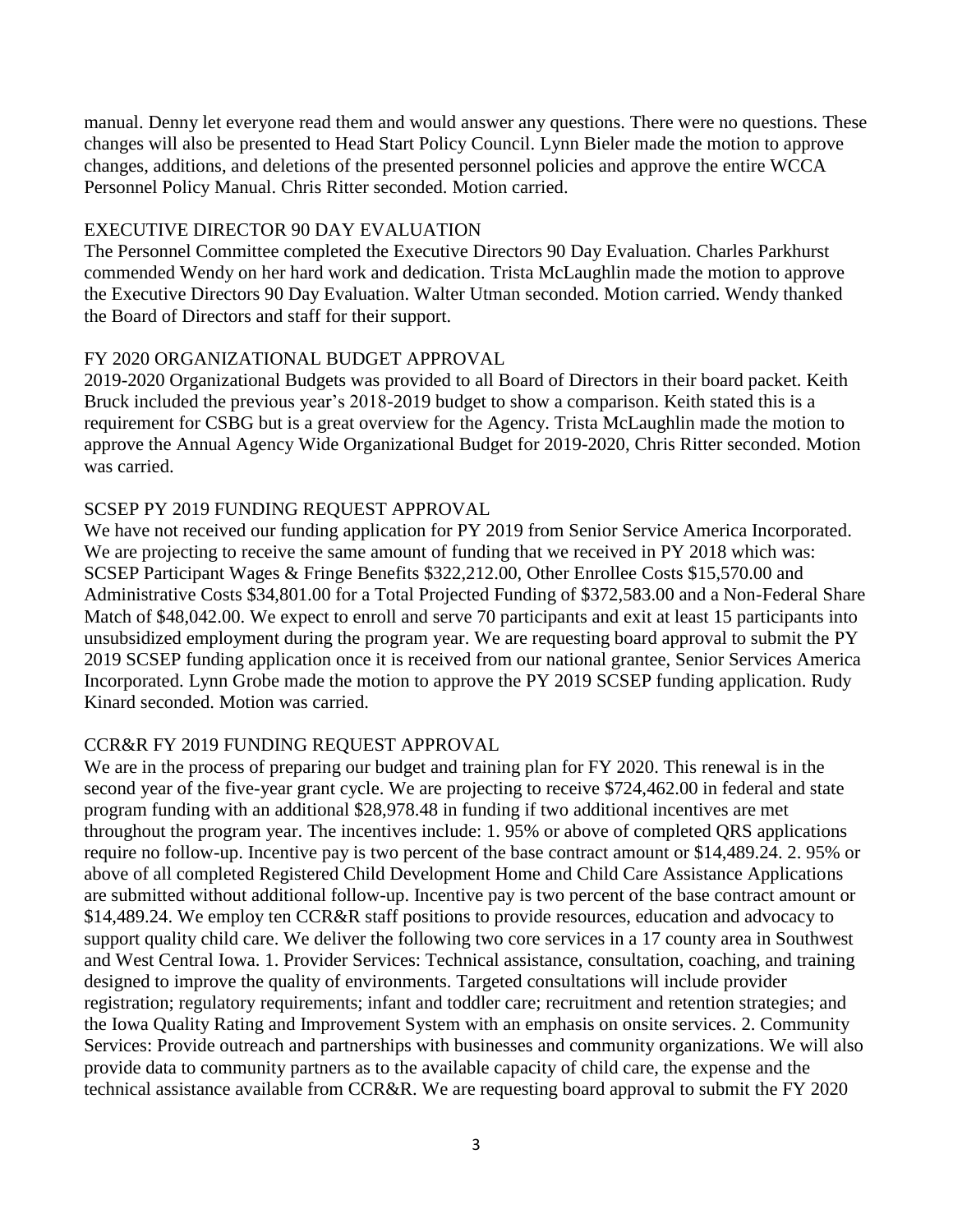CCR&R budget and training plan by June 1, 2019 to the Iowa Department of Human Services. Joan Martens made the motion to approve submitting FY 2020 CCR&R budget and training plan. John Hartkopf seconded. Motion was carried.

# CORPORATE RESOLUTION

Keith Bruck stated with Wendy being the new Executive Director, we need to update our Corporate Resolution at the following financial institutions: Bank Iowa, Bank of The West, Farmers Trust and Saving Bank, Shelby County State Bank and United Bank of Iowa. Trista McLaughlin made the motion to update the Corporate Resolution at the following financial institutions: Bank Iowa, Bank of The West, Farmers Trust and Saving Bank, Shelby County State Bank and United Bank of Iowa. Rudy Kinard seconded. Motion was carried.

# JUNE AND JULY BOARD OF DIRECTORS MEETINGS

Wendy stated we have been in communication with the Office of Head Start and we will need to have a June meeting to approve the Head Start Grant. Wendy reminded everyone they can participate via conference call. At this time Wendy does not anticipate we will need to have a July board meeting and she will be in Des Moines for the ICAA Conference. An Executive Committee meeting can always be scheduled if needed. Joan Martens made the motion to not have a July Board of Directors meeting. Chris Gibson seconded. Motion was carried.

# STAFF REPORTS

Brittany has been working with Wendy to complete the FY2020 CSBG Community Action Plan and Application. Ivy is continuing with enrollments and will be completing a compliance review for SCSEP at the end of this month. LIHEAP has ended and the May 8th audit went well. Amanda submitted her WIC grant April 26<sup>th</sup>. WIC currently has three open positions for a Registered Dietitian, Nutritionist, and Support Staff. Dena stated Disaster Case Management is still continuing in all ten counties. FEMA assistance has been extended to July 1<sup>st</sup> for Fremont, Harrison, Mills, Monona, Pottawattamie and Shelby Counties. Ivy and Dena also had a staff meeting with all Outreach and LIHEAP staff in April. Lavennia included in the board packet a list of Vision and Mission Statements. She would like all Board of Directors to select which statements they feel describes WCCA Head Start and she will use these to help Head Start select its new mission and vision statements. Denny is continuing to recruit employees. He has one staff change to his board report that will be reflected on his June report.

# FISCAL REPORT

Keith completed the RFP for the audit. He will have an August Finance Committee meeting to select a new auditor. He is completing budgets with program directors for grants that start July 1<sup>st</sup>.

# EXECUTIVE DIRECTORS REPORT

- The basement waterproofing project will begin next week. Wendy thanked Brittany and Denny for their help with this project. Baxter Lumber will be removing and replacing the drywall. Thrashers will be installing drains and sump pumps. After the construction is complete, new flooring will be installed. We did receive money from our insurance company for the water damages and that will cover a majority of the project costs.
- CCR&R had their on-site review April  $17<sup>th</sup>$  with the Department of Human Services. The review went very well and included is the letter which notes several strengths in the program and that all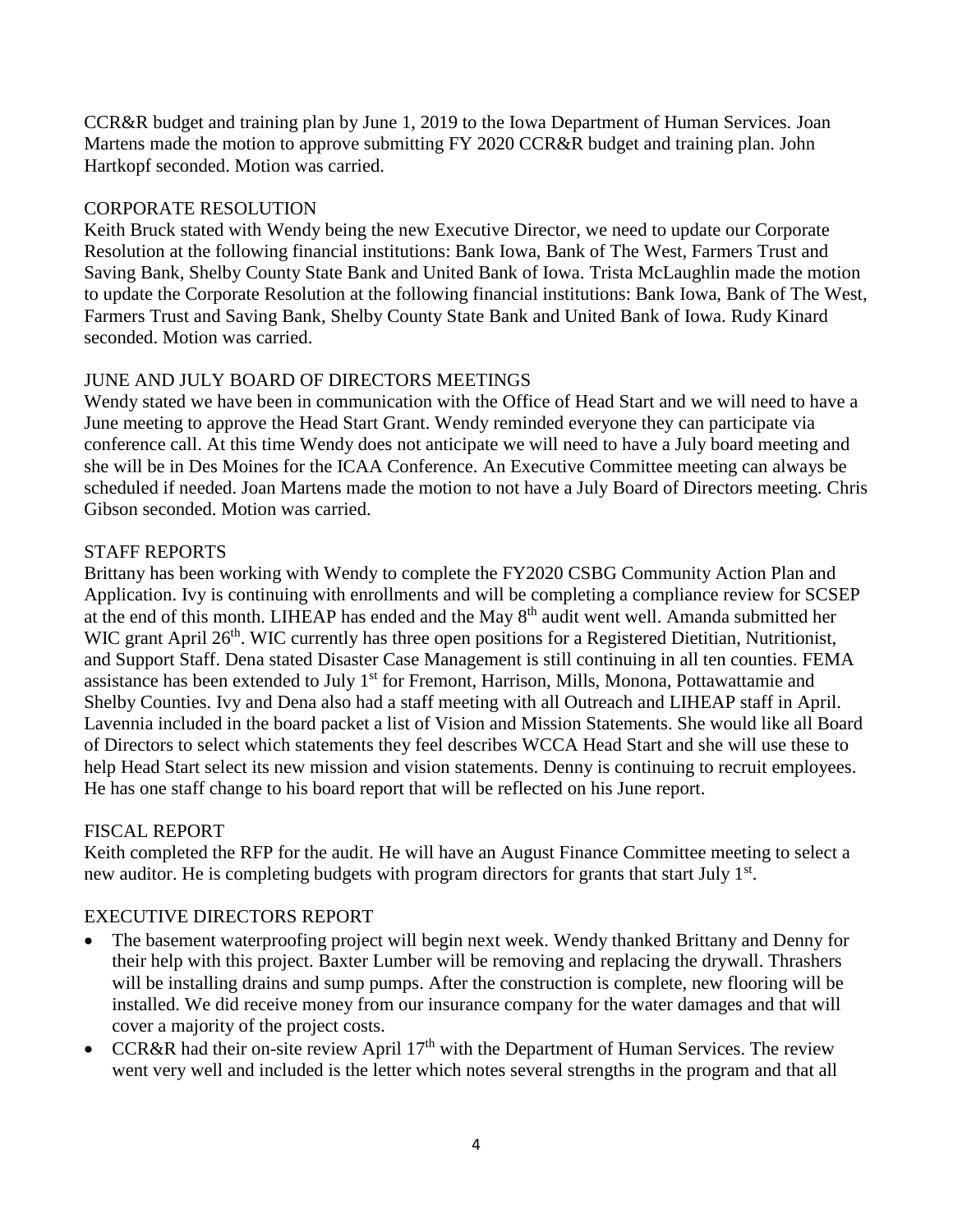documents were reviewed and approved. Wendy thanked Deb Martens and the CC&R staff for their hard work and outstanding review.

- Included is the letter from the Department of Human Rights stating the FaDSS 3 year grant application was approved. Wendy thanked Molly for her hard work.
- The FY 2020 WIC Grant was submitted on April 26<sup>th</sup>. Amanda did a great job on her first grant application. WIC has its on-site audit on May  $29<sup>th</sup>$ .
- Head Start and Early Head Start met the 97% enrollment for both programs in April. Keith and Lavennia are continuing to work on school district contracts for the 2019-2020 school year. There was one incident in a Head Start classroom. The incident was self-reported to DHS and Lavennia submitted the paperwork to Region 7 Head Start. The teachers will be receiving additional training to handle these situations in the future. Wendy and Lavennia attended a Regional Head Start meeting in Des Moines on May 14<sup>th</sup>. Information was provided on Children's Mental Health System and the best practices from mental health partnerships with Iowa Head Start Programs. On May 4<sup>th</sup>, Governor Reynolds signed an act for Children's Mental Health and the state will be forming a behavioral health board that will plan on how to best service children across the state.
- Wendy and Molly attended the FaDSS Council meeting in Des Moines on May  $16<sup>th</sup>$ . The council voted to approve our FaDSS grant that day. FaDSS on-site audit is May 22<sup>nd</sup> in Council Bluffs. Molly, Wendy and Danielle Hale will be attending the Pottawattamie Gives event May 22<sup>nd</sup> at Bayliss Park to promote WCCA and our services.
- The LIHEAP annual audit was May 8<sup>th</sup> with John Burnquist from the state. Everything went very well and Wendy thanked the LIHEAP staff for their hard work.
- Danielle Hale, our Community Communication Specialist, arranged for all Directors to have their pictures taken by an Iowa State University student. These pictures will be displayed on our new our Agency website.
- Wendy and Molly have been in contact with someone to fill Will Brown's position for Montgomery County. We have sent her information about WCCA and are waiting to hear back from her.

Chris Ritter made a motion to adjourn at 7:06 p.m. Trista McLaughlin seconded. Motion carried.

Respectfully Submitted,

Lynn Bieler WCCA Board Secretary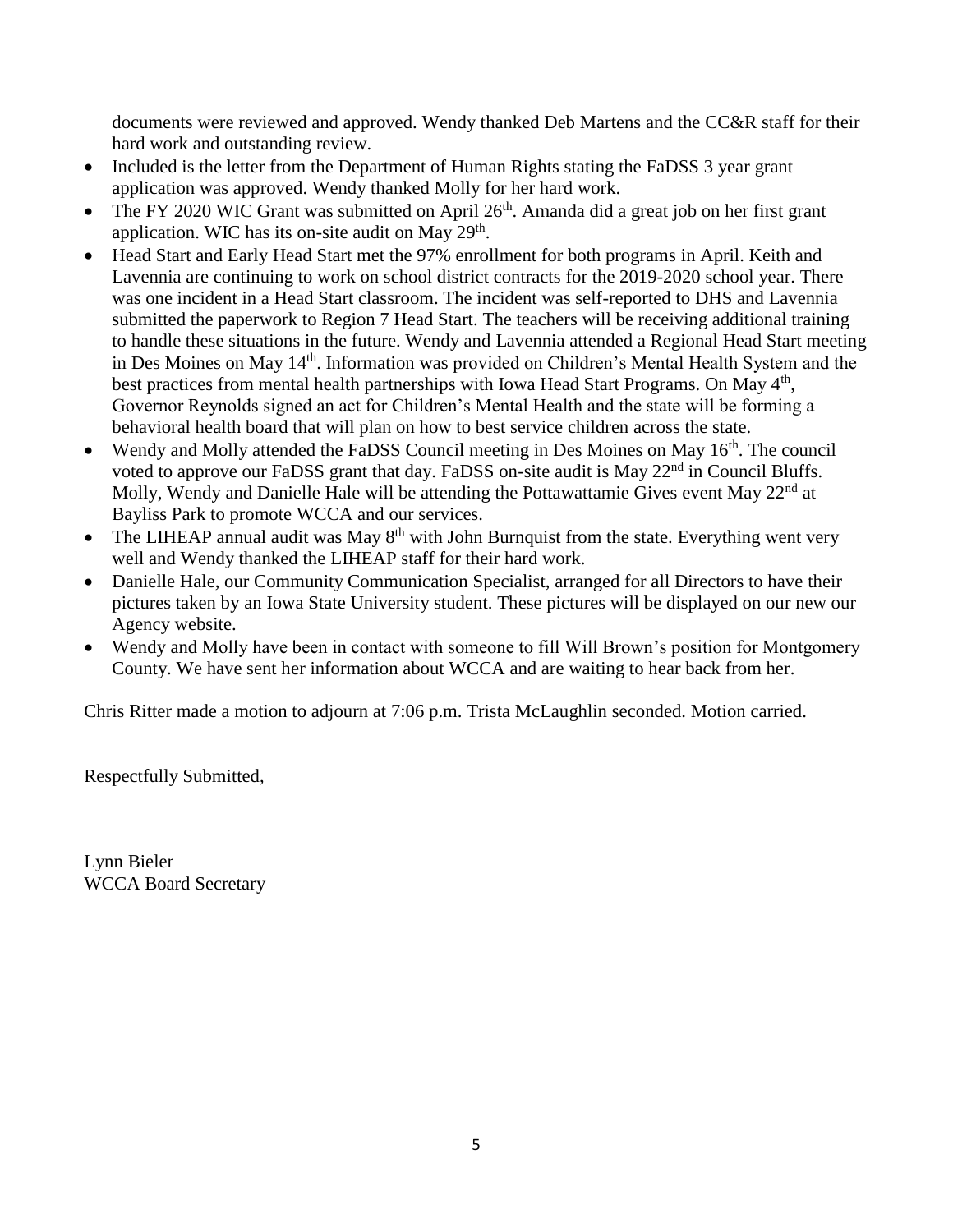#### WCCA BOARD MEETING August 20, 2019

A meeting of the West Central Community Action Board of Directors was held August 20, 2019 at the WCCA Executive Office, Harlan, IA. President, Charles Parkhurst called the meeting to order at 6:10 p.m. Staff attending were: Ivy Nielsen, Keith Bruck, Molly Cummings, Deb Martens, Lavennia Coover, Amanda Blum, Denny Lawson, Wendy Mueller, and Brittany Schoof.

| <b>ROLL CALL</b>                  |
|-----------------------------------|
| Steve Barber, Cass                |
| Donna Childress, Crawford         |
| Connie McGee, Crawford            |
| Dustin Sheldon, Fremont           |
| Trista McLaughlin, Harrison-Phone |
| Joan Martens, Harrison            |
| Coleen Driscoll, Mills-Phone      |
| Tom Brouillette, Monona           |
| Lynn Bieler, Monona               |

A quorum was declared.

Excused Absences: Walter Utman, Harrison Alan Armstrong, Page Carol Vinton, Mills Chris Gibson, Page

Tim Trepa, Monona Rose Maxwell, Page- Phone Lynn Grobe, Pottawattamie Bob Burnett, Pottawattamie Chris Ritter, Pottawattamie Charles Parkhurst, Shelby Bryan Swain, Shelby Kris Harmon, Shelby

John Hartkopf, Cass Rudy Kinard, Montgomery Jeri Vogt, Crawford Brandi Snow, Montgomery

Wendy welcomed Cynthia Williams. Cynthia is considering filling the Fremont County Low-Income Representative Board of Directors position.

ADDITIONS OR AMENDMENTS TO THE AGENDA There were no additions to the agenda.

APPROVAL OF MAY MINUTES Chris Ritter made the motion to approve the May minutes, Tim Trepa seconded. Motion was carried.

OLD BUSINESS There was no old business.

#### NEW BUSINESS

FY 2018 IRS FORM 990 PRESENTATION BY DAVID GINTHER OF GRONEWOLD, BELL, KYHNN AND CO.

David Ginther from Gronewold, Bell, Kyhnn and Co. P.C. presented the FY 2018 IRS Form 990 in detail to the Board of Directors. IRS Form 990 was emailed and mailed to all Board of Directors on June 3, 2019 before it was submitted and all Board of Directors received an additional copy in their monthly board packet.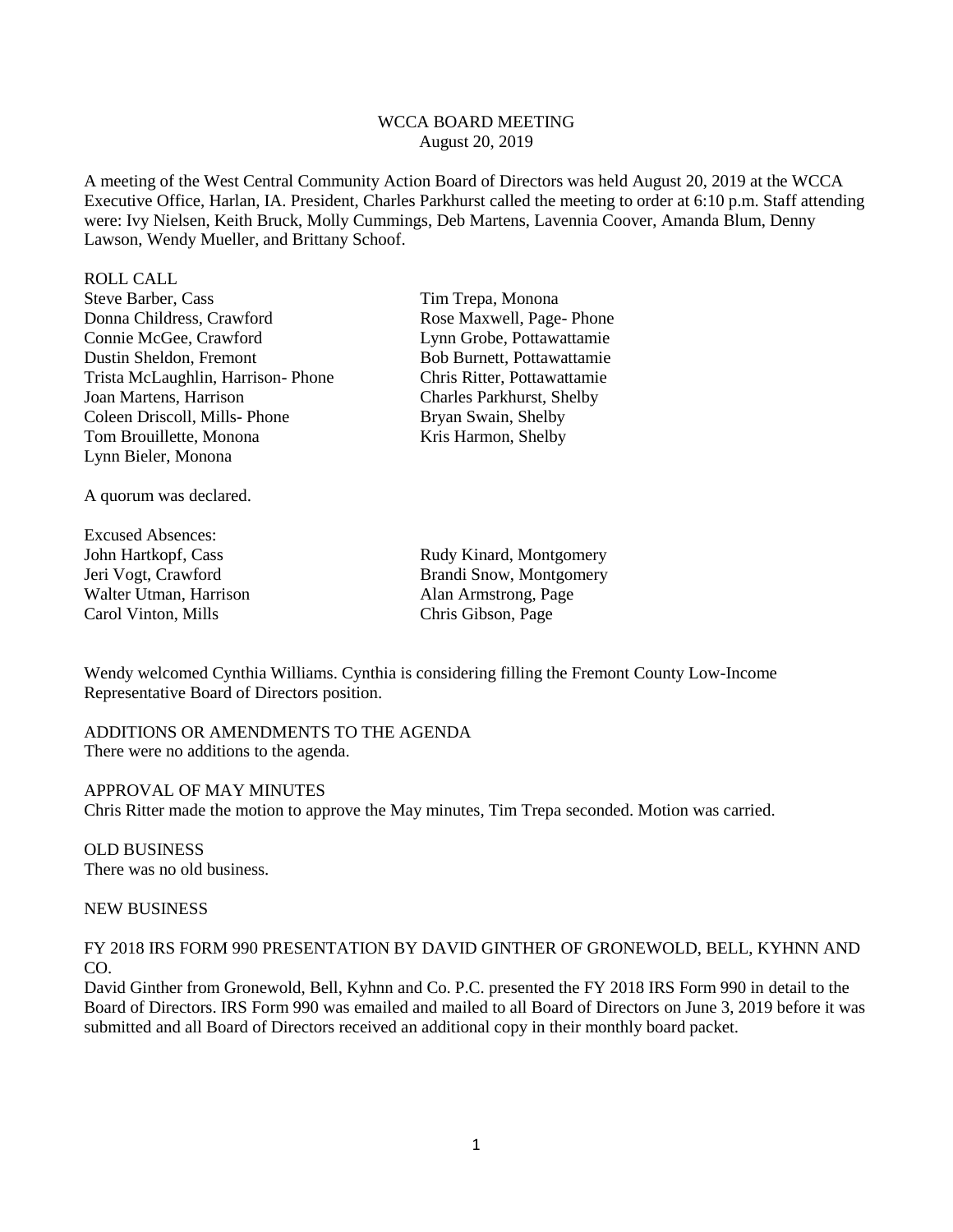#### FINANCE COMMITTEE MEETING

#### FY 2018 IRS FORM 990 APPROVAL

Keith Bruck stated that David Ginther from Gronewold, Bell, Kyhnn and Co. P.C. presented the FY 2018 IRS Form 990 to the Finance Committee. The Finance Committee is requesting approval to accept the FY 2018 IRS Form 990 to the Board of Directors. Lynn Bieler made the motion to approve accepting the FY 2018 990 Form, Bob Burnett seconded. Motion was carried.

#### WCCA ACCOUNTING MANUAL UPDATES AND APPROVAL

Keith explained the proposed addition to the Employee Out of Area Travel Allowance Policy. The Agency will pay for meal costs associated with a working lunch while attending a training or meeting with same day travel when no M&IE is paid. Expenses must be billed through a third party vendor directly to the fiscal department. Lynn Bieler made the motion to accept the policy addition and approve the updated Manual of Accounting Policies & Procedures, Steve Barber seconded. Motion was carried.

#### AGENCY AUDIT RFP APPROVAL

Keith explained the FY 10/01/18-9/30/23 Audit RFP. This is a requirement that needs completed every five years for the CSBG Organization Standards. The RFP was advertised in the newspaper, posted on our website and emailed to auditing firms. Keith presented the bid proposal from BKD CPAs & Advisors, Gronewold, Bell, Kyhnn and Co. P.C., and WIPFLi LLP. Charles Parkhurst stated the Finance Committee recommends retaining Gronewold, Bell, Kyhnn and Co. P.C. as WCCA's Auditor for FY 10/01/18-9/30/23. Steve Barber made the motion to approve Gronewold, Bell, Kyhnn and Co. P.C. as WCCA's Auditor for FY 10/01/18-9/30/23, Bob Burnett seconded. Motion was carried.

#### USDA RURAL DEVELOPMENT 2019-2020 BUDGET APPROVAL

Keith reviewed the board handout USDA Statement of Budget, Income and Equity for the Shelby County Early Childhood Center for the period of October 1, 2019 to September 30, 2020. Keith stated that the annual budget for WCCA Early Head Start increased due to opening an Early Head Start classroom. Steve Barber asked how long this loan was for. Keith stated it is for 40 years and we are in year 14. Chris Ritter made the motion to approve the USDA Rural Development 2019-20 Budget. Tom Brouillette seconded. Motion was carried

#### FY 2020 LIHEAP CONTRACT APPROVAL

At the start of the FY 2019 LIHEAP Program, we received the following start-up budget and we anticipate a similar start-up budget to FY 2020: Administration \$100,627, Regular Assistance \$0, Emergency Crisis Intervention \$67,085, Client Services \$16,771 for a total contract of \$184,483. Contract amendments will be forth coming throughout the program year. We ended FY 2019 with the following budget: Administration \$285,788, Regular Assistance \$2,377,845, Emergency Crisis Intervention \$237,794, Client Services \$35,774, Summer Deliverable Fuel Payment \$272,418 for a total contract of \$3,209,619. We are requesting Board approval to accept and have the Board President and Executive Director sign the FY 2020 start-up contract once received from the State. Lynn Grobe made the motion to approve the Board President and Executive Director to sign the FY 2020 start-up contract, Bob Burnett seconded. Motion was carried.

#### FY 2020 CSBG, FADSS, LIHEAP, AND WEATHERIZATION CONTRACT DESIGNEE APPROVAL

The Chairperson of the Board of Directors is the official authorized to execute any amendments related to the FY 2020 CSBG, FaDSS, LIHEAP, and Weatherization contracts. We are requesting board approval to allow Charles Parkhurst as Board President to designate the Executive Director and Fiscal Officer to execute amendments on behalf of the Chairperson of the Board of Directors. Chris Ritter made the motion to approve the Board President to designate the Executive Director and Fiscal Officer to execute amendments on behalf of the Chairperson of the Board of Directors, Lynn Bieler seconded. Motion was carried.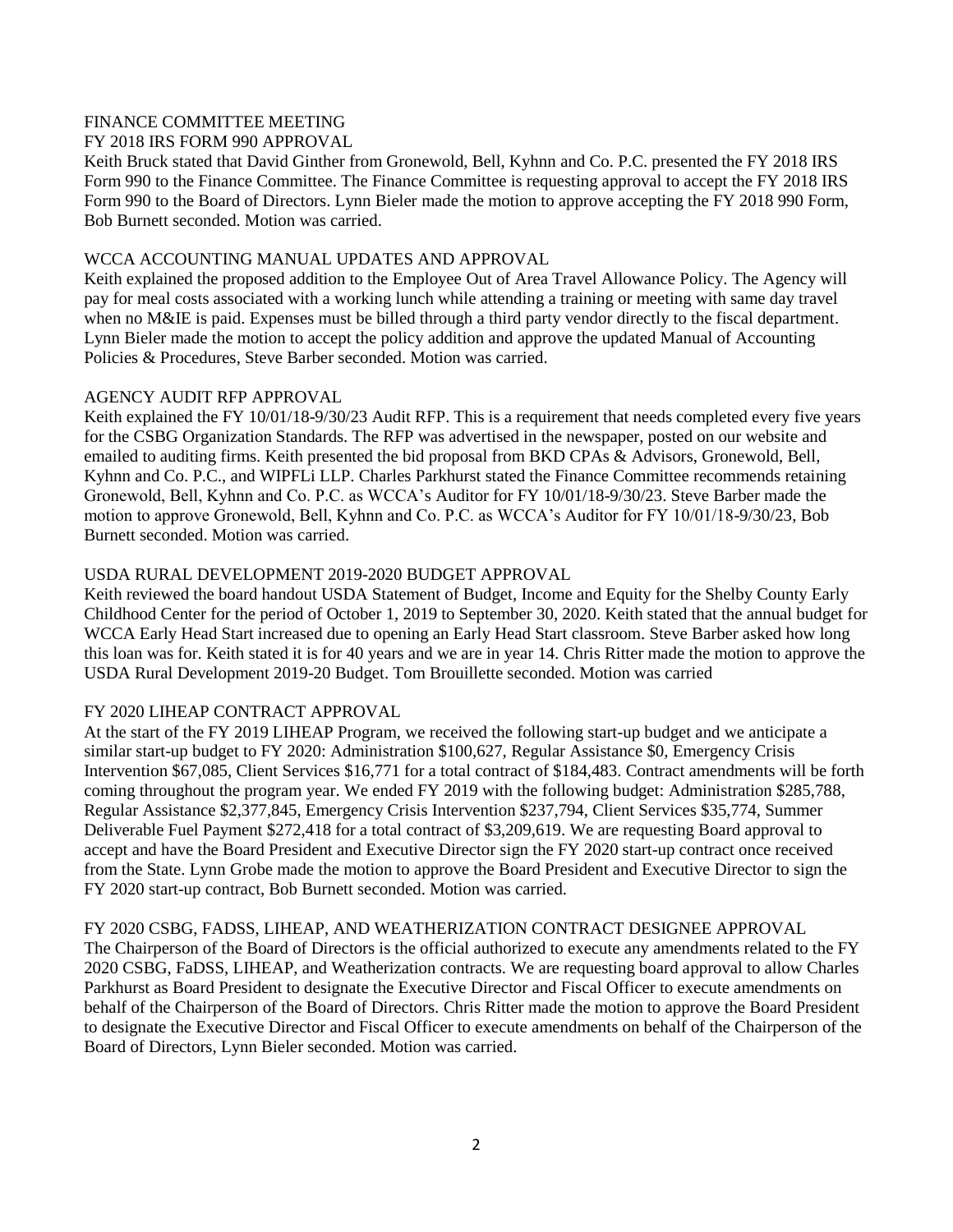#### FY 2020 CACFP CENTER BASED AND HOME BASED FUNDING APPLICATION APPROVAL

We are in the process of completing the FY 2020 CACFP Center Based renewal funding application. The application is due into the State on August 26, 2019. We receive cash in lieu of commodities at 16 of our Head Start & Early Head Start classrooms. We are included on 7 school districts CACFP reimbursement. We are projecting to receive \$147,000 from the State of Iowa for meal reimbursements in FY 2019. We are requesting board approval to submit the FY 2020 CACFP Center Based renewal funding application. Joan Martens made the motion to approve submitting the FY 2020 CACFP Center Based renewal funding application. Kris Harmon seconded. Motion was carried.

We are in the process of completing the FY 2020 CACFP Home Based renewal funding application. The application is due into the State on August 26, 2019. This program provides reimbursement to licensed home care providers that serve CACFP approved meals to income eligible children. We are projecting to reach 105 homes per month and employ a Program Coordinator and Nutrition Representative. We are projecting to receive \$670,000 in meal reimbursements and \$129,720 in program delivery/administration costs for a total reimbursement of \$799,720 for FY 2019. We are requesting board approval to submit the FY 2020 CACFP Home Based renewal funding application. Bob Burnett made the motion to approve submitting the FY 2020 CACFP Home Based renewal funding application. Chris Ritter seconded. Motion was carried.

#### HEAD START/EARLY HEAD START POLICY UPDATES APPROVAL

Lavennia Coover explained the changes to the following Head Start/Early Head Start policies: 90 Day Evaluation, Annual Evaluation, Attendance of Children, Application for Free and Reduced Meals, Catered Site Food Production Form, Center Staff Meetings, Coloring Books and Worksheets, Daily Sign-In and Sign-Out form, File Audits, Fire Drill Log, Food Activity Request, Food for Open House, Meetings, Trainings, and Socialization Events, Food Brought From Home, Licensing/Inspections, Master File Checklist for Files, Meal Time Poem and Human Resource-Mandatory Reporting Suspected Child Abuse and Neglect. New policies presented were Anecdotal Notes, Coaching, and Creative Curriculum GOLD. The Criminal Background Checks policy was included in the board packet but there are additional changes that will be made so Lavennia will bring that policy back for approval another time. The policy changes and additions have been approved by Head Start Policy Council. Lynn Grobe made a motion to approve the Head Start/Early Head Start Policy changes and additions, Tom Brouillette seconded. Motion carried.

#### HEAD START TRANSPORTATION WAIVER APPROVAL

Lavennia Coover presented the Head Start Transportation Wavier. We are requesting a transportation waiver for both child safety restraint system and bus monitoring requirements. Chris Ritter made the motion to approve the Head Start Transportation Wavier, Tom Brouillette seconded. Motion carried.

#### HEAD START SUPPLEMENTAL GRANT APPROVAL

West Central Community Action Head Start is requesting supplemental grant funds in the amount of \$31,000 to purchase and install cameras in 12 Head Start and Early Head Start classrooms. The cameras would be used for safety and programmatic purposes. The primary use of the cameras would be to ensure the safety of all individuals in the classroom. The cameras would also be used for coaching, teacher and student observations. The several different observation types could be conducted with no interruption to the children's learning in the classroom. The use of the cameras would allow the supervisor and other management staff to view the classroom in both video and real time. Other benefits include: protection of individuals, to support appropriate student behavior, improve teacher practice, and privacy. Chris Ritter asked if a sign would be posted to notify individuals cameras are in use. Lavennia stated yes there will be signs posted. Kris Harmon asked about the privacy of other children. Lavennia stated parents will not be allowed to view the cameras in order to protect the privacy of other individuals and children. Chris Ritter made the motion to approve the Head Start Supplemental Grant Application, Lynn Grobe seconded. Motion carried.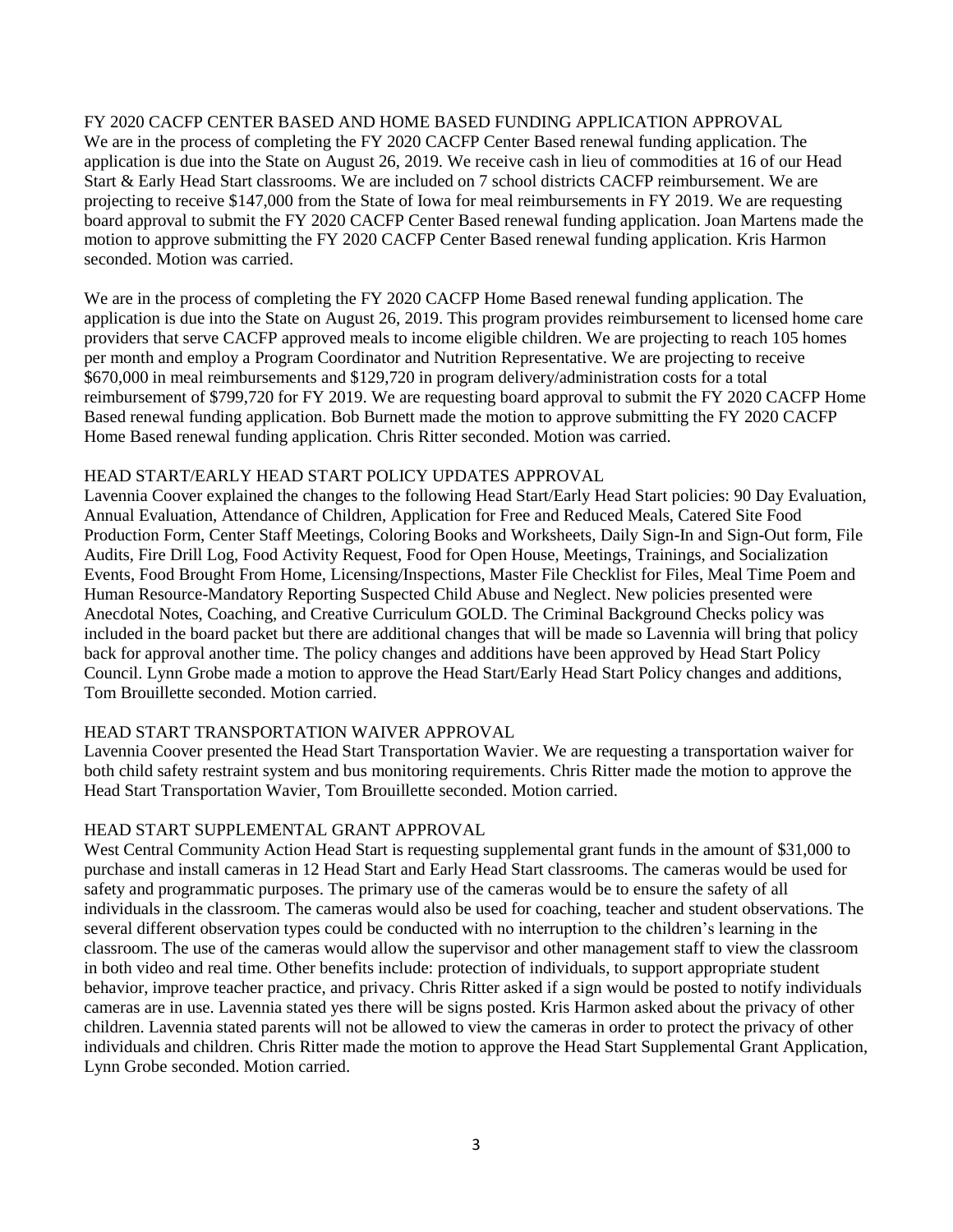#### HEAD START LOCALLY DESIGNED OPTION WAIVER APPROVAL

This past year the lead teacher at the Atlantic Head Start classroom passed away. She was a Pre-K Licensed teacher, which enabled our program to partner with the Atlantic Community School District. Children will be at Head Start in the mornings and then bused to the public school in the afternoons. We are requesting a waiver on total contact hours which would allow us to continue our partnership with the Atlantic Community School District. Lavennia also stated that a school partnership in Fremont County decided last minute to no longer partner with us for the upcoming school year. We are required to serve Fremont County. Lavennia and Keith met with the Hamburg Superintendent and he has agreed to partner with us for the upcoming school year. However, their school calendar was already set and we may not meet the requirement of 1,020 hours for children, so Lavennia would like approval to submit a waiver. Lynn Bieler made the motion approval submitting the Head Start Locally Designed Option Waiver for Atlantic and Hamburg Head Start classrooms, Tom Brouillette seconded. Motion carried.

#### GOVERNANCE, LEADERSHIP, AND OVERSIGHT CAPACITY SCREENER

Lavennia Coover presented the Head Start Governance, Leadership, and Oversight Capacity Screener results. This screener organizes the Head Start requirements to help organizations identify where they need to make changes and build capacity to fulfill their Head Start governance responsibilities. The areas for additional comments, questions or concerns are on the last page. Chris Ritter made a motion to accept the results of the Head Start Governance, Leadership, and Oversight Capacity Screener, Lynn Bieler seconded. Motion carried.

#### SEPTEMBER BOARD MEETING

Wendy stated that the Board of Directors voted to have a minimum of six meetings per year. Wendy recommended that we do not have a September meeting and October will be the next meeting. Joan Martens made the motion to not have a September Board of Directors meeting, Chris Ritter seconded. Motion was carried.

#### STAFF REPORTS

Lavennia added that Beth Cox from Region VII Head Start visited WCCA in July. She focused a lot on data and making sure employees are putting the right information where it belongs so we can get the reports we need. Since her visit, we are working to write procedures so staff know exactly where to enter the data we collect. Wendy stated it was a very positive visit and that Beth is happy with the direction our Head Start and Early Head Start programs are going. Staff are continuing to enroll for the upcoming school year. Family Advocates were back last week and everyone else came back August 19<sup>th</sup>. The first day of school is August 28<sup>th</sup>. Wendy added that we are continuing to fill positions.

#### FISCAL REPORT

Keith had nothing to add to his report.

#### EXECUTIVE DIRECTORS REPORT

- The LIHEAP Audit conducted on May  $8<sup>th</sup>$  went very well. There is a letter from the Iowa Department of Human Rights stating we had no findings and Wendy commended outreach staff and Amy Lugsch on their hard work.
- There is a letter from the Iowa Department of Human Rights letting us know that our FY 2020 CSBG funding application was approved and we will be getting the contract in September. The second letter informed us we were in compliance with all 58 organizational standards for FY 2019. Wendy and Brittany worked together to ensure all documents were in order and completed. Wendy thanked Brittany for overseeing this process. Next spring we will have our on-site CSBG audit.
- There is a letter from the Iowa Department of Public Health accepting our responses to the WIC clinic visit in April and on-site administrative review in May. We did receive our FY 2020 WIC Contract for \$398,570. The new lactation room upstairs is almost complete. It will be a great addition to our agency.
- Weatherization will be having its on-site administrative review September 9-11<sup>th</sup>.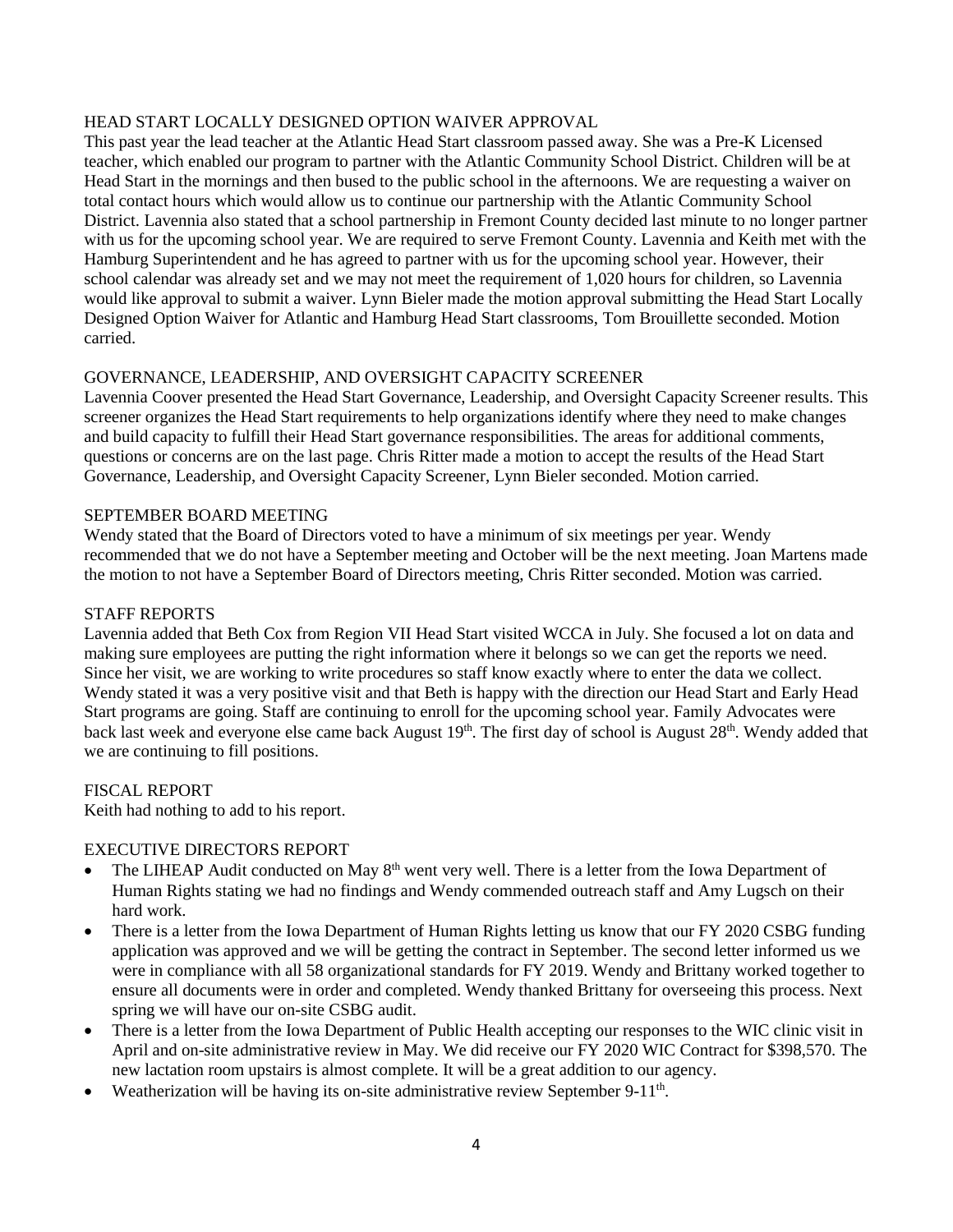- The FaDSS program on-site visit report from May was included in the board packet. We were out of compliance on three standards. Molly and Wendy submitted our responses to the state on July 24<sup>th</sup>. It was a very successful review and Wendy thanked Molly and her staff for their great work.
- Everyone received a copy in their board packets of the Notice of Award for our start-up funds for the Head Start grant that started July 1<sup>st</sup>. We did receive the full amount we wrote for of \$276,200. The money will be used to purchase new vehicles, computer equipment, new curriculum for the classrooms, and resurfacing the playgrounds for Denison Early Head Start and Harlan Head Start.
- We did receive our Senior Service America contract for PY 2019. We will serve 73 participants with a goal of 15 unsubsized placements.
- Auditors from the Iowa Department of Community Action Agencies were here July 23-25<sup>th</sup> to review CSBG, FaDSS, LIHEAP, and Weatherization. The review went extremely well and they wish all agencies had a thorough fiscal department like ours. Great job to Keith and his staff.
- Wendy stated we have decided to open both Fremont and Mills County outreach offices back to five days per week. Both counties have been very busy with recent disasters. Tracey Anderson will remain at the Mills County outreach office and we will hire someone for the Fremont County outreach office. We hope to fill the position soon and get them trained before LIHEAP starts October 1st.
- Kelly and Wendy worked the Iowa Community Action booth at the Iowa State Fair on August 14<sup>th</sup>. It was a great experience and they talked to lot of people about Community Action and services we provide.
- Wendy will be attending a New Executive Directors Institute training in Kansas City October 9-11<sup>th</sup>. It is sponsored by Community Action Partnership and there are at least three new executive directors from Iowa attending.
- The basement waterproofing and remodel is complete. It was a long process but we are very happy with the results.

Chris Ritter made a motion to adjourn at 7:11 p.m. Lynn Bieler seconded. Motion carried.

Respectfully Submitted,

Lynn Bieler WCCA Board Secretary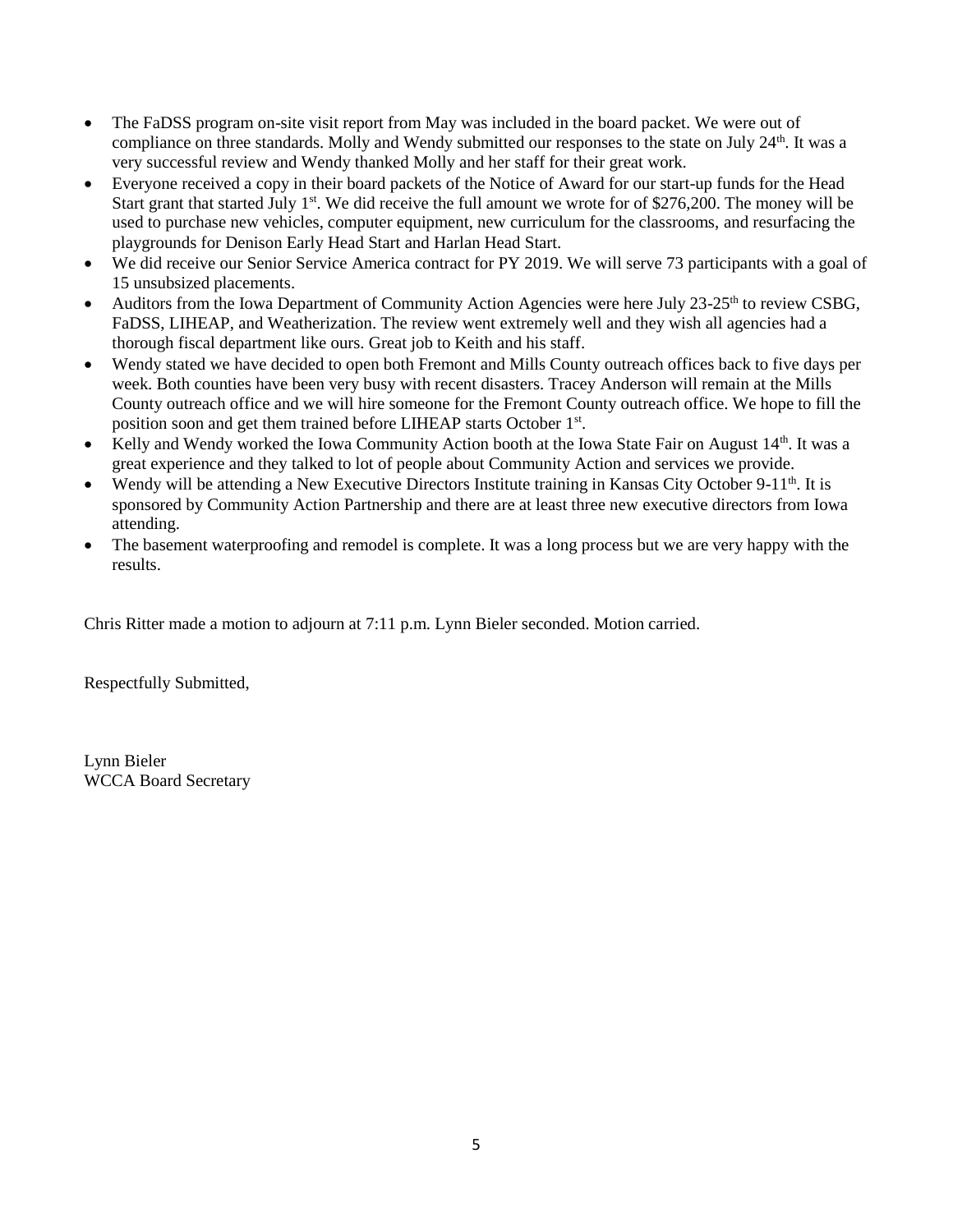# WCCA BOARD MEETING October 15, 2019

A meeting of the West Central Community Action Board of Directors was held October 15, 2019 at the WCCA Executive Office, Harlan, IA. President, Charles Parkhurst called the meeting to order at 6:00 p.m. Staff attending were: Ivy Nielsen, Keith Bruck, Molly Cummings, Dena Matthews, Wendy Mueller, and Brittany Schoof. Lavennia Coover participated via conference call. Additional staff in attendance was Suzette Bates-Leal.

#### ROLL CALL

John Hartkopf, Cass Brandi Snow, Montgomery- Phone Steve Barber, Cass Alan Armstrong, Page- Phone Jeri Vogt, Crawford Lynn Grobe, Pottawattamie- Phone Donna Childress, Crawford Bob Burnett, Pottawattamie Connie McGee, Crawford Chris Ritter, Pottawattamie Trista McLaughlin, Harrison Charles Parkhurst, Shelby Joan Martens, Harrison- Phone Bryan Swain, Shelby Lynn Bieler, Monona Kris Harmon, Shelby Rudy Kinard, Montgomery

A quorum was declared.

| <b>Excused Absences:</b> |                         |
|--------------------------|-------------------------|
| Dustin Sheldon, Fremont  | Tom Brouillette, Monona |
| Walter Utman, Harrison   | Tim Trepa, Monona       |
| Carol Vinton, Mills      | Chris Gibson, Page      |
| Coleen Driscoll, Mills   | Rose Maxwell, Page      |

#### SEATING OF NEW BOARD MEMBER

A Low-Income election was held October 10<sup>th</sup> at our Fremont County WIC Clinic for Cynthia Williams to serve as the Low-Income Representative for Fremont County. Chris Ritter made a motion to seat Cynthia Williams, Low-Income Representative for Fremont County to the West Central Community Action Board of Directors, Rudy Kinard seconded. Motion was carried.

#### ADDITIONS OR AMENDMENTS TO THE AGENDA

There were no additions to the agenda. Rudy Kinard made the motion to approve the October agenda, Chris Ritter seconded. Motion was carried.

#### APPROVAL OF AUGUST MINUTES

Bob Burnett made the motion to approve the August minutes, Rudy Kinard seconded. Motion was carried.

#### OLD BUSINESS

There was no old business.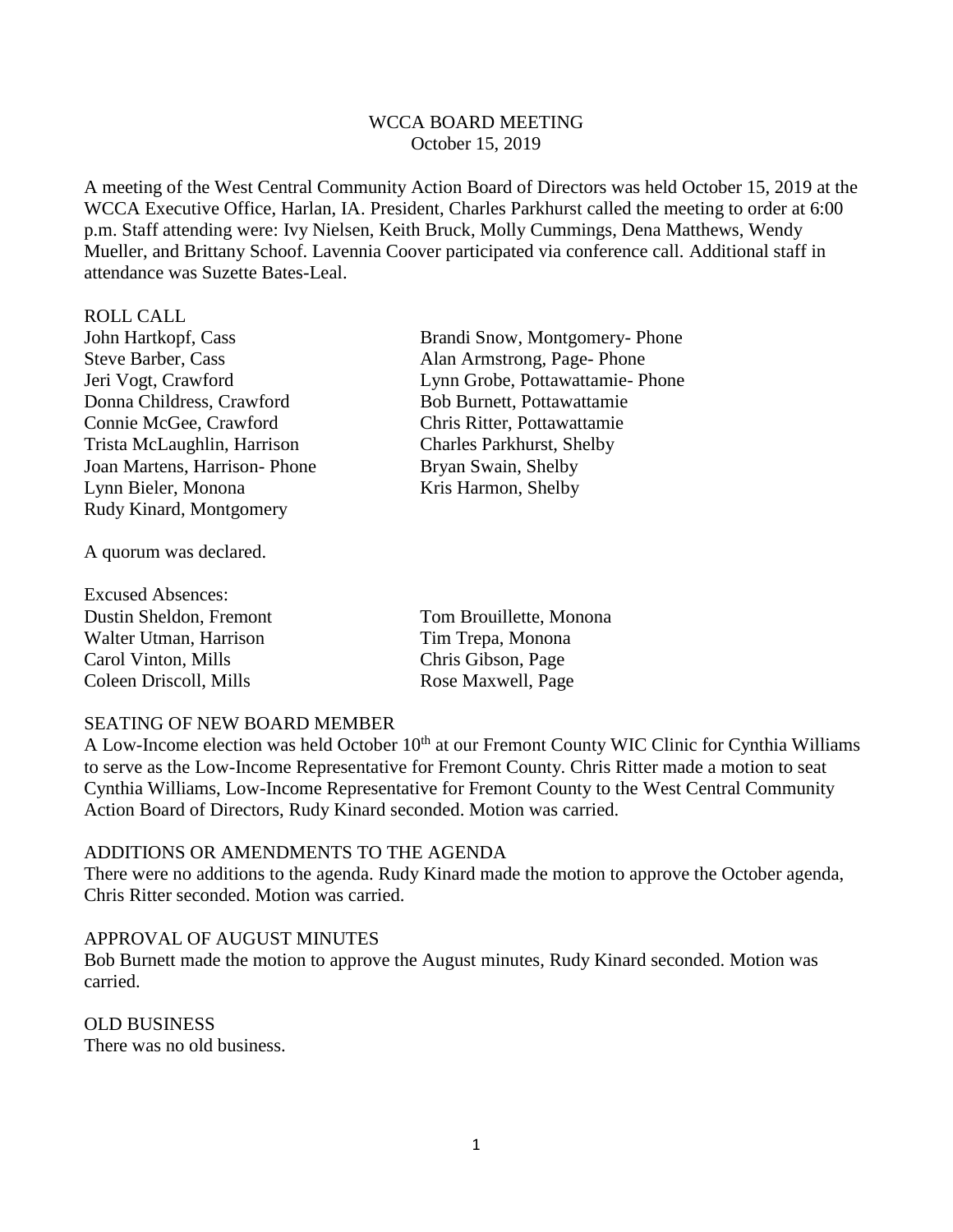### NEW BUSINESS

# PLANNING & EVALUATION COMMITTEE MEETING HEAD START 2020-2021 GRANT SUBMISSION APPROVAL

The Planning and Evaluation Committee met prior to the board meeting to discuss the 2020-2021 Head Start Grant. Lavennia discussed in detail the four program goals: 1) Strengthen the transition to kindergarten. 2) Hire and retain quality early childhood leaders. 3) Maintain funded enrollment. 4) Use data for continuous improvement and reporting. Lavennia then explained the program objectives and activities to complete the four goals. Lavennia explained the sections on service delivery and governance, organization and management structures. Everyone received a copy of the Head Start and Early Head Start Budgets for 2/1/2020-1/31/2021. Keith explained each category. A discussion was held. Trista McLaughlin made the motion to approve submitting the Head Start 2020- 2021 Grant. Lynn Bieler seconded. Motion carried.

# HEAD START 2019 SELF-ASSESSMENT APPROVAL

The Planning and Evaluation Committee also discussed the Head Start 2019 Self-Assessment and Program Improvement Plan. The areas for improvement are: Trauma sensitive program- students, families, and staff. Develop and revise, train and implement policies and procedures. Sharing data with staff, stakeholders, Policy Council and Governing Board. Maintain funded enrollment for Head Start and Early Head Start. Lavennia explained each area of improvement and what Head Start standard(s) correlate with the improvement, the activities Head Start is going to take to improve these areas, which staff are responsible for the activity, the timeframe to complete it and the outcome. Chris Ritter made the motion to approve submitting the Head Start 2019 Self-Assessment. Kris Harmon seconded. Motion carried.

# HEALTH AND SAFETY SCREENER: POLICIES AND PROCEDURES FOR HEAD START APPROVAL

Lavennia explained that this screener is completed to make sure Head Start and Early Head Start are in compliance with the Health and Safety Standards. Lavennia will compile the screeners and create an action plan that Head Start will complete. Lavennia will present the action plan for board approval at a later date and update the board in her Head Start/Early Head Start board report as items are completed. Lynn Bieler made the motion to submit the Health and Safety Screener to the Office of Head Start. Rudy Kinard seconded. Motion carried.

# PERSONNEL COMMITTEE MEETING

#### PERSONNEL POLICY UPDATES APPROVAL

Everyone received copies of Personnel Policies #306 Workers' Compensation Insurance and #510 Emergency Closings. The Personnel Committee met prior to the board meeting to review the policies. Wendy explained that the addition to Policy #306 Workers' Compensation Insurance, states that if an employee loses three work days in a row for a Workers' Compensation illness or injury, those three days and subsequent days are protected by FMLA. There were additional questions. Wendy will have Denny clarify Policy #306 and it will be brought back to the board at a later date. Additions to Policy #510 Emergency Closings, if Agency sponsored classes or clinics are cancelled due to inclement weather, staff members will have the option to work, use vacation time, or take unpaid leave. If employees choose to work, they need to notify their supervisor of what WCCA site they will be at and what tasks will be completed during that time. Steve Barber asked if staff would have things to do if the classroom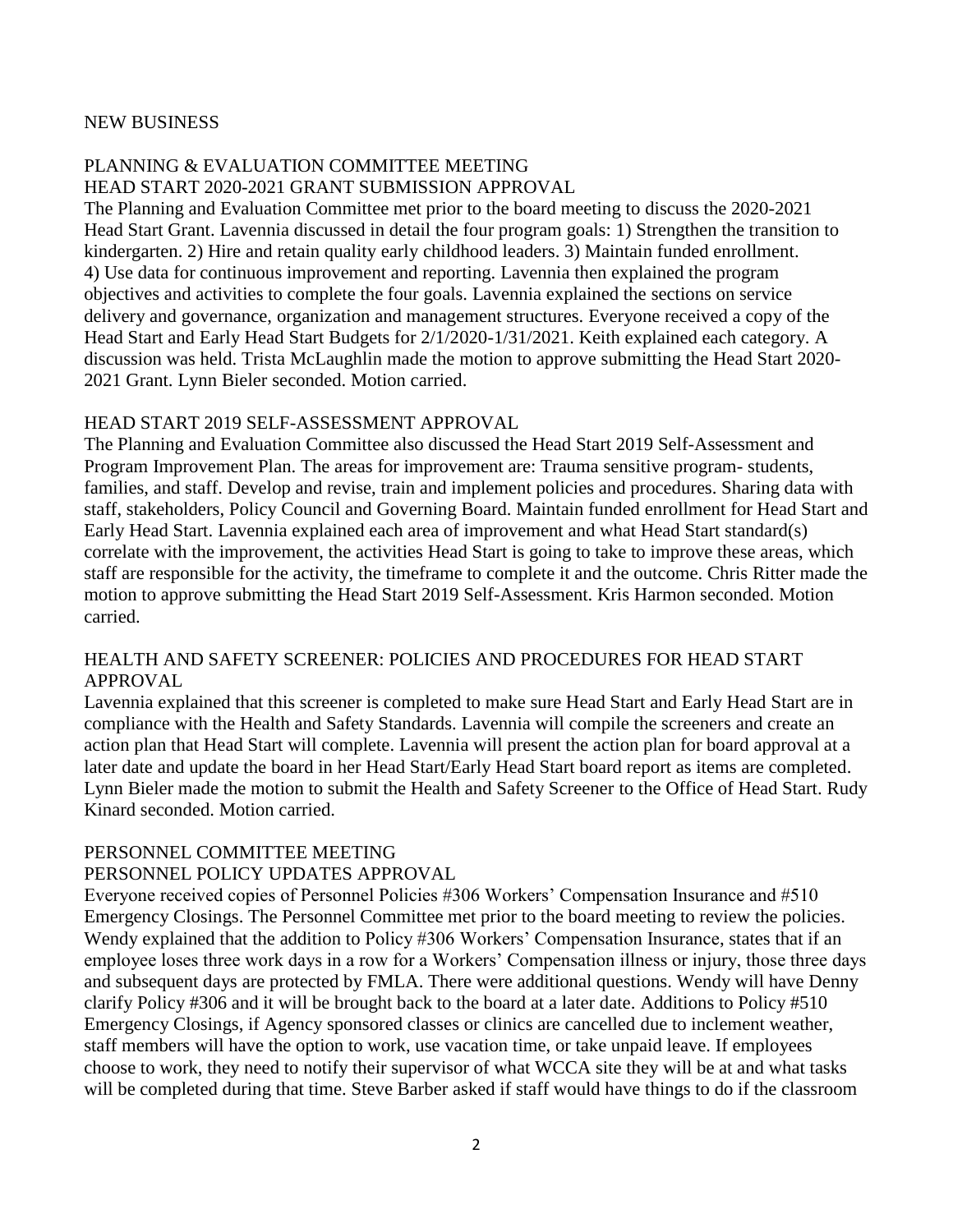is closed. Wendy stated there are always trainings staff can complete during this time. Chris Ritter made the motion to approve changes to Personnel Policy #510 Emergency Closings. John Hartkopf seconded. Motion carried.

# STRATEGIC PLANNING COMMITTEE MEETING

Everyone received a copy of the 2018-2019 Strategic Plan. The 2018-2019 Strategic plan was reviewed, and reflected the goals that were met and those that were not have been moved to next year's Strategic Plan. Everyone also received a copy of the 2019-2020 Strategic Plan. The updated WCCA logo, signin/sign-out system and board vacancies were carried over from 2018-2019 plan. Additional goals added were to update the Agency brochure, staff survey, Head Start MOU partner engagement and Head Start/Early Head Start would like to inform communities of Head Start and Early Head Start events. Trista McLaughlin made the motion to approve the 2019-2020 Strategic Plan, Lynn Bieler seconded. Motion was carried.

# FY 2019 CSBG CONTRACT EXTENSION APPROVAL

Per Article 14.2 of the FY 2019 CSBG contract, we are requesting board approval to extend the contract ending date from December 31, 2019 to March 31, 2020. This contract extension will allow the Agency to maximize the FY 2019 CSBG funding. For the period ending September 30, 2019, we have utilized \$160,740.62 or approximately 30% of CSBG funding. We are requesting Board approval on the CSBG contract extension. Lynn Bieler made a motion to approve extending the FY 2019 CSBG contract from December 31, 2019 to March 31, 2020. Chris Ritter seconded. Motion carried.

# STAFF REPORTS

Charlie asked the Program Directors if they had anything to add to their reports. No one had anything to add but are happy to answer any questions.

# FISCAL REPORT

Keith had nothing new to add to his report but would be happy to answer questions.

# EXECUTIVE DIRECTORS REPORT

- We received our FY 2020 CSBG grant award of \$533,320 which is the same amount as FY 2019.
- The Iowa Individual Assistance Grant Program and Disaster Case Management Program have been implemented for the third time by the Governor for Fremont, Harrison, Mills, and Pottawattamie counties for flooding that occurred on September 18<sup>th</sup> or after. Clients who are eligible may receive up to \$5000.00 in reimbursement for items lost during the disaster. Individuals up to 200% of poverty are eligible and have 45 days (November 4) to submit a claim. Individuals can apply at the outreach offices whose counties are affected. Disaster Case Management services will be available until March 16<sup>th</sup>. We hired two new Disaster Case Managers for Fremont County to fill the recently vacated spots. We also promoted one of the Mills County Disaster Case Managers to a coordinator position. With the new disaster proclamation, increasing paperwork, and LIHEAP starting Dena needed assistance in running the program.
- Mindy Williamson, the new Disaster Coordinator, and Wendy attended a meeting in Des Moines on October 2<sup>nd</sup> with FEMA, DHS, and Homeland Security to discuss FEMA Disaster Case Management services, expectations, and reporting. DHS was awarded a 2.6 million dollar FEMA Case Management grant. Since we administer the State Disaster program we will now transition into providing FEMA case management services. The grant period runs until March 23, 2021 for Monona, Harrison,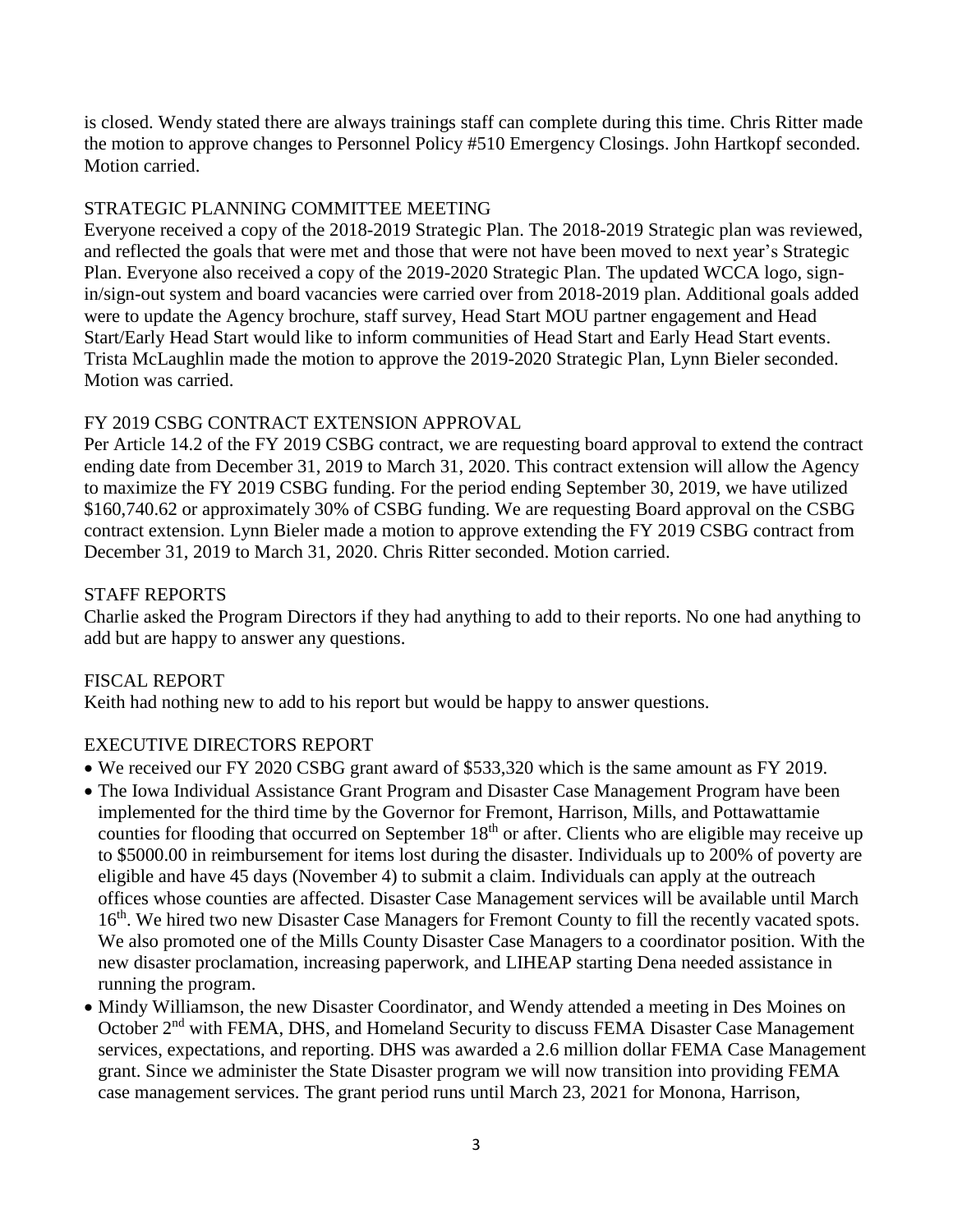Pottawattamie, Mills, Fremont, and Shelby counties and covers the first two declarations that occurred on March 12th and June 15th. The processes we have in place for the state program will be used for the federal program, with a few more reporting requirements. FEMA will be performing an audit where they review our files to make sure everything is being done correctly. Right now we currently have 175 open cases in Fremont County and around 35 open cases in Mills County. Our case managers are doing a great job of handling the cases and attending various long term recovery meetings. We hope that it is a smooth transition to the FEMA case management process.

- $\bullet$  We had a tree dedication on September 16<sup>th</sup> at the Atlantic Head Start building in memory of Lu Ann Gipple. Lu Ann was a long time WCCA Head Start teacher who passed away in June. Many of Lu Ann's family, friends, and co-workers attended.
- We started off our new grant period with full enrollment for both Head Start and Early Head Start. Our enrollment numbers for September were 270 for Head Start or 99% and 85% for Early Head Start with 8 pending applications for our new classroom in Harlan. The new Harlan Early Head Start classroom opened October 15<sup>th</sup>. We currently have one teacher and are serving four children. We have hired another teacher for the classroom and she will be starting October  $25<sup>th</sup>$ , so we will be at full capacity. The HR department is working hard to fill all open Head Start/Early Head Start positions so we can be fully staffed.
- Wendy is continuing to visit classrooms and offices in our 10 county area. She visited the Head Start and Early Head Start classrooms in Denison and also the Harlan and Council Bluffs Outreach offices. She continues to visit the Head Start and CCR/R Administrative building regularly.
- Included in the packet was a letter from the Department of Human Rights. We had our State Weatherization Administrative Review on September 9-11. Ben Banowetz reviewed six house files and stated there were no issues identified. The exit interview went very well and Ben complimented Kelly and his staff on their great work. Congratulations to Kelly and his staff for a job well done.
- LIHEAP started October 1<sup>st</sup> for disabled and elderly  $(60+)$  clients. All clients can apply beginning November 1<sup>st</sup>. The outreach offices will be open this Saturday October 19<sup>th</sup> from 8-12 to take LIHEAP applications. This is something new we are trying this year. We will be open a total of three Saturdays during LIHEAP season to make it more convenient for clients. As of today we have taken 1492 applications, which is right on track with last year. We did receive our start up contract of \$180,948. This is a reduction from last year's contract of over \$4,000.
- Wendy attended a CCR&R all staff development day in Des Moines October 14<sup>th</sup> with Deb and her staff. The keynote speaker was Lynette Fraga from Child Care Aware of America. She talked about the importance of childhood educations and how we need to educate policymakers. Also included in your board packet was the CCR&R 2019 Annual Report. In the report it highlights that our CCR&R staff have been working with the community of Red Oak to resolve the child care crisis. On the back of the report it highlights several statistics from across the state of Iowa.
- Wendy attended the FaDSS Retreat with Molly and her staff September  $12-13<sup>th</sup>$  in Sioux City. It was a good opportunity to learn and network with other FaDSS staff from across the state. Molly and her staff have done a great job with the Mathmatica project and WCCA is the only agency in the state on track to meet our goal of enrolling 87 total families during the program period.
- We hired a new Fremont County Outreach Specialist, Kathlene Sawyer. She started September 16<sup>th</sup>. The Mills and Fremont County offices will now be open five days a week. Tracey Anderson will continue to run the Mills County Outreach Office.
- On October 9-11<sup>th</sup>, Wendy attended the New Executive Director's Institute training in Kansas City. It was sponsored by the Community Action Partnership. There were 6 new Executive Directors from Iowa that attended as well as others from all across the United States. There were several keynote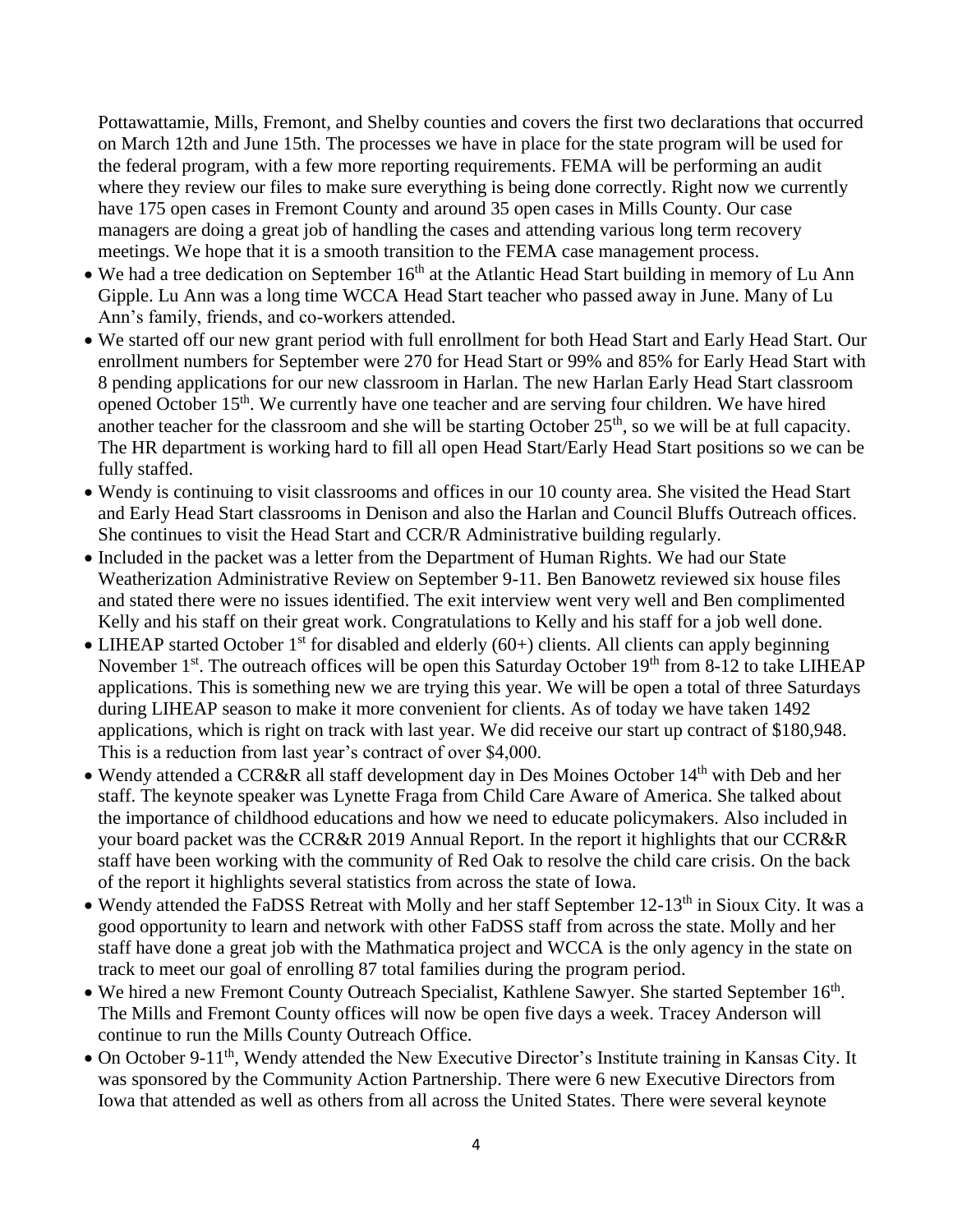presenters that talked about advocacy, community engagement, fundraising, finance, and working with your board of directors. It was great hearing from long-term Executive Directors and the successes and challenges they have faced.

- Wendy attended the ICAA Board meeting in Des Moines on October 3rd.
- Currently, Wendy has the management team reading the book "The Power of a Positive Team" by Jon Gordon. The book highlights principles and practices that build great teams and provides tools to help teams overcome negativity. She thinks this is a great way for us to grow and succeed as a team and highly recommends the book if you haven't read it.
- Wendy thanked the directors for taking the time to serve on our board. She appreciates their dedication to WCCA, our staff, and the programs we administer. She also challenged the directors to talk about WCCA to at least one person or group within the next month. The Board of Directors are one of our greatest assets in promoting our services.

Charles Parkhurst also thanked the Board of Directors, Wendy and the staff for their continued hard work.

Trista McLaughlin made a motion to adjourn at 6:59 p.m. Chris Ritter seconded. Motion carried.

Respectfully Submitted,

Lynn Bieler WCCA Board Secretary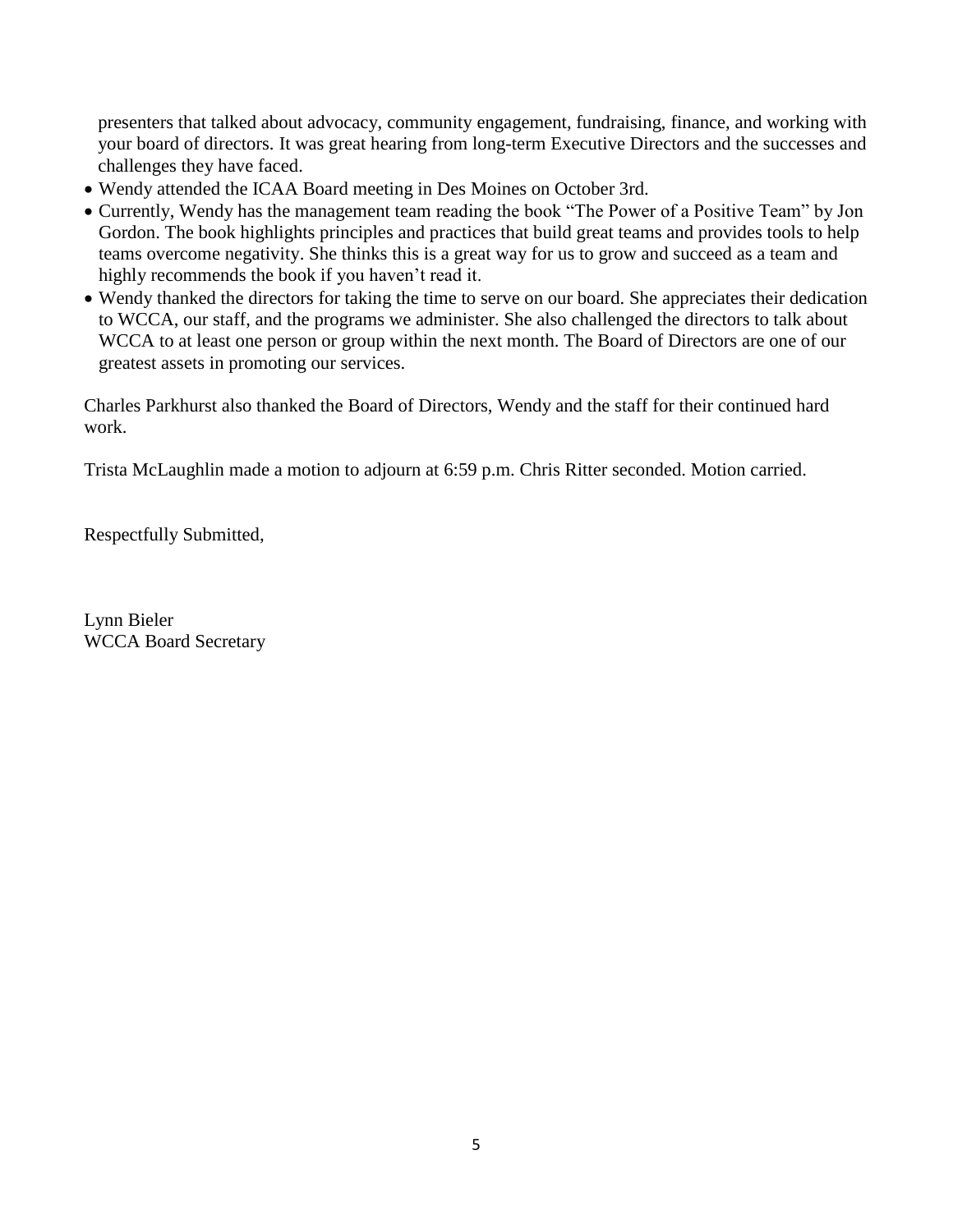### WCCA BOARD MEETING November 19, 2019

A meeting of the West Central Community Action Board of Directors was held November 19, 2019 at the WCCA Executive Office, Harlan, IA. Vice President, Joan Martens called the meeting to order at 6:00 p.m. Staff attending were: Ivy Nielsen, Kelly Mahlberg, Keith Bruck, Molly Cummings, Dena Matthews, Lavennia Coover, Denny Lawson, Wendy Mueller, and Brittany Schoof.

ROLL CALL

John Hartkopf, Cass- Phone Carol Vinton, Mills<br>Jeri Vogt, Crawford Coleen Driscoll, Mil Donna Childress, Crawford Lynn Bieler, Monona Connie McGee, Crawford Rudy Kinard, Montgomery Dustin Sheldon, Fremont Lynn Grobe, Pottawattamie Cynthia Williams, Fremont Bob Burnett, Pottawattamie Walter Utman, Harrison Chris Ritter, Pottawattamie Trista McLaughlin, Harrison Bryan Swain, Shelby Joan Martens, Harrison Kris Harmon, Shelby

A quorum was declared.

Excused Absences: Steve Barber, Cass Alan Armstrong, Page Tom Brouillette, Monona Rose Maxwell, Page Tim Trepa, Monona Charles Parkhurst, Shelby Brandi Snow, Montgomery

Coleen Driscoll, Mills- Phone

Wendy informed the Board of Directors that Chris Gibson, Page County Private Representative, has resigned from the West Central Community Action Board of Directors due to meetings conflicting with her work schedule.

ADDITIONS OR AMENDMENTS TO THE AGENDA There were no additions to the agenda.

#### APPROVAL OF OCTOBER MINUTES

Jeri Vogt made the motion to approve the October minutes, Walter Utman seconded. Motion was carried.

OLD BUSINESS There was no old business.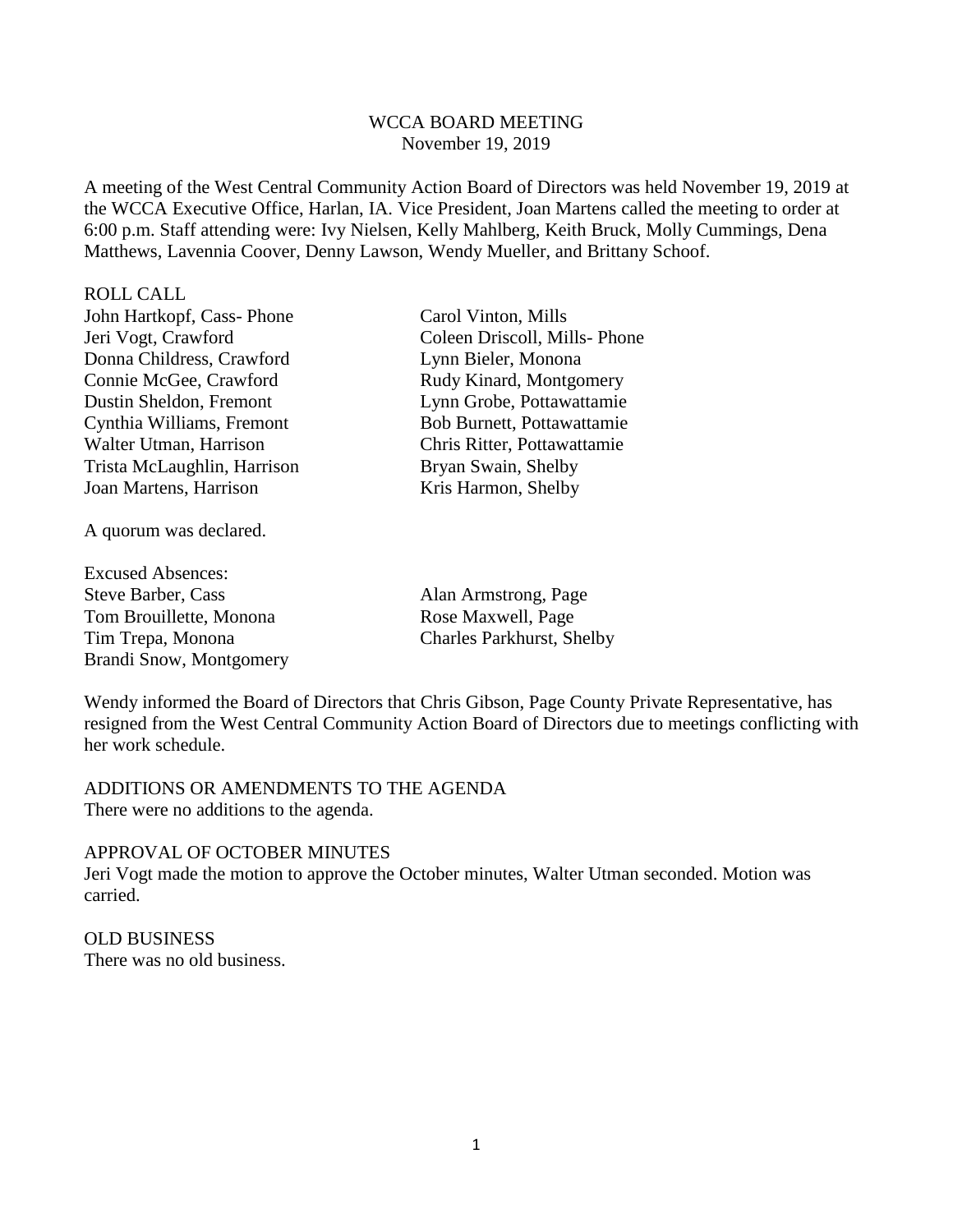#### NEW BUSINESS

# PERSONNEL COMMITTEE REPORT

PERSONNEL POLICY UPDATE APPROVAL

Everyone received a copy of Personnel Policy #306 Workers' Compensation Insurance. Trista McLaughlin stated policy #306 was brought back from the October board meeting and has been reviewed by WCCA's attorney and the Page County Auditor. Walter Utman made the motion to approve Personnel Policy #306 Workers' Compensation Insurance and the entire WCCA Personnel Policy Manual. Bob Burnett seconded. Motion carried.

# 2020 EMPLOYEE HOURLY RATE INCREASE APPROVAL

Trista McLaughlin stated the Personnel Committee discussed the 2020 Employee Hourly Rate Increase options presented by Keith. Trista and the Personnel Committee recommended to the board a 2% + \$0.25 raise effective February 1, 2020 for all employees. Carol Vinton made the motion to approve the 2020 Employee Hourly Rate Increase of 2% + \$0.25. Trista McLaughlin seconded. Motion carried.

# PLANNING & EVALUATION COMMITTEE MEETING

### HEAD START/EARLY HEAD START ELIGIBILITY, RECRUITMENT, SELECTION, ENROLLMENT & ATTENDANCE CRITERIA APPROVAL

Lavennia stated that the Planning and Evaluation Committee met prior to the board meeting to discuss the HS/EHS 2020-21 Eligibility, Recruitment, Selection, Enrollment & Attendance Criteria. Lavennia went through each change to the criteria and eligibility points. Changes included additional points for Dual/Shared Custody and Parents 18 years or younger. Lavennia stated they also renamed and organized the categories as follows: Referral, Family Crisis, High Risk Family, Health-Diagnosed Serious Health Problem of Applicant and Living Stability. The changes were taken to Policy Council on November 7, 2019 and approved. Bob Burnett made the motion to approve the changes to the HS/EHS 2020-21 Eligibility, Recruitment, Selection, Enrollment & Attendance Criteria. Kris Harmon seconded. Motion was carried.

FY 2019-20 HEAD START/EARLY HEAD START NON-FEDERAL SHARE WAIVER APPROVAL Lavennia explained that we are requesting a waiver for a portion of the Non-Federal Share matching requirements in the amount \$450,000.00 for Fiscal Year 07/01/19 thru 01/31/20 for the Head Start and Early Head Start Programs. We are required to raise \$932,215.00 in NFS and we are projecting to generate \$766,461 for the program year. Lynn Bieler made the motion to approve the FY 2019-20 Non-Federal Share Waiver Request, Walter Utman seconded. Motion was carried.

PROPOSED CHANGES AND APPROVAL OF THE HEAD START POLICY COUNCIL BY-LAWS Lavennia presented the proposed Head Start Policy Council By-law changes. The changes were approved by Policy Council at the November 7, 2019 meeting. Changes include the representation from each county for Early Head Start Center Based and Home Based. Removing the Ad Hoc Members, Sergeant At Arms Representative, 0-5 Advisory Committee, and Personnel Committee. The Chairperson, Vice-Chairperson, and Secretary need to physically attend meetings. Officer Elections and Notice of Meetings will be announced 7 days prior by ordinary mail or electronically. Policy Council meetings will follow the WCCA Board of Directors meeting schedule with a minimum of six meetings per year. Meetings will also be at 5:30 p.m. and located in Harlan. Lavennia added they have had better Policy Council attendance with evening meetings rather than morning meetings as in the past. Everyone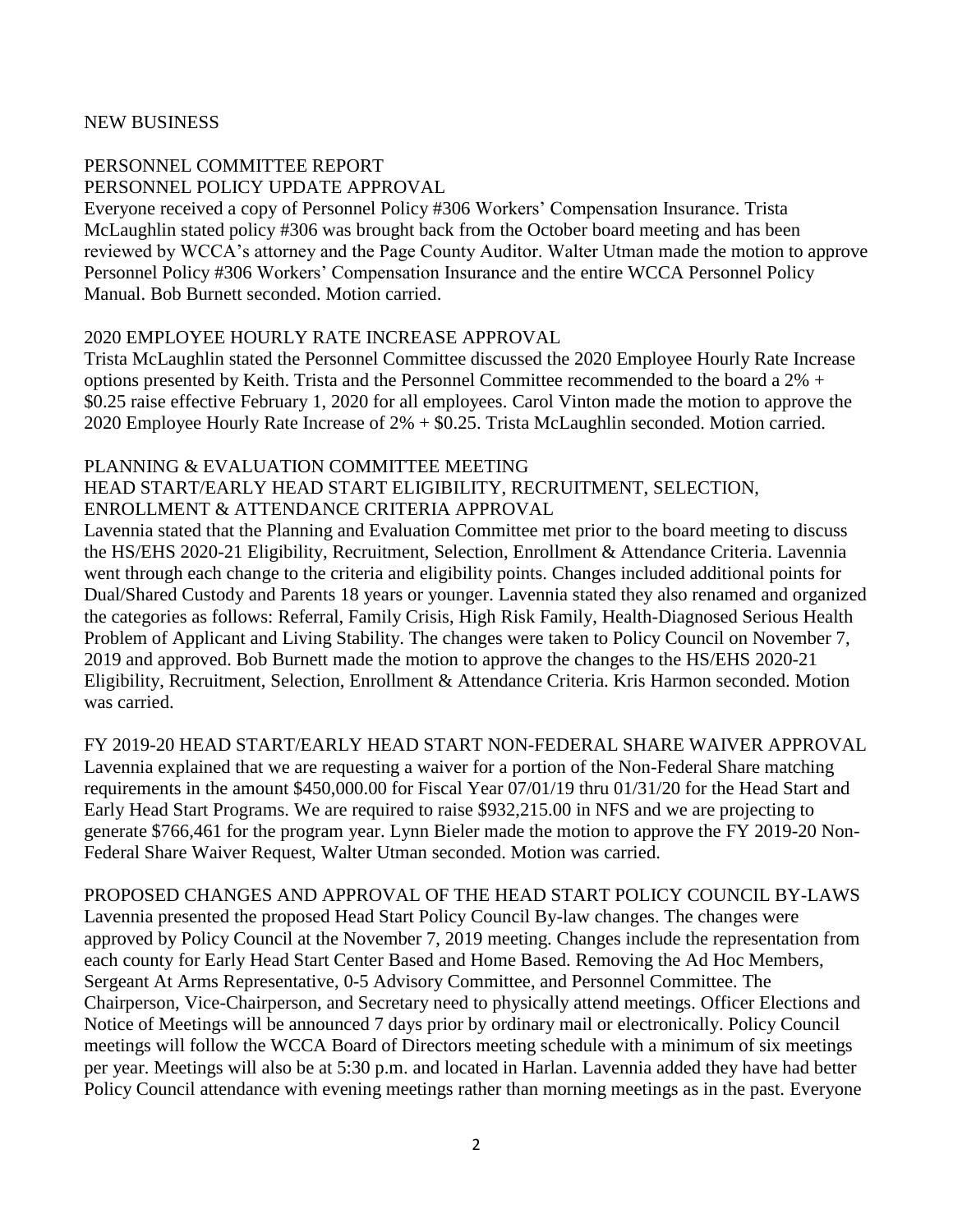agreed with the changes. Chris Ritter made the motion to approve then Head Start Policy Council Bylaws with the recommended changes. Carol Vinton seconded. Motion was carried.

# HEAD START/EARLY HEAD START POLICY UPDATES APPROVAL

Lavennia explained the changes to the following policies: Outdoor Play, Outside Food and Drinks, Rest Time and Safe Sleep, Staff Training- Health Requirements, Storage of Cleaning Agents and Disinfectants, Tornado Drill, Children Transitioning out of Early Head Start, Tuition/Professional Development Reimbursement Request, Volunteer Statement, and Work Schedules. The policy changes have already been approved by Head Start Policy Council. Lynn Bieler made a motion to approve the Head Start/Early Head Start Policy changes, Carol Vinton seconded. Motion carried.

# DECEMBER BOARD MEETING

Wendy stated in the past the board decides on whether we have a December meeting or not, if anything were to arise that needs addressed, we will have an Executive Committee meeting. Walter Utman made the motion to not have a December board meeting, Trista McLaughlin seconded. Motion carried.

# STAFF REPORTS

Joan asked the Program Directors if they had anything to add to their reports. Brittany presented the FY 2019 CSBG Final Program Reports. She reviewed the following four reports: Year-End Report (YE), 2019 National Performance Indicators (NPI) and Agency Resources Report. She also reviewed the FY 2020 National Performance Indicators targeting report. She stated that the annual CSBG report collects information about the entire Agency. It is a comprehensive look at the Agency's accomplishments over the past year. The report was submitted to DCAA on October 23, 2019.

# FISCAL REPORT

Keith had nothing new to add to his report but would be happy to answer questions. The Agency Audit will be December  $9-12^{\text{th}}$ .

# EXECUTIVE DIRECTORS REPORT

- Wendy explained that part of our strategic plan was to survey employees regarding their overall satisfaction. Our goal was to have 60 employees out of 135 or 44% take the survey. We had a great response of 103 out of 135 employees complete it, which is 76%. Everyone received a copy of the results. 1) I am very satisfied with my job – 95% are satisfied or very satisfied with their job. 2) I would recommend WCCA as a good place to work –85% agreed or strongly agreed. 3) I like the type of work I do – 98% agreed or strongly agreed. 4) Job duties/responsibilities are clear – 82% agreed or strongly agreed. Wendy and the management team are going to look at our job descriptions and training to see where we can improve in this area. 5) I am familiar with WCCA programs – 90% were somewhat or very familiar. We are going talk about all programs at employee training day in April. 6) Do you feel WCCA's presence in our 10 counties has improved – 83.50% yes. Overall, the management team and Wendy were very pleased with the results and it demonstrates that we are moving in the right direction. Wendy will be emailing the results to the employees as well.
- The Individual Assistance Grant Program grant assistance program ended on November  $4<sup>th</sup>$  for Fremont, Harrison, Mills and Pottawattamie Counties who were declared on September 18<sup>th</sup>. Disaster Case Management Program services will be available until March 16<sup>th</sup>.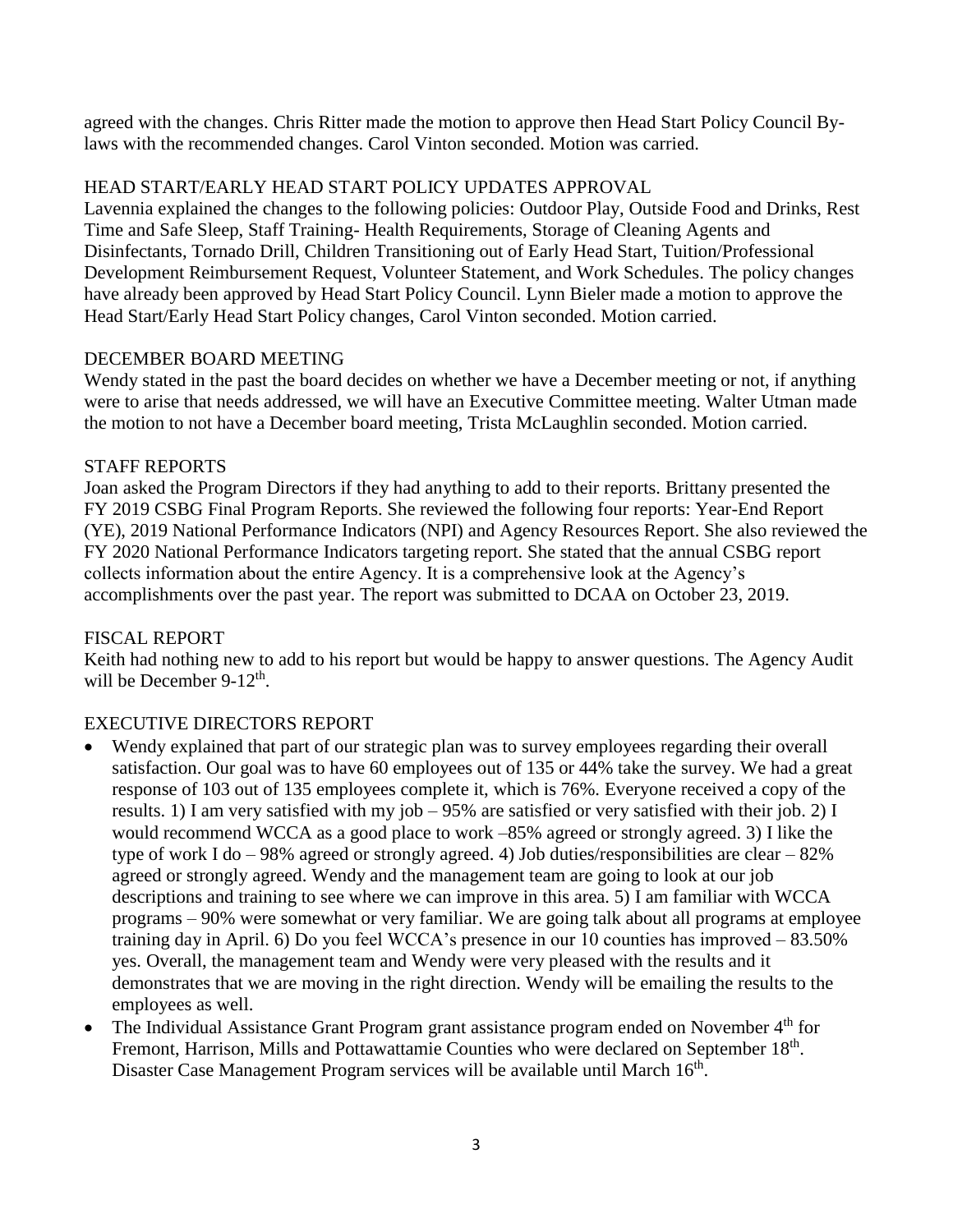- A press release will be going out this week in Pottawattamie, Fremont, Mills, Harrison and Shelby counties announcing FEMA Disaster Case Management services will be available until March 2021. We are under contract to provide FEMA services and our staff have been doing an excellent job assisting clients, completing various reports, and answering all of FEMA's questions. Unfortunately, FEMA has not been providing us with information that we have been requesting for over a month in regards to the budget. We just found out that they will reimburse us for rent in Fremont and Mills as our outreach offices are too small to accommodate additional staff. We are still waiting to hear about indirect and technology costs associated with the program. Keith and I were on a conference call last week with ICAA to review financial procedures. I have requested a meeting with FEMA, DHS, and ICAA representatives to clarify a few issues, but at this time they have refused. We were guaranteed in the beginning to have all of our expenses reimbursed at 100% incurred with this program. We are finding out that is not necessarily the case. Unfortunately, we don't have funds to cover costs associated with administering FEMA case management. There was additional discussion.
- Wendy and Mindy (Disaster Case Coordinator) attended a disaster meeting in Glenwood on October  $17<sup>th</sup>$  to discuss the buyout process in Mills County.
- Molly, Mindy, and Wendy met with State Representative, Jon Jacobsen and two families on October  $17<sup>th</sup>$  that have been impacted by the flood in Pottawattamie County. It was a great meeting and Representative Jacobsen was very complimentary on the work that West Central Community Action is doing to help individuals.
- $\bullet$  Molly attended a disaster meeting in Crescent on November 6<sup>th</sup> with US Congresswoman Cindy Axne to talk about the flood recovery effort.
- Starting the week of January  $13<sup>th</sup>$ , WCCA has collaborated with Bridges Out of Poverty and will host a class once a week for 10 weeks in our Council Bluffs office. We hope to have participants come from FaDSS, LIHEAP, Head Start, PROMISE JOBS, and Stars Scholars. Participants who attend all 10 weeks will receive \$300.00. The Bridges Out of Poverty curriculum is used in 300 US Communities and has a 75% success rate. It is a great opportunity to get WCCA families to realize their dreams and it's a great collaboration with other service providers. Thanks to Molly for meeting with them and getting this collaboration started.
- Head Starts enrollment numbers for October were 272 or 100% and 88 or 96% for Early Head Start with 4 pending applications for our new classroom in Harlan. We were still training the new teacher and the Office of Head Start is aware of the situation. The 4 pending children started last week making Head Start and Early Head Start both 100% fully enrolled for November. The recruitment and the enrollment process has gone a lot smoother this year. Amy Tuma and the Family Advocate staff have done a great job. The HR department is working hard to fill all open positions so we can be fully staffed. Keith submitted the Head Start/Early Head Start grant on October 29<sup>th</sup>. Thank you to Lavennia and her staff and Keith for getting everything done and submitted before the November 1<sup>st</sup> due date. There has been a lot of progress made in the Head Start and Early Head Start program and Wendy is very happy with the direction that the program is headed.
- The FY 2019 Annual WIC report was submitted on November 1<sup>st</sup>. The WIC staff did a great job completing this while Amanda has been off on maternity leave. Our FY 2019 WIC participant average was 1,640.
- Wendy is continuing to visit classrooms and offices in our 10 county area. She visited the outreach offices in Shenandoah, Sidney, Malvern, Denison, and Council Bluffs. She also met with our new disaster case managers in Sidney. The new Early Head Start classroom in Harlan looks great and Wendy encourages you to stop by.